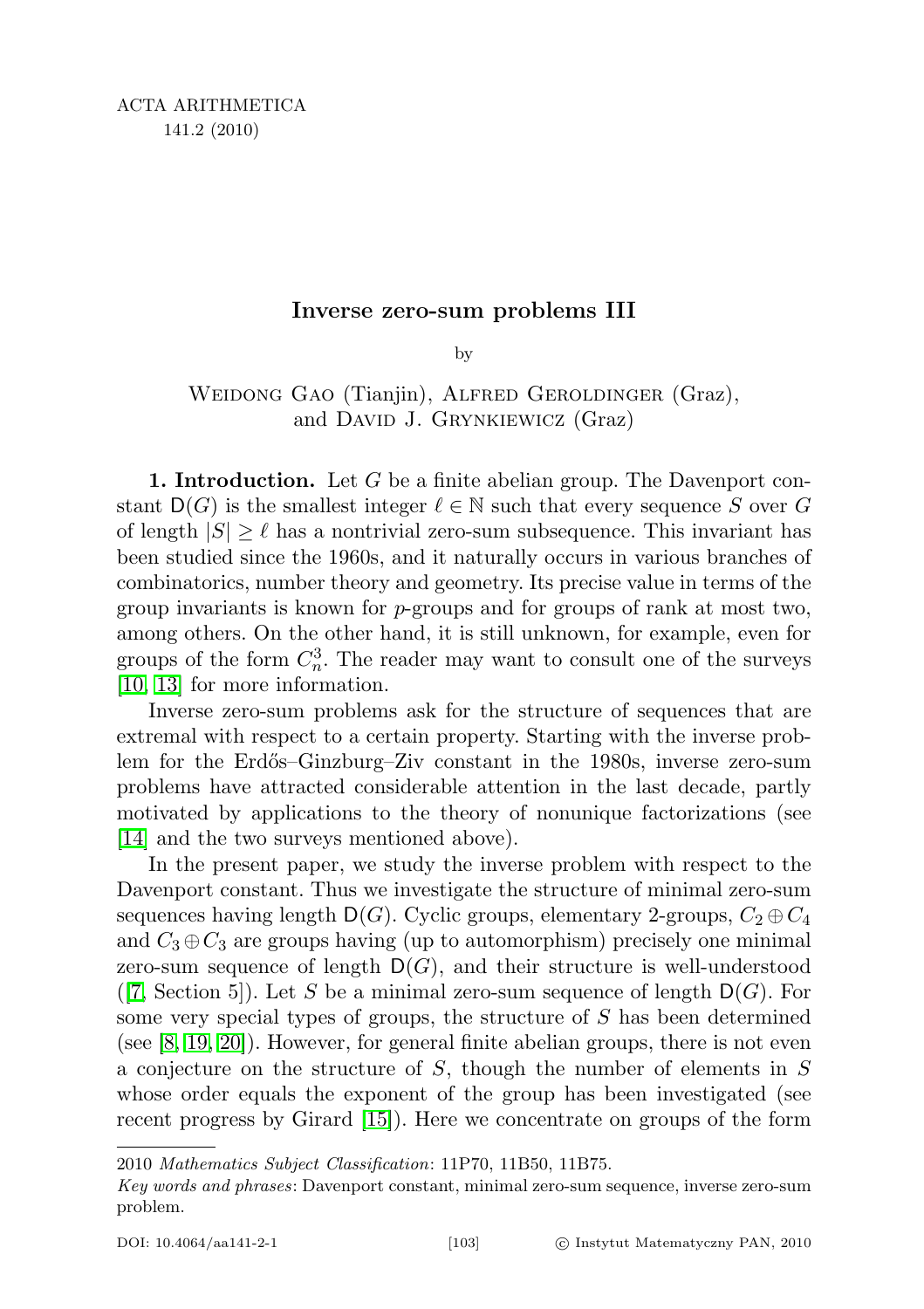$G = C_n \oplus C_n$  with  $n \geq 2$ . Then  $D(G) = 2n - 1$ , and the inverse problem with respect to G was first studied in [\[7\]](#page-48-3). We say that G has *Property* **B** if every minimal zero-sum sequence S over G of length  $|S| = 2n-1$  contains an element with multiplicity  $n-1$ . It is easy to check that, if G has Property **B**, then the structure of all minimal zero-sum sequences over  $G$  is completely determined (see Lemma [2.3\)](#page-4-0). The standing conjecture is that every group G of the above form has Property B, and this conjecture is supported by a variety of partial results (see [\[13,](#page-48-1) Section 5.2]). The main aim of the present paper is to show that Property B is multiplicative for groups of odd order.

THEOREM. Let  $G = C_{mn} \oplus C_{mn}$  with  $m, n \in \mathbb{N}$  odd. If both  $C_m \oplus C_m$ and  $C_n \oplus C_n$  have Property **B**, then G has Property **B**.

There is an earlier result of Gao and Geroldinger [\[9\]](#page-48-7) stating that, if  $n \in \mathbb{N}_{\geq 6}$  and  $C_n \oplus C_n$  has Property **B**, then  $C_{2n} \oplus C_{2n}$  has Property **B** (also, simultaneously to this work, it was shown that  $C_{3n} \oplus C_{3n}$  has Property B by Bhowmik, Halupczok and Schlage-Puchta, who did not publish their manuscript). Based on the above, the numerical verification of Property B for small  $n \le 10$  (for  $n \le 6$ , see [\[9,](#page-48-7) Proposition 4.2]; the cases  $n \in \{8, 9, 10\}$ , and more, are settled in [\[2\]](#page-48-8)), and a recent result of Schmid [\[21\]](#page-49-1) on the structure of minimal zero-sum sequences in general groups of rank two, the above theorem implies that if  $G = C_{n_1} \oplus C_{n_2}$  with  $1 < n_1 | n_2$  is a group of rank two, and for every prime divisor p of  $n_1$  the group  $C_p \oplus C_p$  has Property  $\bf{B}$ , then the minimal zero-sum sequences of maximal length over  $G$ are explicitly characterized. More precisely, we have the following corollary.

COROLLARY. Let  $G = C_{n_1} \oplus C_{n_2}$  with  $1 < n_1 | n_2$  and suppose that, for every prime divisor p of  $n_1$ , the group  $C_p \oplus C_p$  has Property **B**. Then  $C_{n_1} \oplus C_{n_1}$  has Property B, and a sequence S over G of length  $D(G)$  =  $n_1 + n_2 - 1$  is a minimal zero-sum sequence if and only if it has one of the following two forms:

$$
S = e_1^{\text{ord}(e_1)-1} \prod_{\nu=1}^{\text{ord}(e_2)} (-x_{\nu}e_1 + e_2),
$$

where  $\{e_1, e_2\}$  is a basis of G,  $x_1, \ldots, x_{\text{ord}(e_2)} \in [0, \text{ord}(e_1) - 1]$ , and  $x_1 +$  $\cdots + x_{\text{ord}(e_2)} \equiv -1 \text{ mod } \text{ord}(e_1), \text{ or }$ 

$$
S = g_1^{sn_1 - 1} \prod_{\nu=1}^{n_2 + (1-s)n_1} (-x_{\nu}g_1 + g_2),
$$

where  ${g_1, g_2}$  is a generating set of G with  $\text{ord}(g_2) = n_2, s \in [1, n_2/n_1],$  $x_1, \ldots, x_{n_2+(1-s)n_1} \in [0, n_1-1], x_1 + \cdots + x_{n_2+(1-s)n_1} = n_1-1, \text{ and } (s=1)$ or  $n_1g_1 = n_1g_2$ .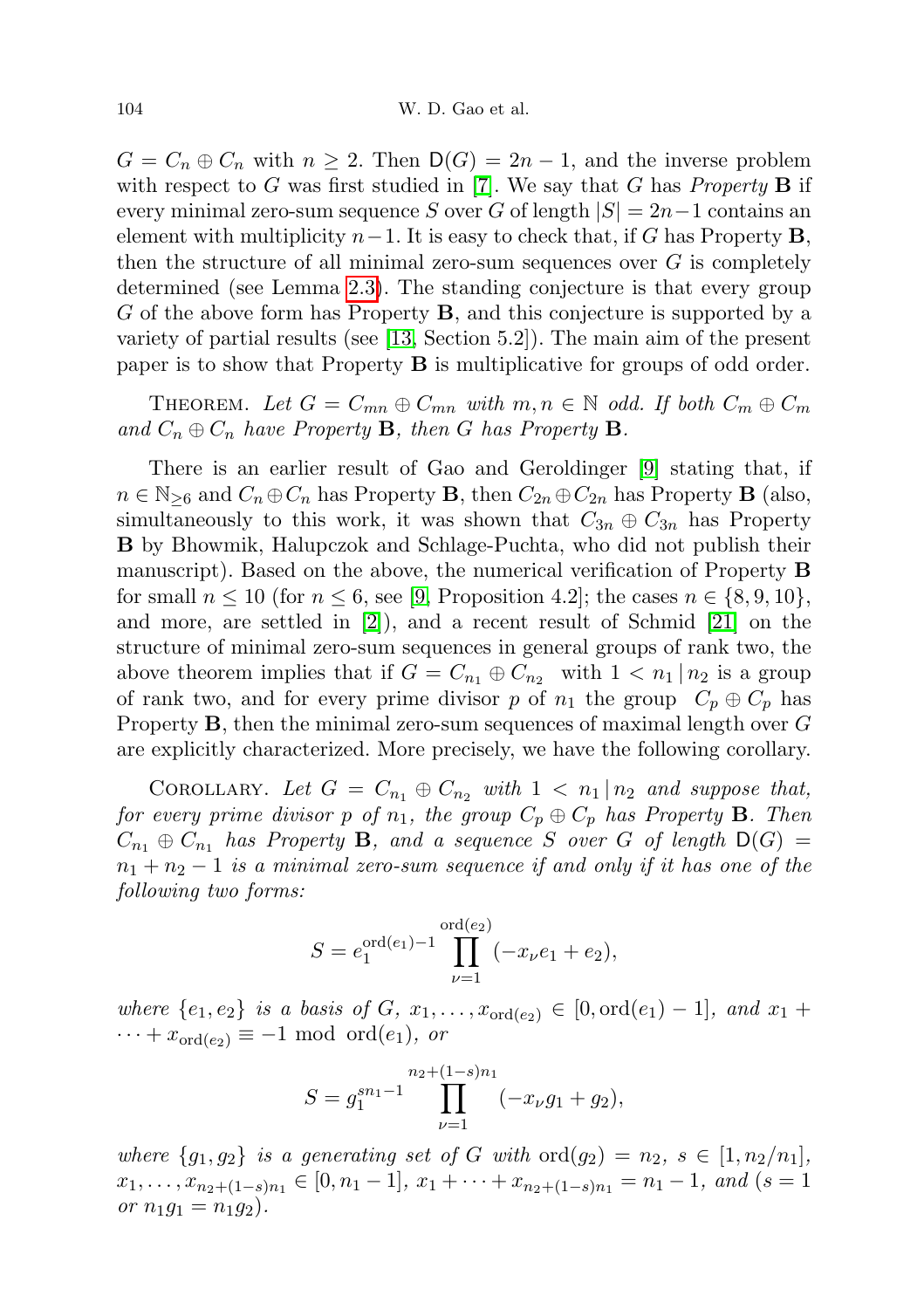Thus the complete characterization of all minimal zero-sum sequences of length  $D(G)$  in groups of rank two is reduced to the verification of Property **B** in groups of the form  $C_p \oplus C_p$  with p prime. Property **B** is verified for small primes, and its validity, in general, is supported by other partial results (see [\[13,](#page-48-1) Section 5.2]). Much recent progress has been achieved by Bhowmik, Halupczok and Schlage-Puchta ([\[1,](#page-48-9) [2\]](#page-48-8)).

In Section [2,](#page-2-0) we fix our notation and gather the necessary tools (apart from former work on Property B and classical addition theorems, we use a confirmed conjecture of Y. ould Hamidoune; see Theorem [2.7\)](#page-5-0). Section [3](#page-6-0) contains some straightforward lemmas. The proof of the Theorem consists of two major parts. The first is given in Section [4.](#page-9-0) The second, more involved portion is given in Section [5.](#page-18-0) The Corollary follows from the results mentioned above, and its proof needs only a few lines and is given in Section [6.](#page-47-0)

<span id="page-2-0"></span>2. Preliminaries. Our notation and terminology are consistent with [\[11\]](#page-48-10) and [\[14\]](#page-48-2). We briefly gather some key notions and fix the notation concerning sequences over abelian groups. Let N denote the set of positive integers and let  $\mathbb{N}_0 = \mathbb{N} \cup \{0\}$ . For real numbers  $a, b \in \mathbb{R}$ , we set  $[a, b] = \{x \in \mathbb{Z} \mid a \le x \le b\}.$  Throughout, all abelian groups will be written additively. For  $n \in \mathbb{N}$ , let  $C_n$  denote a cyclic group with n elements. Let G be an abelian group.

Let  $A, B \subset G$  be nonempty subsets. Then  $A+B = \{a+b \mid a \in A, b \in B\}$ denotes their sumset and  $A - B = \{a - b \mid a \in A, b \in B\}$  their difference set. The stabilizer of A is defined as  $\text{Stab}(A) = \{g \in G \mid g + A = A\}$ , and A is called *periodic* if  $\text{Stab}(A) \neq \{0\}.$ 

An s-tuple  $(e_1, \ldots, e_s)$  of elements of G is said to be *independent* if  $e_i \neq 0$ for all  $i \in [1, s]$  and, for every s-tuple  $(m_1, \ldots, m_s) \in \mathbb{Z}^s$ ,

 $m_1e_1 + \cdots + m_se_s = 0$  implies  $m_1e_1 = \cdots = m_se_s = 0$ .

An s-tuple  $(e_1, \ldots, e_s)$  of elements of G is called a *basis* if it is independent and  $G = \langle e_1 \rangle \oplus \cdots \oplus \langle e_s \rangle$ .

Let  $G = C_n \oplus C_n$  with  $n \geq 2$ , and let  $(e_1, e_2)$  be a basis of G. An endomorphism  $\varphi: G \to G$  with

$$
(\varphi(e_1), \varphi(e_2)) = (e_1, e_2) \cdot \begin{pmatrix} a & b \\ c & d \end{pmatrix}, \text{ where } a, b, c, d \in \mathbb{Z},
$$

is an automorphism if and only if  $(\varphi(e_1), \varphi(e_2))$  is a basis, which is equivalent to  $gcd(ad - bc, n) = 1$ . If  $f_1 \in G$  with  $ord(f_1) = n$ , then clearly there is an  $f_2 \in G$  such that  $(f_1, f_2)$  is a basis of G.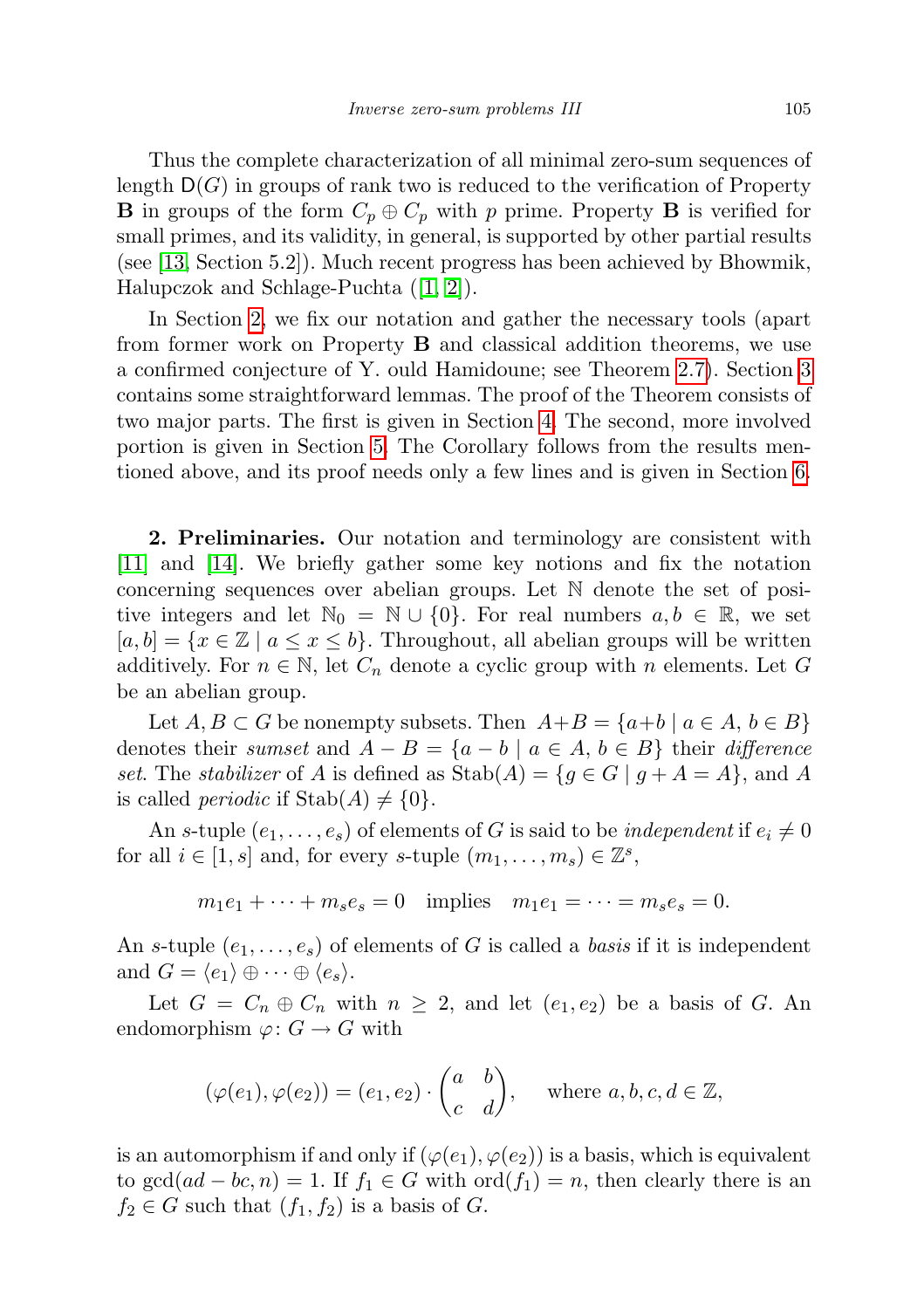Let  $\mathcal{F}(G)$  be the free abelian monoid with basis G. The elements of  $\mathcal{F}(G)$ are called *sequences* over G. We write sequences  $S \in \mathcal{F}(G)$  in the form

$$
S = \prod_{g \in G} g^{\mathsf{v}_g(S)} \quad \text{ with } \mathsf{v}_g(S) \in \mathbb{N}_0, \text{ and } \mathsf{v}_g(S) = 0 \text{ for almost all } g \in G.
$$

We call  $v_q(S)$  the multiplicity of g in S, and we say that S contains g if  $\mathsf{v}_q(S) > 0$ . A sequence  $S_1$  is called a *subsequence* of S if  $S_1 | S$  in  $\mathcal{F}(G)$ (equivalently,  $\mathsf{v}_g(S_1) \leq \mathsf{v}_g(S)$  for all  $g \in G$ ). Note that for two sequences  $S, T \in \mathcal{F}(G)$ , gcd $(S, T)$  is the longest subsequence dividing both S and T. If a sequence  $S \in \mathcal{F}(G)$  is written in the form  $S = g_1 \cdot \ldots \cdot g_l$ , we tacitly assume that  $l \in \mathbb{N}_0$  and  $g_1, \ldots, g_l \in G$ .

For a sequence

$$
S = g_1 \cdot \ldots \cdot g_l = \prod_{g \in G} g^{\mathsf{v}_g(S)} \in \mathcal{F}(G),
$$

we call

• 
$$
|S| = l = \sum_{g \in G} \mathsf{v}_g(S) \in \mathbb{N}_0
$$
 the length of S,

• h(S) = max{ $\mathsf{v}_g(S) \mid g \in G$ }  $\in [0, |S|]$  the maximum of the multiplicities of S,

• 
$$
\text{supp}(S) = \{g \in G \mid \mathsf{v}_g(S) > 0\} \subset G
$$
 the *support* of *S*,

• 
$$
\sigma(S) = \sum_{i=1} g_i = \sum_{g \in G} \mathsf{v}_g(S)g \in G
$$
 the sum of S,

- $\Sigma_k(S) = \left\{ \sum_{k=1}^{N} a_k \right\}$ i∈I  $g_i\bigg|$  $I \subset [1, l]$  with  $|I| = k$  the set of k-term subsums of S, for all  $k \in \mathbb{N}$ ,
- $\Sigma_{\leq k}(S) = \bigcup$  $j\in [1,k]$  $\Sigma_j(S), \quad \Sigma_{\geq k}(S) = \begin{bmatrix} \end{bmatrix}$ j≥k  $\Sigma_j(S),$

• 
$$
\Sigma(S) = \Sigma_{\geq 1}(S)
$$
 the set of (all) subsums of S.

The sequence S is called

- zero-sum free if  $0 \notin \Sigma(S)$ ,
- a zero-sum sequence if  $\sigma(S) = 0$ ,
- a minimal zero-sum sequence if  $1 \neq S$ ,  $\sigma(S) = 0$ , and every S' | S with  $1 \leq |S'| < |S|$  is zero-sum free.

We denote by  $\mathcal{A}(G) \subset \mathcal{F}(G)$  the set of all minimal zero-sum sequences over G. Every map of abelian groups  $\varphi: G \to H$  extends to a homomorphism  $\varphi: \mathcal{F}(G) \to \mathcal{F}(H)$  where  $\varphi(S) = \varphi(g_1) \cdot \ldots \cdot \varphi(g_l)$ . We say that  $\varphi$  is constant on S if  $\varphi(g_1) = \cdots = \varphi(g_l)$ . If  $\varphi$  is a homomorphism, then  $\varphi(S)$  is a zero-sum sequence if and only if  $\sigma(S) \in \text{Ker}(\varphi)$ .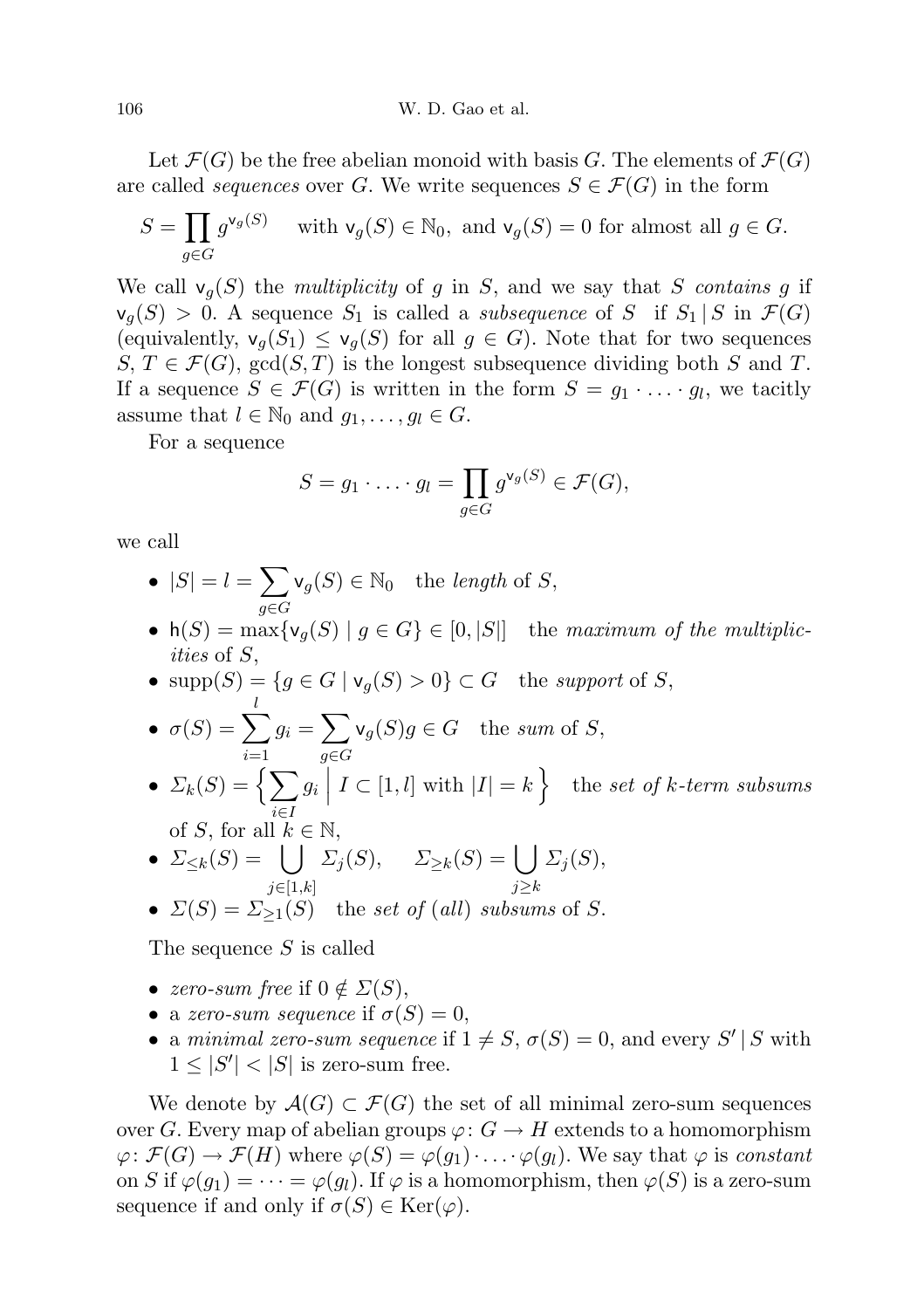<span id="page-4-2"></span>DEFINITION 2.1. Let G be a finite abelian group with exponent n.

- 1. Let  $D(G)$  denote the smallest integer  $\ell \in \mathbb{N}$  such that every sequence  $S \in \mathcal{F}(G)$  of length  $|S| \geq \ell$  has a nontrivial zero-sum subsequence. Equivalently, we have  $D(G) = \max(\{|S| | S \in \mathcal{A}(G)\})$ , and  $D(G)$  is called the Davenport constant of G.
- 2. Let  $\eta(G)$  denote the smallest integer  $\ell \in \mathbb{N}$  such that every sequence  $S \in \mathcal{F}(G)$  of length  $|S| \geq \ell$  has a zero-sum subsequence T of length  $|T| \in [1, n].$
- 3. We say that G has *Property*  $C$  if every sequence S over G of length  $|S| = \eta(G) - 1$ , with no zero-sum subsequence of length in [1, n], has the form  $S = T^{n-1}$  for some sequence T over G.

<span id="page-4-1"></span>LEMMA 2.2. Let  $G = C_{n_1} \oplus C_{n_2}$  with  $1 \leq n_1 \mid n_2$ .

- 1. We have  $D(G) = n_1 + n_2 1$  and  $\eta(G) = 2n_1 + n_2 2$ .
- 2. If  $n_1 = n_2$  and G has Property B, then G has Property C.

*Proof.* 1. See [\[14,](#page-48-2) Theorem 5.8.3].

2. See [\[9,](#page-48-7) Theorem 6.2] and [\[10,](#page-48-0) Theorem 6.7.2(b)].  $\blacksquare$ 

Results on  $\eta(G)$  for groups of higher rank may be found in [\[6,](#page-48-11) [5,](#page-48-12) [12,](#page-48-13) [4,](#page-48-14) [22\]](#page-49-2).

<span id="page-4-0"></span>LEMMA 2.3. Let  $G = C_n \oplus C_n$  with  $n \geq 2$ .

- 1. The following statements are equivalent:
	- (a) If  $S \in \mathcal{F}(G)$ ,  $|S| = 3n 3$  and S has no zero-sum subsequence T of length  $|T| \geq n$ , then there exists some  $a \in G$  such that  $0^{n-1}a^{n-2}$  | S.
	- (b) If  $S \in \mathcal{F}(G)$  is zero-sum free and  $|S| = 2n 2$ , then  $a^{n-2} |S$  for some  $a \in G$ .
	- (c) G has Property B. Namely, if  $S \in \mathcal{A}(G)$  and  $|S| = 2n 1$ , then  $a^{n-1}$  | S for some  $a \in G$ .
	- (d) If  $S \in \mathcal{A}(G)$  and  $|S| = 2n 1$ , then there exists a basis  $(e_1, e_2)$  of G and integers  $x_1, \ldots, x_n \in [0, n-1]$ , with  $x_1 + \cdots + x_n \equiv 1 \text{ mod } n$ , such that

$$
S = e_1^{n-1} \prod_{\nu=1}^n (x_\nu e_1 + e_2).
$$

2. Let  $S \in \mathcal{A}(G)$  be of length  $|S| = 2n-1$  and  $e_1 \in G$  with  $\mathsf{v}_{e_1}(S) = n-1$ . If  $(e_1, e'_2)$  is a basis of G, then there exist some  $b \in [0, n-1]$  and  $a'_1, \ldots, a'_n \in [0, n-1]$ , with  $gcd(b, n) = 1$  and  $\sum_{\nu=1}^n a'_\nu \equiv 1 \mod n$ , such that

$$
S = e_1^{n-1} \prod_{\nu=1}^n (a'_\nu e_1 + b e'_2).
$$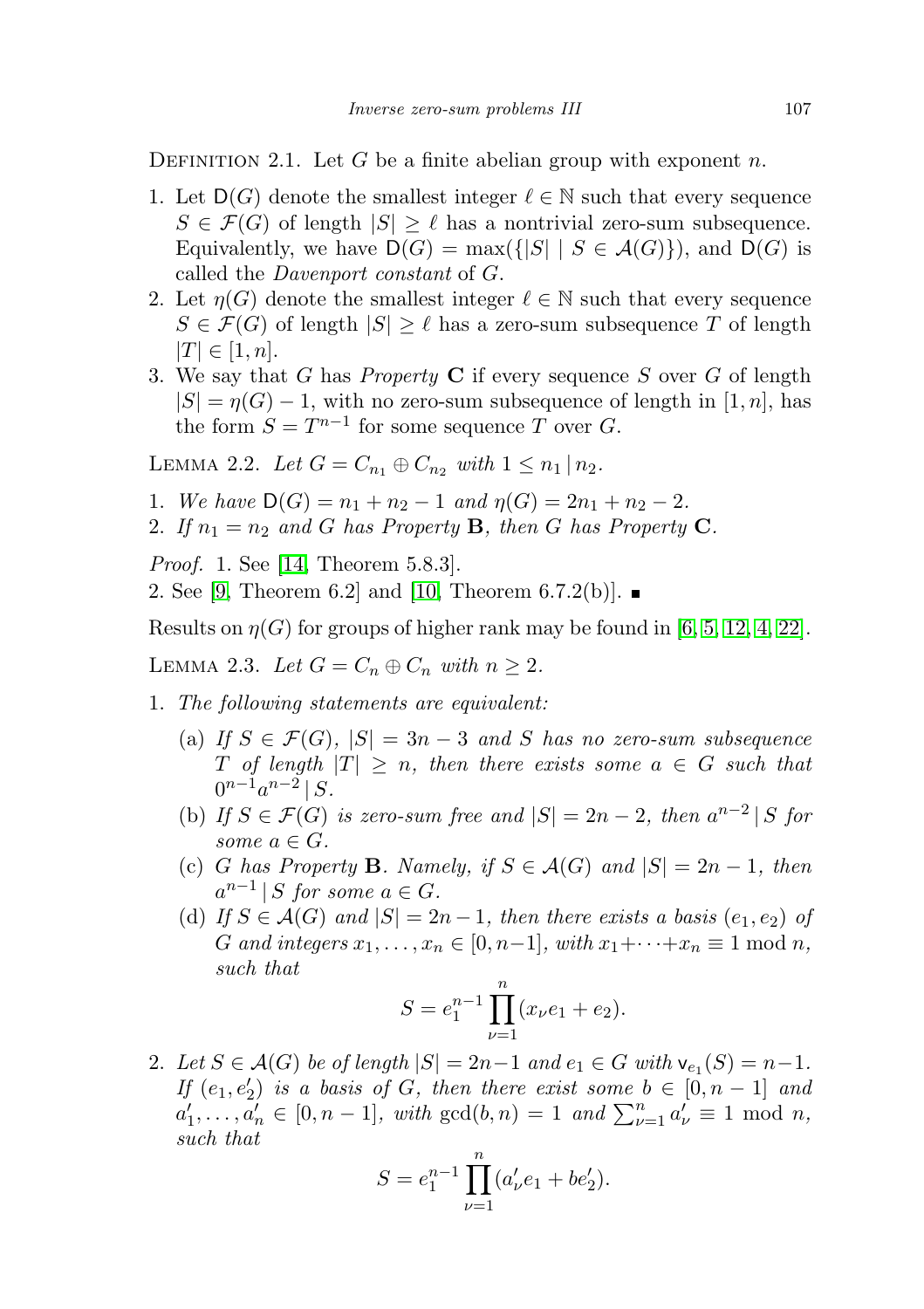- 3. If  $S \in \mathcal{A}(G)$  has length  $|S| = 2n 1$ , then  $\text{ord}(g) = n$  for all  $g \in$  $supp(S)$ .
- *Proof.* 1. See [\[14,](#page-48-2) Theorem 5.8.7].
- 2. This follows easily from item 1; for details see [\[9,](#page-48-7) Proposition 4.1].
- 3. See [\[14,](#page-48-2) Theorem 5.8.4].

The characterization in Lemma [2.3.](#page-4-0)1 gives rise to the following definition.

DEFINITION 2.4. Let  $G = C_n \oplus C_n$  with  $n \geq 2$ .

- 1. Let  $\Upsilon(G)$  be the set of all  $S \in \mathcal{A}(G)$  for which there exists a basis  $(e_1, e_2)$  of G and integers  $x_1, \ldots, x_n \in [0, n-1]$ , with  $x_1 + \cdots + x_n \equiv$ 1 mod *n*, such that  $S = e_1^{n-1} \prod_{\nu=1}^n (x_{\nu}e_1 + e_2)$ .
- 2. Let  $\mathcal{T}_u(G)$  be the set of those  $S \in \mathcal{T}(G)$  with a unique term of multiplicity  $n-1$ , and let  $\mathcal{T}_{nu}(G) = \mathcal{T}(G) \setminus \mathcal{T}_{u}(G)$  be those  $S \in \mathcal{T}(G)$  with a *nonunique* term of multiplicity  $n-1$ .

Thus, by Lemma [2.3.](#page-4-0)1, a group  $G = C_n \oplus C_n$  with  $n \geq 2$  has Property **B** if and only if  $\{S \in \mathcal{A}(G) \mid |S| = 2n - 1\} = \Upsilon(G)$ .

<span id="page-5-1"></span>LEMMA 2.5. Let  $G = C_{mn} \oplus C_{mn}$  with  $m, n \geq 2$ , let  $S \in \mathcal{A}(G)$  be of length  $|S| = 2mn - 1$ , and let  $\varphi: G \to G$  denote the multiplication by m homomorphism.

- 1.  $\varphi(S)$  is not a product of 2m zero-sum subsequences. Every zero-sum subsequence T of  $\varphi(S)$  of length  $|T| \in [1,n]$  has length n, and  $0 \notin$  $supp(\varphi(S)).$
- 2. S may be written in the form  $S = W_0 \cdot \ldots \cdot W_{2m-2}$ , where  $W_0, \ldots$ ,  $W_{2m-2} \in \mathcal{F}(G)$  with  $|W_0| = 2n - 1$ ,  $|W_1| = \cdots = |W_{2m-2}| = n$  and  $\sigma(W_0), \ldots, \sigma(W_{2m-2}) \in \text{Ker}(\varphi).$

*Proof.* See [\[9,](#page-48-7) Lemma 3.14].  $\blacksquare$ 

The following is the Erdős–Ginzburg–Ziv Theorem and the corresponding characterization of extremal sequences. There are much stronger inverse results (see [\[13,](#page-48-1) Section 5]), but the one mentioned below will be sufficient for our purposes.

<span id="page-5-2"></span>THEOREM 2.6. Let G be a cyclic group of order  $n \geq 2$  and  $S \in \mathcal{F}(G)$ .

- 1. If  $|S| \ge 2n 1$ , then  $0 \in \Sigma_n(S)$ .
- 2. If  $|S| = 2n 2$  and  $0 \notin \Sigma_n(S)$ , then  $S = g^{n-1}h^{n-1}$  for some  $g, h \in G$ with ord $(q-h)=n$ .

Proof. 1. See [\[14,](#page-48-2) Corollary 5.7.5] or [\[18,](#page-48-15) Theorem 2.5].

2. See [\[3,](#page-48-16) Lemma 4] for one of the original proofs, and [\[13,](#page-48-1) Proposition  $5.1.12$ .

<span id="page-5-0"></span>The following result was a conjecture of Y. ould Hamidoune [\[17\]](#page-48-17) confirmed in [\[16,](#page-48-18) Theorem 1].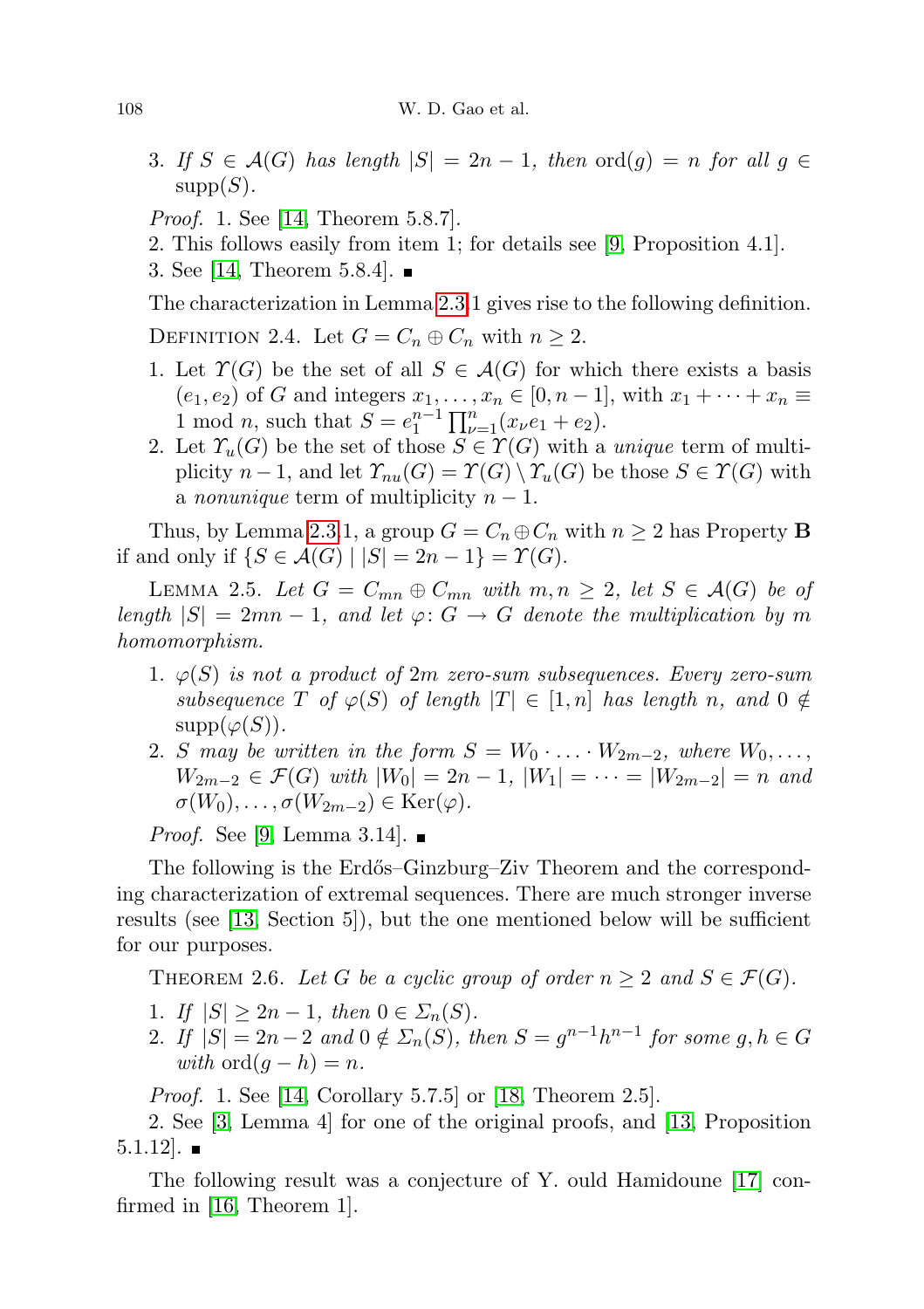THEOREM 2.7. Let G be a finite abelian group,  $S \in \mathcal{F}(G)$  of length  $|S| \geq |G| + 1$ , and  $k \in \mathbb{N}$  with  $k \leq |\text{supp}(S)|$ . If  $h(S) \leq |G| - k + 2$  and  $0 \notin \Sigma_{|G|}(S)$ , then  $|\Sigma_{|G|}(S)| \geq |S| - |G| + k - 1$ .

<span id="page-6-0"></span>3. Preparatory results. We first prove several lemmas determining in what ways a sequence  $S \in \Upsilon(C_m \oplus C_m)$ , where  $m \geq 4$ , can be slightly perturbed and still remain in  $\Upsilon(C_m \oplus C_m)$ . These will later be heavily used in Section [5,](#page-18-0) always in the setting where  $K = \text{Ker}(\varphi)$  and  $\varphi: G \to G$  is multiplication by m.

<span id="page-6-1"></span>LEMMA 3.1. Let  $K = C_m \oplus C_m$  with  $m \geq 4$ , let  $g \in K$ , and let  $S =$  $f_1^{m-1} \prod_{\nu=1}^m (x_{\nu} f_1 + f_2) \in \Upsilon_u(K)$  with  $x_1, \ldots, x_m \in \mathbb{Z}$ .

- 1. If  $S' = f_1^{-2}S(f_1 + g)(f_1 g) \in \Upsilon(K)$ , then  $g = 0$  and hence  $S = S'$ . 2. If  $S' = f_1^{-1}(x_jf_1+f_2)^{-1}S(f_1+g)(x_jf_1+f_2-g) \in \Upsilon(K)$ , then  $g \in \{0, (x_j - 1)f_1 + f_2\}$  and hence  $S = S'$ .
- 3. If  $S' = (x_j f_1 + f_2)^{-1} (x_k f_1 + f_2)^{-1} S(x_j f_1 + f_2 + g)(x_k f_1 + f_2 g) \in \Upsilon(K)$ with  $j, k \in [1, m]$  distinct, then  $g \in \langle f_1 \rangle$ .

*Proof.* 1. Assume to the contrary that  $g \neq 0$  and thus  $S \neq S'$ . Then  $\mathsf{v}_{f_1}(S') < m-1$  and, since  $m \geq 4$ ,  $S' \in \Upsilon(k)$  and  $S \in \Upsilon_u(K)$ , it follows that there is some  $j \in [1, m]$  such that  $(x_j f_1 + f_2)^{m-1} | S', (x_j f_1 + f_2)^{m-3} | S$ , and w.l.o.g.  $x_j f_1 + f_2 = f_1 + g$ . If we set  $f'_2 = x_j f_1 + f_2$ , then  $S = f_1^{m-1} \prod_{\nu=1}^m ((x_{\nu} (x_j)f_1 + f_2'$ , and thus we may assume that  $f_2 = f_2'$ . Then  $f_2 = f_1 + g$  and  $f_1 - g = f_2 - 2g = 2f_1 - f_2$ . Since  $m \geq 4$ , it follows that  $f_1 | S'$ . Since  $S' \in \Upsilon(K)$ ,  $f_2^{m-1} | S'$  and  $f_1, 2f_1 - f_2 \in \text{supp}(S') \setminus \{f_2\}$ , it follows that  $(2f_1 - f_2) - f_1 = f_1 - f_2 \in \langle f_2 \rangle$ , contradicting that  $(f_1, f_2)$  is a basis.

2. After renumbering, we may suppose that  $j = m$ . If  $f_1^{m-1} | S'$ , then  $f_1 + g = f_1$  or  $x_m f_1 + f_2 - g = f_1$ , and  $S' = S$ . Otherwise,  $f_1^{m-1} \nmid S'$ and we shall derive a contradiction. Observe that we cannot have  $f_1 + g =$  $x_m f_1 + f_2 - g = x_i f_1 + f_2$ , else  $g, f_2 \in \langle f_1 \rangle$ . Thus, since  $S' \in \Upsilon(K)$ ,  $S \in \Upsilon_u(K)$ and  $m \geq 4$ , it follows that (after renumbering again if necessary) either

$$
S' = f_1^{m-2} (xf_1+f_2)^{m-1} (x_mf_1+f_2-g)(x_{m-1}f_1+f_2) \quad \text{with } f_1+g = xf_1+f_2,
$$
  
or

$$
\alpha
$$

$$
S' = f_1^{m-2} (xf_1+f_2)^{m-1} (f_1+g)(x_{m-1}f_1+f_2) \quad \text{with } x_m f_1+f_2-g = xf_1+f_2.
$$

In the first case, we have  $(x_m f_1 + f_2 - g) = (x_m - x + 1)f_1$  and hence  $f_1^{m-2}((x_m-x+1)f_1) \mid S'$ . However, since  $(x_m-x+1)f_1 = (x_m f_1 + f_2 - g) \neq f_1$ (else  $g = (x_n-1)f_1+f_2$ , as desired), it follows that  $f_1^{m-2}((x_m-x+1)f_1)$  is not zero-sum free (as  $f_1$  is the unique element from  $\langle f_1 \rangle$  that can be appended to  $f_1^{n-1}$  without yielding a zero-sum), a contradiction. In the second case, one can derive a contradiction similarly.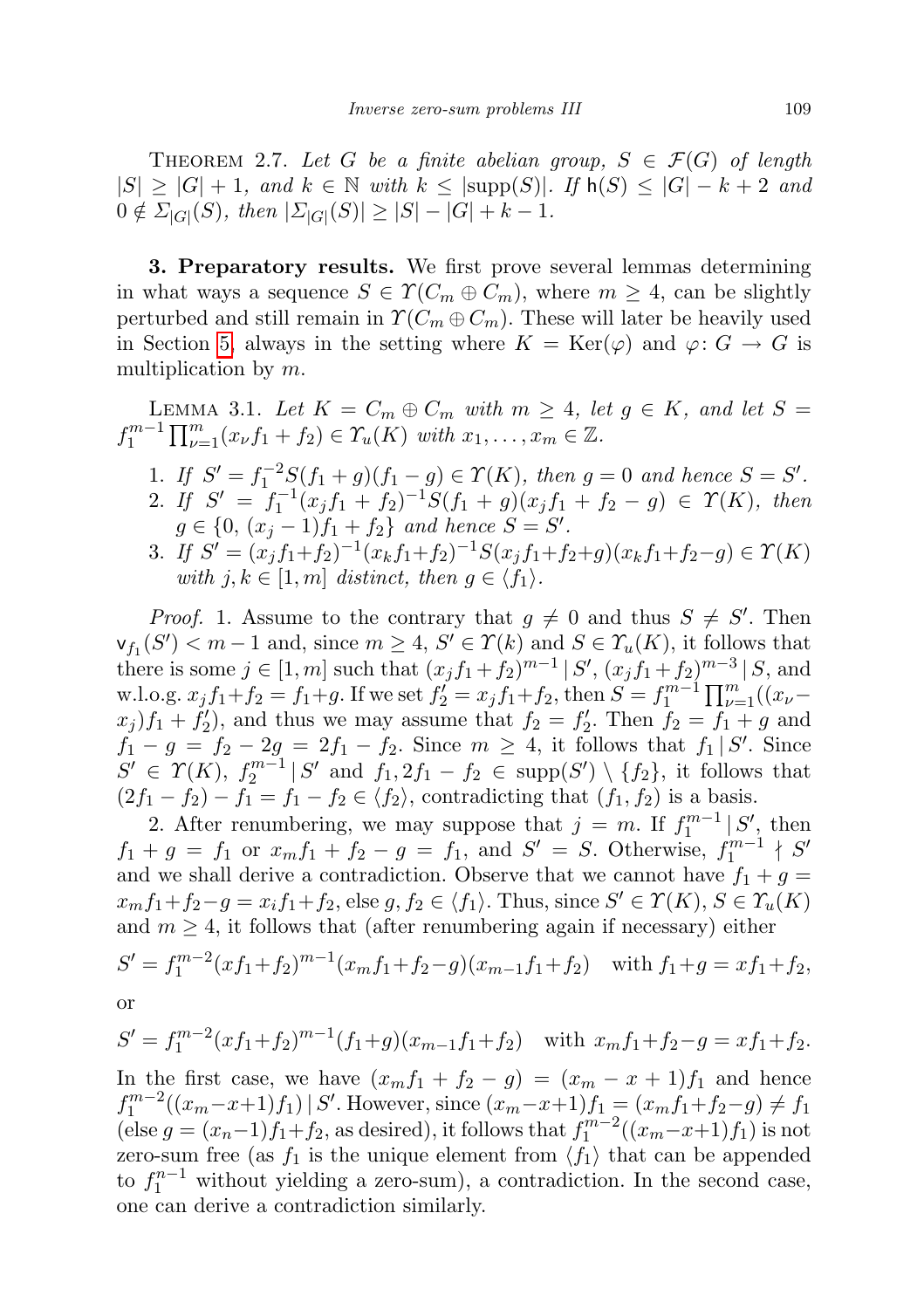3. Since  $m \geq 3$ ,  $f_1^{m-1} | S'$  and  $S' \in \Upsilon(K)$ , it follows that  $(x_j f_1 + f_2 + g)$  $-(x_l f_1 + f_2) \in \langle f_1 \rangle$ , where  $l \neq j, k$ , and hence  $g \in \langle f_1 \rangle$ .

<span id="page-7-1"></span>LEMMA 3.2. Let  $K = C_m \oplus C_m$  with  $m \geq 4$ ,  $g \in K$  and  $S =$  $f_1^{m-1}f_2^{m-1}(f_1+f_2) \in \Upsilon_{nu}(K)$ .

- 1. If  $S' = f_1^{-2}S(f_1+g)(f_1-g) \in \Upsilon(K)$ , then  $g \in \langle f_2 \rangle$ .
- 2. If  $S' = f_2^{-2}S(f_2 + g)(f_2 g) \in \Upsilon(K)$ , then  $g \in \langle f_1 \rangle$ .
- 3. If  $S' = f_1^{-1}f_2^{-1}S(f_1 + g)(f_2 g) \in \Upsilon(K)$ , then  $S = S'$  and  $g \in$  ${0, -f_1 + f_2}.$
- 4. If  $S' = f_1^{-1}(f_1 + f_2)^{-1}S(f_1 + g)(f_1 + f_2 g) \in \Upsilon(K)$ , then  $g \in \langle f_2 \rangle$ .
- 5. If  $S' = f_2^{-1}(f_1 + f_2)^{-1}S(f_2 + g)(f_1 + f_2 g) \in \Upsilon(K)$ , then  $g \in \langle f_1 \rangle$ .

*Proof.* 1. Since  $f_2^{m-1} | S'$  and  $S' \in \Upsilon(K)$ , it follows that  $f_1 + g - (f_1 + f_2)$  $\in \langle f_2 \rangle$ , whence  $g \in \langle f_2 \rangle$ .

2. Analogous to the proof of item 1.

3. If  $f_1^{m-1} | S'$  or  $f_2^{m-1} | S'$ , the result follows. Otherwise,  $m \geq 4$  and  $h(S') = m-1$  imply that  $m = 4$  and  $f_1+g = f_2-g = f_1+f_2$ , a contradiction. 4. Since  $m \geq 3$ , it follows that  $f_1 | S'$ . Now we have  $f_2^{m-1} | S'$  and  $S' \in$  $\Upsilon(K)$  so that  $(f_1 + f_2 - g) - f_1 \in \langle f_2 \rangle$ , implying  $g \in \langle f_2 \rangle$ , as desired.

5. Analogous to the proof of item 4.

<span id="page-7-0"></span>LEMMA 3.3. Let  $K = C_m \oplus C_m$  with  $m \geq 4$ ,  $g \in K$  and  $S =$  $f_1^{m-1}f_2^{m-1}(f_1+f_2) \in \Upsilon_{nu}(K)$ .

- 1. If  $S' = f_1^{-2}S(f_1+g)(f_1-g) \in \Upsilon_{nu}(K)$ , then  $g=0$ , and hence  $S=S'$ .
- 2. If  $S' = f_2^{-2}S(f_2+g)(f_2-g) \in \mathcal{X}_{nu}(K)$ , then  $g=0$ , and hence  $S=S'$ .
- 3. If  $S' = \tilde{f}_1^{-1} f_2^{-1} S(f_1 + g)(f_2 g) \in \Upsilon_{nu}(K)$ , then  $g \in \{0, -f_1 + f_2\}$ , and hence  $S = S'$ .
- 4. If  $S' = f_1^{-1}(f_1+f_2)^{-1}S(f_1+g)(f_1+f_2-g) \in \mathcal{X}_{nu}(K)$ , then  $g \in \{0, f_2\}$ , and hence  $S = S'$ .
- 5. If  $S' = f_2^{-1}(f_1+f_2)^{-1}S(f_2+g)(f_1+f_2-g) \in \mathcal{X}_{nu}(K)$ , then  $g \in \{0, f_1\}$ , and hence  $S = S'$ .

*Proof.* 1. Assume to the contrary that  $g \neq 0$  and  $S \neq S'$ . Since  $S' \in$  $\mathcal{T}_{nu}(K)$  and  $m \geq 4$ , we get  $f_1 + g = f_1 - g = f_1 + f_2$  and hence  $-2f_2 = 2g = 0$ , a contradiction.

 $2.-5.$  Similar.  $\blacksquare$ 

Next we prove two simple structural lemmas which will be our allpurpose tools for turning locally obtained information into global structural conditions on S. They are also the reason for the hypothesis of  $m$  and  $n$  odd in the Theorem.

<span id="page-7-2"></span>LEMMA 3.4. Let G be an abelian group,  $a \in G$  with  $\text{ord}(a) > 2$ , and  $S, T \in \mathcal{F}(G) \setminus \{1\}$  with  $|\text{supp}(S)| \ge |\text{supp}(T)|$ .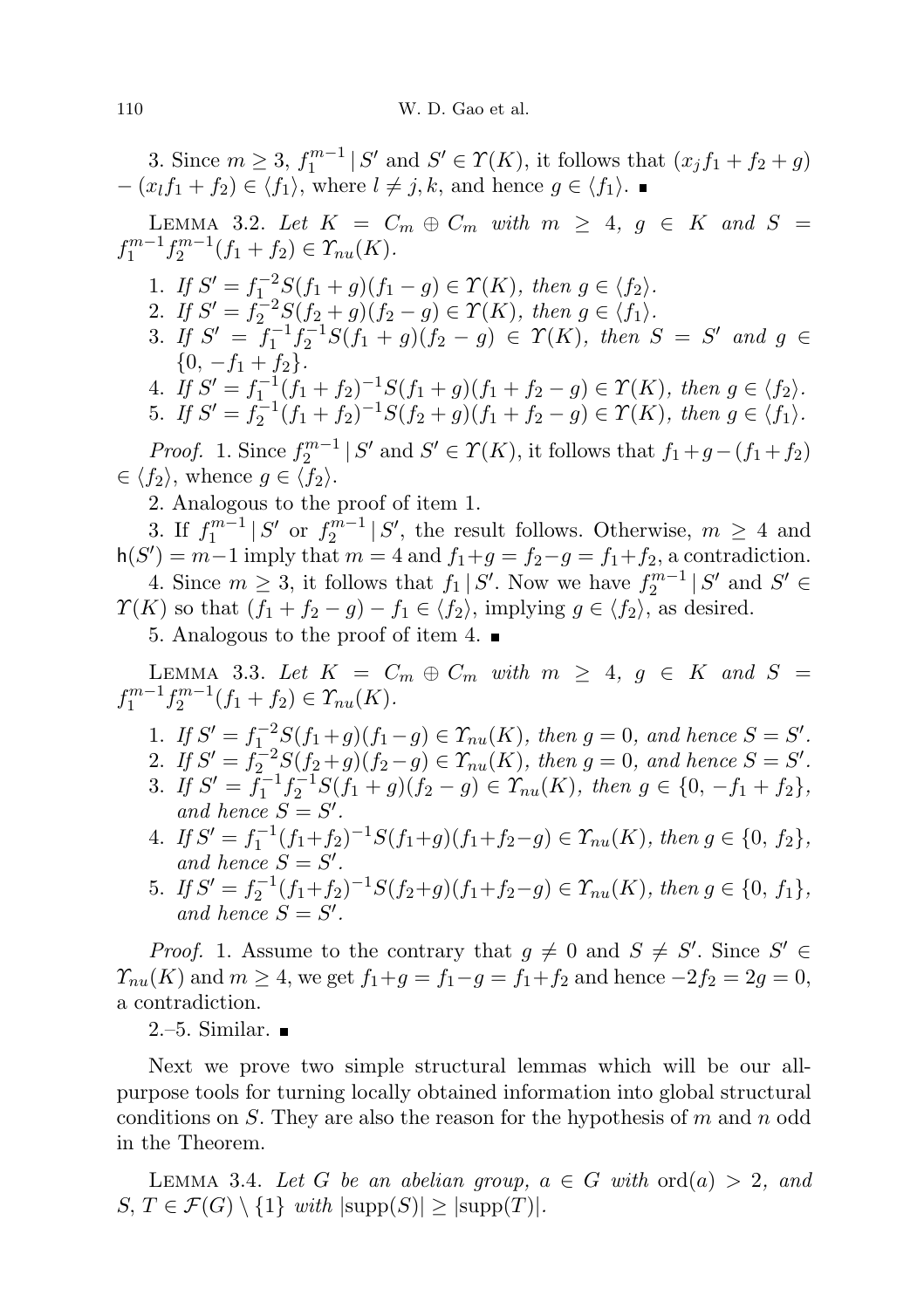- 1. If  $\text{supp}(S) \text{supp}(T) = \{0\}$ , then  $S = g^{|S|}$  and  $T = g^{|T|}$ , for some  $g \in G$ .
- 2. If  $\text{supp}(S) \text{supp}(T) \subset \{0, a\},\$  then  $S = g^s(g+a)^{|S|-s}$  and  $T = g^{|T|},$ for some  $g \in G$  and  $s \in [0, |S|]$ .
- 3. If  $|S|, |T| \geq 2$  and  $\bigcup_{i=1}^{2} (\Sigma_i(S) \Sigma_i(T)) \subset \{0, a\}$ , then either  $S =$  $g^{|S|-1}(g+a)$  and  $T=g^{|T|},$  or else  $S=g^{|S|}$  and  $T=g^{|T|},$  for some  $q \in G$ .

*Proof.* Note that  $\Sigma_1(S) = \text{supp}(S)$  and that all hypotheses imply  $\text{supp}(S) - \text{supp}(T) \subset \{0, a\}.$  Since  $\text{ord}(a) > 2$ , it follows that  $\{0, a\}$  contains no periodic subset, and thus Kneser's Theorem (see e.g., [\[14,](#page-48-2) Theorem 5.2.6]) implies that

$$
2 \ge |\text{supp}(S) - \text{supp}(T)| \ge |\text{supp}(S)| + |\text{supp}(T)| - 1.
$$

Therefore we get  $|\text{supp}(S)| \leq 2$  and  $|\text{supp}(T)| = 1$ . Items 1 and 2 now easily follow. For the proof of part 3, we apply assertion 2, and thus we may assume that supp $(S) \subset \{g, g + a\}$  and  $T = g^{|T|}$ . Now if item 3 is false, then  $(g+a)^2 \mid S$ , whence

$$
2a = ((g+a) + (g+a)) - (g+g) \in \bigcup_{i=1}^{2} (\Sigma_i(S) - \Sigma_i(T)) \subset \{0, a\},
$$

<span id="page-8-0"></span>contradicting ord $(a) > 2$ .

LEMMA 3.5. Let G be an abelian group and let  $S \in \mathcal{F}(G)$ .

- 1. If  $k \in [1, |S| 1]$  and  $|\Sigma_k(S)| \leq 2$ , then  $|\text{supp}(S)| \leq 2$ .
- 2. If  $k \in [2, |S| 2]$  and  $|\Sigma_k(S)| \leq 2$ , and  $\Sigma_k(S)$  is not a coset of a cardinality two subgroup, then either  $S = g^{|S|}$  or  $S = g^{|S|-1}h$ , for some  $g, h \in G$ .
- 3. If  $k \in [1, |S| 1]$  and  $|\Sigma_k(S)| \leq 1$ , then  $S = g^{|S|}$  for some  $g \in G$ .

*Proof.* 1. Assume to the contrary that  $|\text{supp}(S)| \geq 3$  and pick three distinct elements  $x, y, z \in \text{supp}(S)$ . If  $k = |S| - 1$ , then  $\sum_{|S| - 1}(S) = \sigma(S) \Sigma_1(S)$  and hence  $|\Sigma_{|S|=1}(S)| = |\text{supp}(S)| \geq 3$ , a contradiction. Therefore  $k \leq |S| - 2$ . Let T be a subsequence (possibly trivial) of  $(xyz)^{-1}S$  of length  $|T| = k - 1 \leq |S| - 3$ . Then  $\{x, y, z\} + \sigma(T)$  is a cardinality three subset of  $\Sigma_k(S)$ , a contradiction.

2. By item 1, we have  $S = g^{s_1}h^{s_2}$  with  $s_1, s_2 \in \mathbb{N}_0$ ,  $s_1 \geq s_2$  and  $g, h \in G$ distinct. Assume to the contrary that  $s_2 \geq 2$ . Since  $\Sigma_{|S|=k}(S) = \sigma(S)$  $\Sigma_k(S)$ , it suffices to consider the case  $k \leq \frac{1}{2}$  $\frac{1}{2}|S|$ , and thus  $s_1 \geq \frac{1}{2}$  $\frac{1}{2}|S| \geq k \geq 2.$ Hence the elements kg,  $(k-1)g+h$  and  $(k-2)g+2h$  are all contained in  $\Sigma_k(S)$ . Thus, since  $|\Sigma_k(S)| \leq 2$  and  $g \neq h$ , it follows that ord $(h - g) = 2$ and  $\Sigma_k(S) = kg + \{0, h - g\}$ , contradicting the assumption that  $\Sigma_k(S)$  is not a coset of a cardinality two subgroup.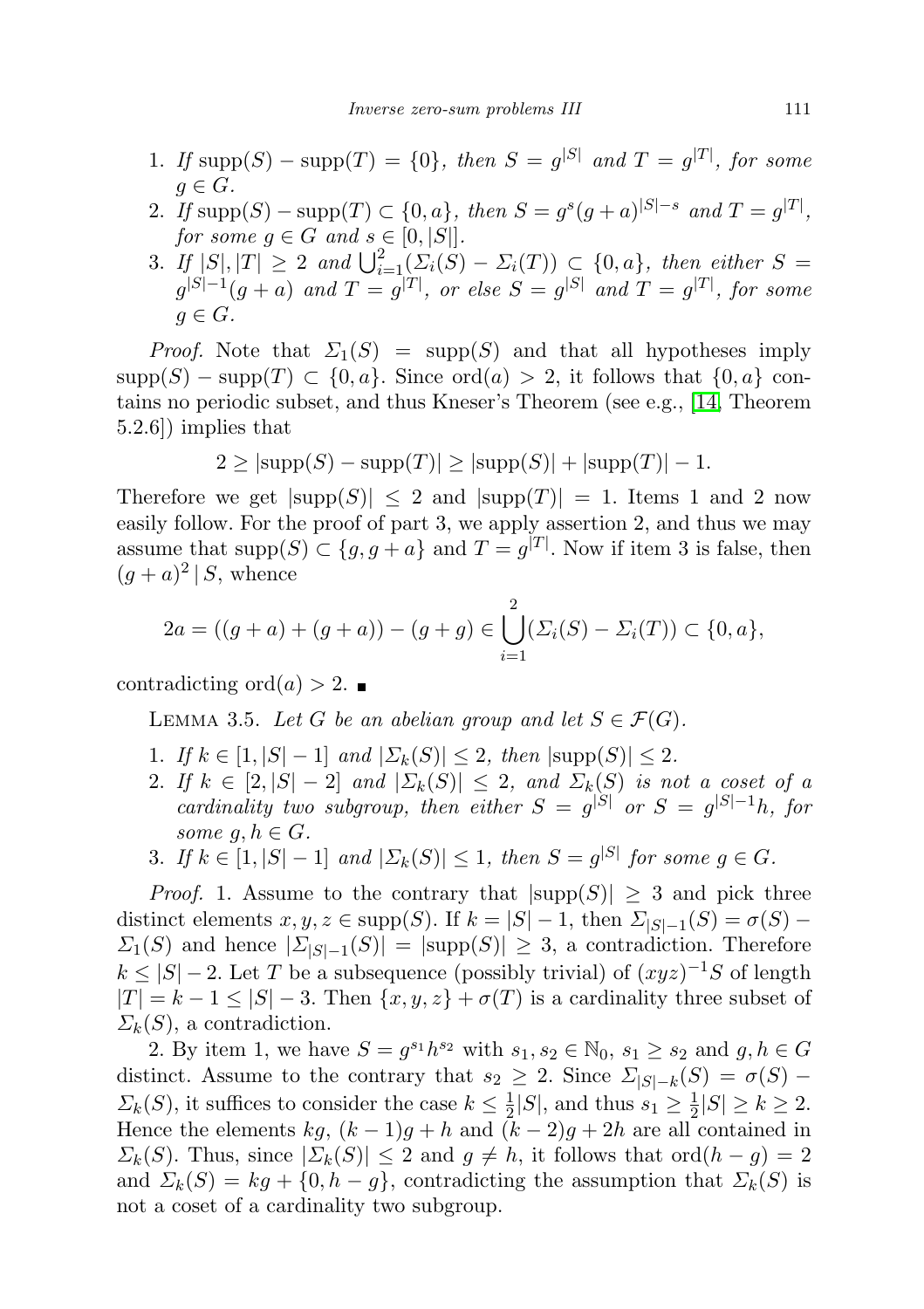3. If the conclusion is false, there are distinct  $x, y \in G$  with  $xy \mid S$ , and then  $\{x, y\} + \sigma(S')$  is a cardinality two subset of  $\Sigma_k(S)$  for any  $S' | (xy)^{-1}S$ with  $0 \leq |S'| = k - 1 \leq |S| - 2$ .

## <span id="page-9-0"></span>4. On the structure of  $\varphi(S)$

<span id="page-9-3"></span>DEFINITION 4.1. Let  $G = C_{mn} \oplus C_{mn}$  with  $m, n \geq 2$ , let  $S \in \mathcal{A}(G)$  with  $|S| = 2mn - 1$ , and let  $\varphi: G \to G$  be multiplication by m. Let

$$
\Omega'(S) = \Omega' = \{ (W_0, \dots, W_{2m-2}) \in \mathcal{F}(G)^{2m-1} \mid S = W_0 \cdot \dots \cdot W_{2m-2},
$$
  

$$
\sigma(W_i) \in \text{Ker}(\varphi) \text{ and } |W_i| > 0 \text{ for all } i \in [0, 2m-2] \}
$$

and

$$
\Omega(S) = \Omega = \{ (W_0, \dots, W_{2m-2}) \in \Omega' \mid |W_1| = \dots = |W_{2m-2}| = n \}.
$$

The elements  $(W_0, \ldots, W_{2m-2}) \in \Omega'(S)$  will be called product decompositions of S. If  $W \in \Omega'$ , we implicitly assume that  $W = (W_0, \ldots, W_{2m-2})$ .

By Lemma [2.5,](#page-5-1)  $\Omega \neq \emptyset$ , and if  $W \in \Omega$ , then  $\varphi(W_0), \ldots, \varphi(W_{2m-2})$  are minimal zero-sum sequences over  $\varphi(G) \cong C_n \oplus C_n$ . Proposition [4.2](#page-9-1) below shows that  $\varphi(S)$  is highly structured. In Claims A, B and C of Section 5 we will show (with much effort) that this structure lifts to the original sequence S. As this lift will only be "near perfect" (there will be one exceptional term  $x \mid S$  for which the structure is not shown to lift), we will then, in Claim D of Section 5, need Theorem [2.7](#page-5-0) to finish the proof of the Theorem.

<span id="page-9-1"></span>PROPOSITION 4.2. Let  $G = C_{mn} \oplus C_{mn}$  with  $m, n \geq 2$ , and suppose that  $C_n \oplus C_n$  has Property **B**. Let  $S \in \mathcal{A}(G)$  with  $|S| = 2mn - 1$ , and let  $\varphi: G \to G$  be multiplication by m. Then there exist a product decomposition  $(W_0, \ldots, W_{2m-2})$  of S and a basis  $(e_1, e_2)$  of  $\varphi(G)$  such that

<span id="page-9-2"></span>
$$
(1) \quad \varphi(W_0) = e_1^{n-1} \prod_{\nu=1}^n (x_\nu e_1 + e_2) \quad and \quad \varphi(W_i) \in \left\{ e_1^n, \prod_{\nu=1}^n (c_{i,\nu} e_1 + e_2) \right\},
$$

where  $x_1, \ldots, x_n \in [0, n-1], x_1 + \cdots + x_n \equiv 1 \text{ mod } n, \text{ all } c_{i,\nu} \in [0, n-1],$ and  $c_{i,1} + c_{i,2} + \cdots + c_{i,n} \equiv 0 \mod n$  for all  $i \in [1,n]$ . In particular,

$$
\varphi(S) = e_1^{\ell n - 1} \prod_{\nu=1}^{2mn - \ell n} (x_{\nu}e_1 + e_2),
$$

where  $\ell \in [1, 2m - 1]$  and  $x_{\nu} \in [0, n - 1]$  for all  $\nu \in [1, 2mn - \ell n]$ .

*Proof.* If  $n = 2$ , then it is easy to see (in view of Lemma [2.5\)](#page-5-1) that [\(1\)](#page-9-2) holds. From now on we assume that  $n \geq 3$ . We distinguish two cases.

CASE 1: For every product decomposition  $W \in \Omega$ , there exist distinct elements  $g_1, g_2 \in \varphi(G)$  such that  $\mathsf{v}_{g_1}(\varphi(W_0)) = \mathsf{v}_{g_2}(\varphi(W_0)) = n - 1$ . Let us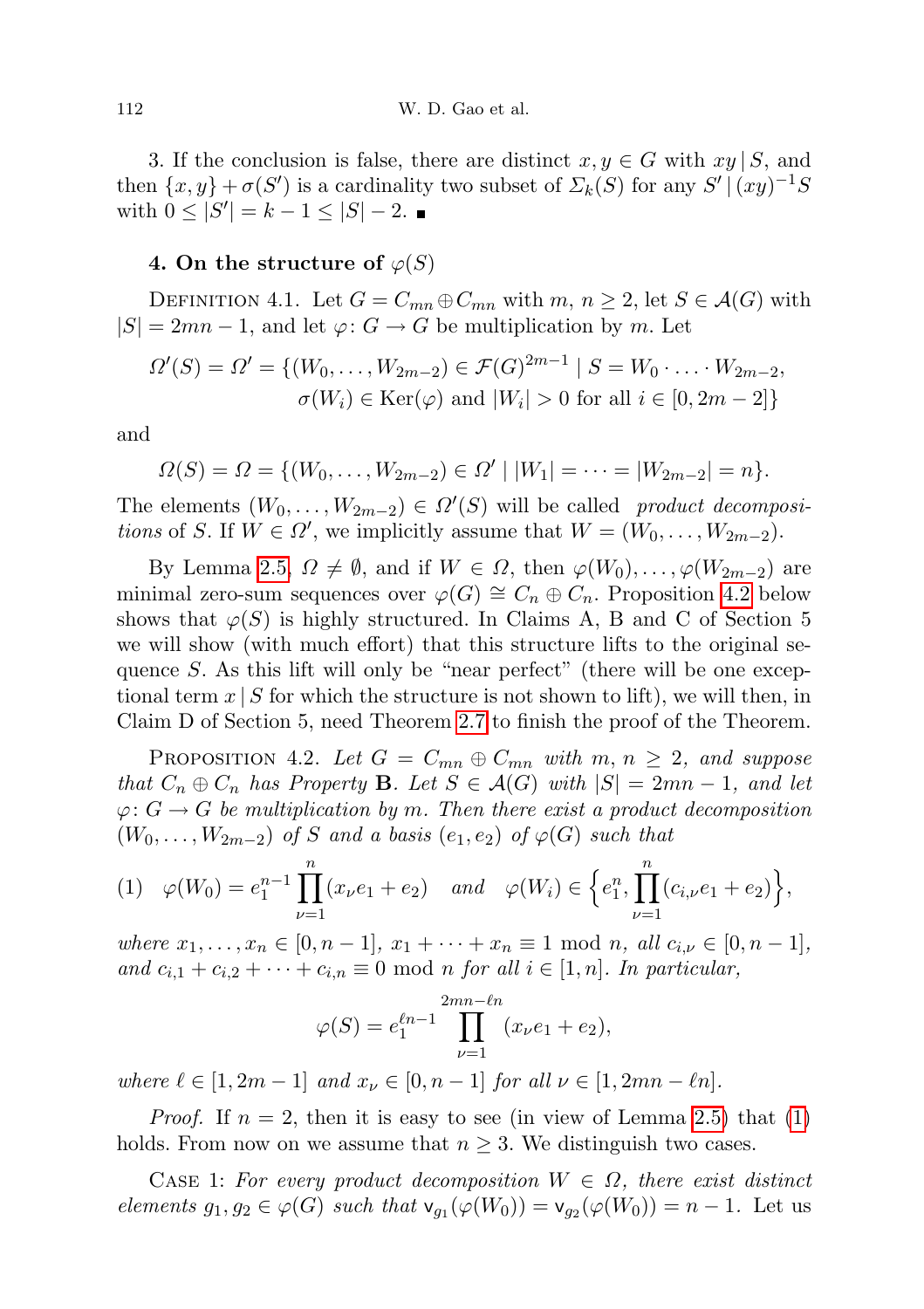fix a product decomposition  $W \in \Omega$ . By Lemma [2.3,](#page-4-0) there is a basis  $(e_1, e'_2)$ of  $\varphi(G)$  such that

$$
\varphi(W_0) = e_1^{n-1} \prod_{\nu=1}^n (x_\nu e_1 + e_2')
$$

where  $x_1, \ldots, x_n \in [0, n-1]$  and  $x_1 + \cdots + x_n \equiv 1 \mod n$ . Thus, by assumption of Case 1, it follows that

 $\varphi(W_0) = e_1^{n-1}(xe_1 + e_2')^{n-1}((1+x)e_1 + e_2')$  with  $x \in [0, n-1]$ .

As a result,

<span id="page-10-0"></span>
$$
(e_1, e_2) = (e_1, xe_1 + e'_2) = (e_1, e'_2) \cdot \begin{pmatrix} 1 & x \\ 0 & 1 \end{pmatrix}
$$

is a basis of  $\varphi(G)$  and

(2) 
$$
\varphi(W_0) = e_1^{n-1} e_2^{n-1} (e_1 + e_2).
$$

We continue with the following assertion.

**A.** For every  $i \in [1, 2m-2], \varphi(W_i)$  has one of the following forms:

$$
e_1^n, e_2^n, (e_1 + e_2)^n, (-e_1 + e_2)^n, (e_1 - e_2)^n,
$$
  

$$
e_1(e_1 + e_2)^{n-2}(e_1 + 2e_2), e_2(e_1 + e_2)^{n-2}(2e_1 + e_2).
$$

Suppose that **A** is proved. If the forms  $(e_1 - e_2)^n$  and  $e_1(e_1 + e_2)^{n-2}(e_1 + 2e_2)$ do not occur, then  $\varphi(W_i)$  has the required form with basis  $(e_1, e_2)$ . If the forms  $(-e_1 + e_2)^n$  and  $e_2(e_1 + e_2)^{n-2}(2e_1 + e_2)$  do not occur, then  $\varphi(W_i)$ has the required form with basis  $(e_2, e_1)$ . Thus by symmetry, it remains to verify that there are no distinct  $i, j \in [1, 2m - 2]$  such that

(i) 
$$
\varphi(W_i) = e_1(e_1 + e_2)^{n-2}(e_1 + 2e_2)
$$
 and  
\n $\varphi(W_j) = e_2(e_1 + e_2)^{n-2}(2e_1 + e_2),$   
\n(ii)  $\varphi(W_i) = e_1(e_1 + e_2)^{n-2}(e_1 + 2e_2)$  and  $\varphi(W_j) = (-e_1 + e_2)^n$ , or  
\n(iii)  $\varphi(W_i) = (e_1 - e_2)^n$  and  $\varphi(W_j) = (-e_1 + e_2)^n$ .

Indeed, if (i) held, then  $(2e_1+e_2)(e_1+2e_2)(e_1+e_2)^{n-3}$  would be a zero-sum subsequence of  $\varphi(W_iW_j)$  of length  $n-1$ , contradicting Lemma [2.5.](#page-5-1) If (ii) held, then  $(-e_1 + e_2)(e_1 + 2e_2)e_2^{n-3}$  would be a zero-sum subsequence of  $\varphi(W_0W_iW_j)$  of length  $n-1$ , contradicting Lemma [2.5.](#page-5-1) Finally, if (iii) held, then  $(e_1 - e_2)(-e_1 + e_2)$  would be a zero-sum subsequence of  $\varphi(W_i W_j)$  of length 2, also contradicting Lemma [2.5.](#page-5-1) Thus it remains to establish  $\bf{A}$ to complete the case. To that end, let  $i \in [1, 2m - 2]$  be arbitrary. Then  $h(\varphi(W_0W_i)) \geq n-1$ , and we distinguish three subcases.

CASE 1.1:  $h(\varphi(W_0W_i)) > n$ . Then it follows from [\(2\)](#page-10-0) that  $v_q(\varphi(W_0W_i))$  $> n$  for some  $g \in \{e_1, e_2, e_1 + e_2\}$ . If  $g = e_1 + e_2$ , then  $\varphi(W_i) = (e_1 + e_2)^n$ .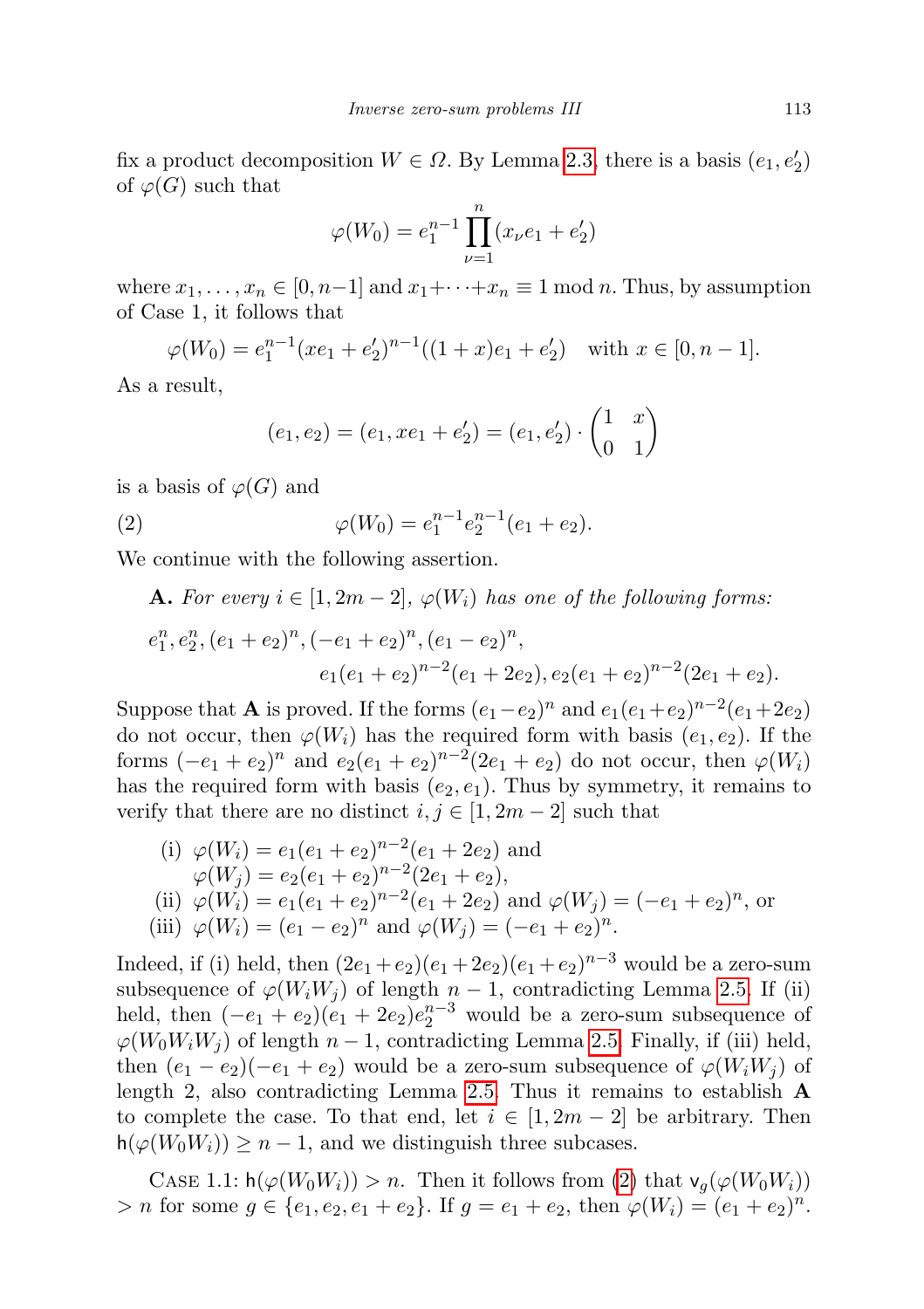Now suppose that  $g \in \{e_1, e_2\}$ , say  $g = e_1$ . Then

$$
\varphi(W_0 W_i) = e_2^{n-1} (e_1 + e_2) e_1^{n+1} \prod_{\nu=1}^{n-2} (c_\nu e_1 + d_\nu e_2),
$$

where  $c_{\nu}, d_{\nu} \in [0, n-1]$  for all  $\nu \in [1, n-1]$ . By Lemma [2.5,](#page-5-1)

$$
W_0' = e_2^{n-1}(e_1 + e_2)e_1 \prod_{\nu=1}^{n-2} (c_\nu e_1 + d_\nu e_2)
$$

is a minimal zero-sum subsequence of  $\varphi(S)$ . Since  $W_0'$  contains two distinct elements with multiplicity  $n-1$  (by assumption of Case 1), and since  $e_1 | W'_0$ , it follows that either

$$
W'_0 = e_1^{n-1} e_2^{n-1} (e_1 + e_2) \quad \text{or} \quad W'_0 = e_1 e_2^{n-1} (e_1 + e_2)^{n-1}.
$$

But in the second case, we would get  $\sigma(W_0') = -2e_2 \neq 0$ . Thus  $W_0' =$  $e_1^{n-1}e_2^{n-1}(e_1+e_2)$  and  $\varphi(W_i)=e_1^n$ .

CASE 1.2:  $h(\varphi(W_0 W_i)) = n$ . We distinguish two further subcases.

CASE 1.2.1:  $\varphi(W_i) = g^n$  for some  $g \in \varphi(G) \setminus \{e_1, e_2, e_1 + e_2\}$ . We set  $g = ce_1 + de_2$  with  $c, d \in [0, n-1]$ . By Lemmas [2.2](#page-4-1) and [2.5,](#page-5-1) it follows that  $\varphi(W_0)g^{n-1}$  has a zero-sum subsequence T of length  $|T|=n$  and  $\varphi(W_i W_0) T^{-1}$  is a minimal zero-sum subsequence of  $\varphi(S)$  of length  $2n - 1$ , say

$$
\varphi(W_i W_0) T^{-1} = e_2^q e_1^r (e_1 + e_2)^s (ce_1 + de_2)^t,
$$

where  $q \ge 1, r \ge 1, s \ge 0$  and  $t \in [1, n-1]$ .

Since  $g \neq e_1 + e_2$ , we infer that  $s \leq 1$ . If  $s = 1$ , then, by the assumption of Case 1, we get

$$
2n - 1 = |W_i W_0 T^{-1}| = q + r + s + t \ge 1 + (q + r + t)
$$
  
 
$$
\ge 1 + (n - 1 + n - 1 + 1) > 2n - 1,
$$

a contradiction. Hence  $s = 0$ . Again, by the assumption of Case 1, we have the following possibilities:

- $q = r = n 1$  and  $t = 1$ .
- $q = t = n 1$  and  $r = 1$ .
- $q = 1$  and  $r = t = n 1$ .

If  $q = r = n-1$  and  $t = 1$ , then  $\sigma(\varphi(W_0 W_i)T^{-1}) = 0$  implies that  $g = e_1 + e_2$ , a contradiction. If  $q = t = n - 1$  and  $r = 1$ , then  $\sigma((W_0 W_i) T^{-1}) = 0$ implies that  $g = e_1 - e_2$  and  $\varphi(W_i) = (e_1 - e_2)^n$ . Finally, if  $q = 1$  and  $r = t = n - 1$ , then  $\sigma(\varphi(W_0 W_i)T^{-1}) = 0$  implies that  $g = -e_1 + e_2$  and  $\varphi(W_i) = (-e_1 + e_2)^n$ .

CASE 1.2.2:  $v_g(\varphi(W_0 W_i)) = n$  for some  $g \in \{e_1, e_2, e_1 + e_2\}$ . Since  $|W_i|$  $= n, \sigma(\varphi(W_i)) = 0$  and  $\mathsf{v}_{e_1+e_2}(\varphi(W_0)) = 1$ , it follows that  $g \neq e_1 + e_2$ . Thus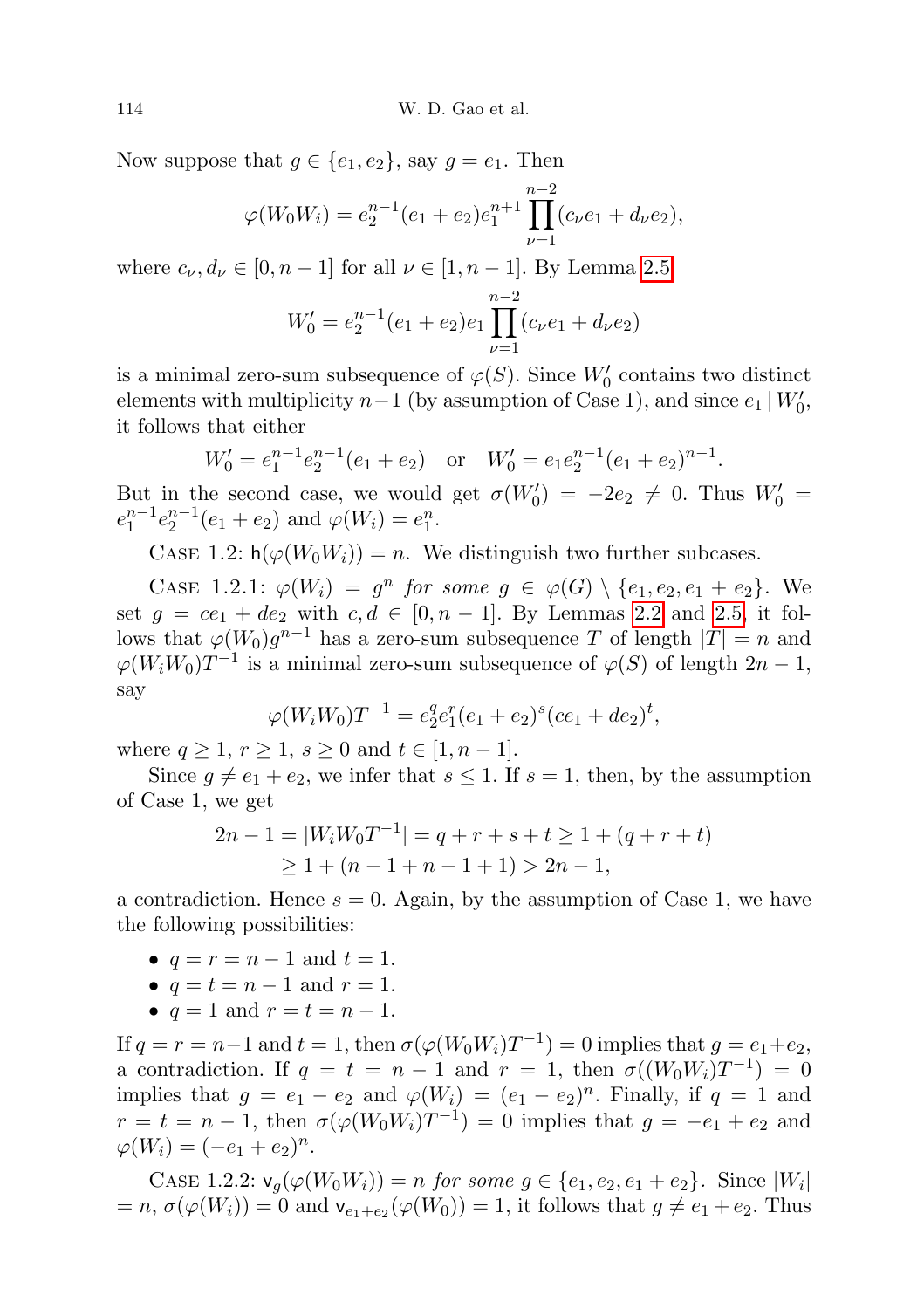$g \in \{e_1, e_2\}$ , say  $g = e_1$ . Then

$$
\varphi(W_0 W_i) = e_2^{n-1} (e_1 + e_2) e_1^n \prod_{\nu=1}^{n-1} (c_\nu e_1 + d_\nu e_2),
$$

where  $c_{\nu}, d_{\nu} \in [0, n-1]$  for all  $\nu \in [1, n-1]$ . By Lemma [2.5](#page-5-1) and the assumption of Case 1.2,

$$
W_0' = e_2^{n-1}(e_1 + e_2) \prod_{\nu=1}^{n-1} (c_\nu e_1 + d_\nu e_2)
$$

is a minimal zero-sum subsequence of  $\varphi(S)$  with  $e_1 \nmid W'_0$ . Since  $W'_0$  contains two distinct elements with multiplicity  $n-1$  (by the assumption of Case 1) and  $\sigma(\varphi(W_i)) = 0$ , and since  $e_1 \nmid W'_0$ , it follows that

$$
W_0' = e_2^{n-1}(e_1 + e_2)^{n-1}(e_1 + 2e_2),
$$

and thus

$$
\varphi(W_i) = e_1(e_1 + e_2)^{n-2}(e_1 + 2e_2).
$$

CASE 1.3:  $h(\varphi(W_0W_i)) = n-1$ . Since  $\sigma(\varphi(W_i)) = 0$ , it follows from [\(2\)](#page-10-0) that  $\mathsf{v}_g(\varphi(W_0 W_i)) \neq n-1$  for  $g \notin \{e_1, e_2, e_1+e_2\}$ . Suppose  $\mathsf{v}_{e_1+e_2}(\varphi(W_0 W_i))$  $=n-1$ . Then

$$
\varphi(W_i) = (e_1 + e_2)^{n-2} (c_1 e_1 + d_1 e_1)(c_2 e_1 + d_2 e_2),
$$

where  $c_1, d_1, c_2, d_2 \in [0, n-1]$ . By Lemma [2.2](#page-4-1) and the definition of Property C,

$$
\varphi(W_0W_i)(e_1+e_2)^{-1}(c_2e_1+d_2e_2)^{-1}
$$

has a zero-sum subsequence T of length  $|T| = n$  and, by Lemma [2.5,](#page-5-1)  $\varphi(W_0W_i)T^{-1}$  is a minimal zero-sum subsequence of  $\varphi(S)$  of length  $2n-1$ . In view of the assumptions of Case 1 and Case 1.3, and in view of

<span id="page-12-0"></span>
$$
\varphi(W_0W_i) = e_1^{n-1}e_2^{n-1}(e_1+e_2)^{n-1}(c_1e_1+d_1e_2)(c_2e_1+d_2e_2),
$$

it follows that  $h(T) = n - 1$ , contradicting  $\sigma(T) = 0$ . So we conclude that

(3) 
$$
\mathsf{v}_g(\varphi(W_0 W_i)) < n-1 \quad \text{for all } g \in \varphi(G) \setminus \{e_1, e_2\}.
$$

We set  $\varphi(W_i) = \prod_{\nu=1}^n (c_{\nu}e_1 + d_{\nu}e_2)$ , where  $c_{\nu}, d_{\nu} \in [0, n-1]$  for all  $\nu \in [1, n]$ , and pick some  $\lambda \in [1, n]$ . By Lemmas [2.2](#page-4-1) and [2.5,](#page-5-1) it follows that  $\varphi(W_0W_i)(c_{\lambda}e_1 + d_{\lambda}e_2)^{-1}$  has a zero-sum subsequence T of length  $|T| = n$ and that  $\varphi(W_i W_0) T^{-1}$  is a minimal zero-sum subsequence of  $\varphi(S)$  of length  $2n-1$ . By the assumption of Case 1 and [\(3\)](#page-12-0), it follows that

$$
\varphi(W_0W_i)T^{-1} = e_1^{n-1}e_2^{n-1}(e_1 + e_2),
$$

and thus  $c_{\lambda}e_1 + d_{\lambda}e_2 = e_1 + e_2$ . As  $\lambda \in [1, n]$  was arbitrary, this implies that  $\varphi(W_i) = (e_1 + e_2)^n$ , contradicting the hypothesis of Case 1.3.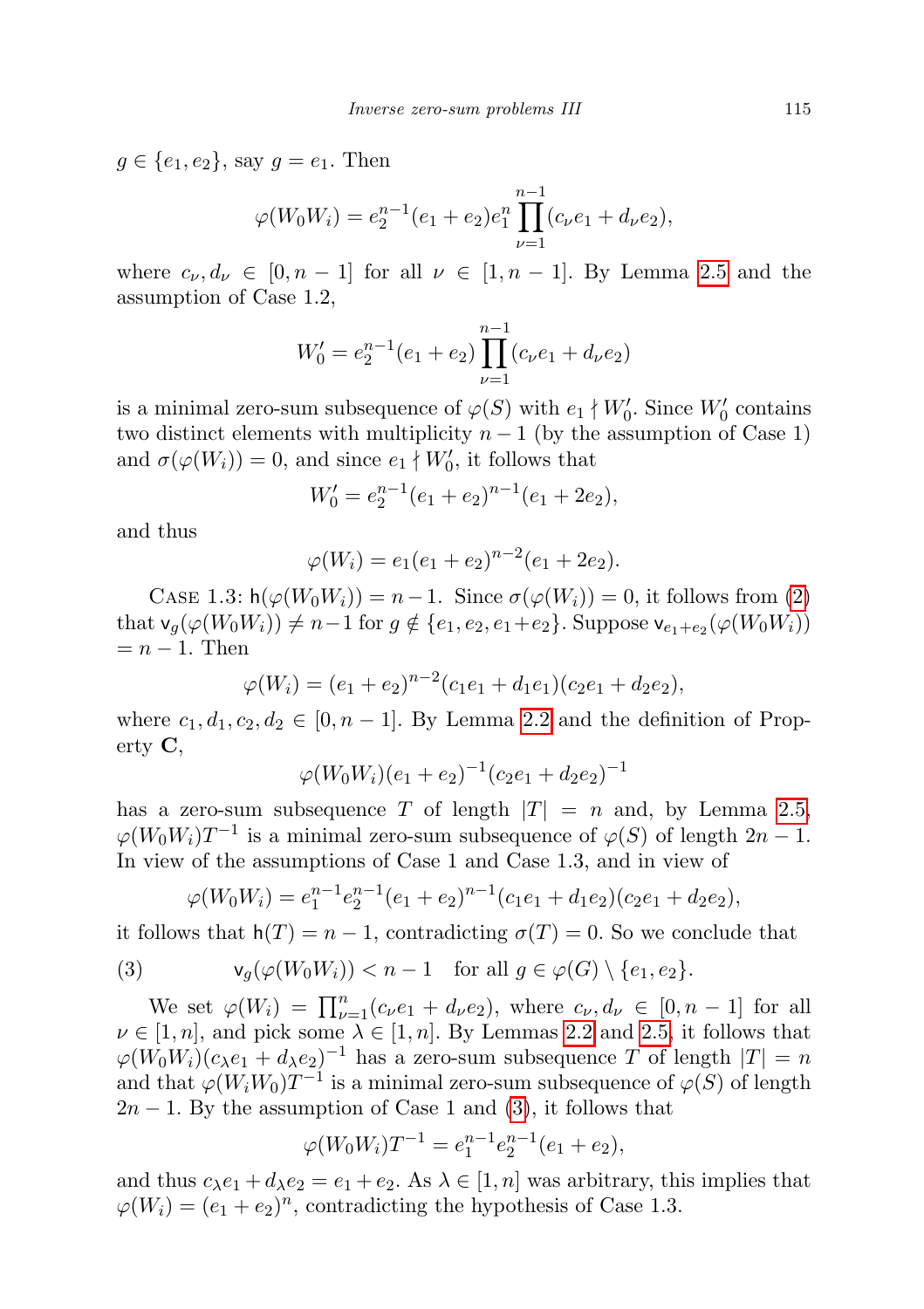#### 116 W. D. Gao et al.

CASE 2: There exists a product decomposition  $W \in \Omega$  with  $v_q(\varphi(W_0)) =$  $n-1$  for exactly one element  $g \in \varphi(G)$ . By Lemma [2.3.](#page-4-0)1 and the assumption of Case 2, there exists a basis  $(e_1, e_2)$  of  $\varphi(G)$  such that

$$
\varphi(W_0) = e_1^{n-1} \prod_{\nu=1}^n (x_\nu e_1 + e_2),
$$

where  $x_1, \ldots, x_n \in [0, n-1]$  and  $x_1 + \cdots + x_n \equiv 1 \mod n$  and at most  $n-2$ of the elements  $x_1, \ldots, x_n$  are equal. Let  $i \in [1, 2m-2]$  be arbitrary, and let  $\varphi(W_i) = \prod_{\nu=1}^n (c_\nu e_1 + d_\nu e_2)$ , where  $c_\nu, d_\nu \in [0, n-1]$  for all  $\nu \in [1, n]$ . We proceed to show that there exists  $m_i \in \{0, n\}$  such that

$$
\varphi(W_i) = e_1^{m_i} \prod_{\nu=1}^{n-m_i} (c_\nu e_1 + e_2),
$$

which will complete the proof. Let  $W_i = \prod_{\nu=1}^n (c_\nu e_1 + d_\nu e_2)$ . We distinguish six subcases.

CASE 2.1:  $h(\varphi(W_i) \prod_{\nu=1}^n (x_\nu e_1 + e_2)) > n$ . Then there exists some  $x \in$  $[0, n - 1]$  such that (after renumbering if necessary)

$$
\varphi(W_i) \prod_{\nu=1}^n (x_\nu e_1 + e_2) = (xe_1 + e_2)^n \prod_{\nu=1}^r (c_\nu e_1 + d_\nu e_2) \prod_{\nu=1}^s (x_\nu e_1 + e_2),
$$

where  $r \in [1, n-1]$ ,  $s \in [2, n-1]$  and  $r + s = n$ . Since

$$
e_1^{n-1} \prod_{\nu=1}^r (c_\nu e_1 + d_\nu e_2) \prod_{\nu=1}^s (x_\nu e_1 + e_2)
$$

is a minimal zero-sum subsequence of  $\varphi(S)$  of length  $2n-1$ , Lemma [2.3](#page-4-0) implies that  $d_1 = \cdots = d_r = 1$ , whence  $\varphi(W_i) = \prod_{\nu=1}^n (c_\nu e_1 + e_2)$ .

CASE 2.2:  $h(\varphi(W_i) \prod_{\nu=1}^n (x_\nu e_1 + e_2)) = n$ . If  $(c_1, d_1) = \cdots = (c_n, d_n)$ does not hold, then, similar to Case 2.1, we obtain  $d_1 = \cdots = d_n = 1$ . Therefore  $c_1 = \cdots = c_n = c$  and  $d_1 = \cdots = d_n = d$  for some  $c, d \in [0, n-1]$ .

Pick some  $\lambda \in [1, n]$  and consider the sequence

$$
\varphi(W_0W_i)(x_{\lambda}e_1 + e_2)^{-1}(ce_1 + de_2)^{-1}
$$
  
=  $(ce_1 + de_2)^{n-1}e_1^{n-1}\prod_{\nu \in [1,n]\setminus{\{\lambda\}}} (x_{\nu}e_1 + e_2).$ 

Since this sequence has length  $3n - 3 = \eta(C_n \oplus C_n) - 1$  (by Lemma [2.2.](#page-4-1)1) but is not of the form  $U^{n-1}$  with  $U \in \mathcal{F}(C_n \oplus C_n)$  (by the assumption of Case 2), it follows from Lemma [2.2.](#page-4-1)2 and the definition of Property  $C$  that it has a zero-sum subsequence  $T$  of length n. Moreover, by Lemma [2.5.](#page-5-1)1,  $\varphi(W_0W_1)T^{-1}$  is a minimal zero-sum sequence of length  $2n-1$ . Since  $\varphi(G)$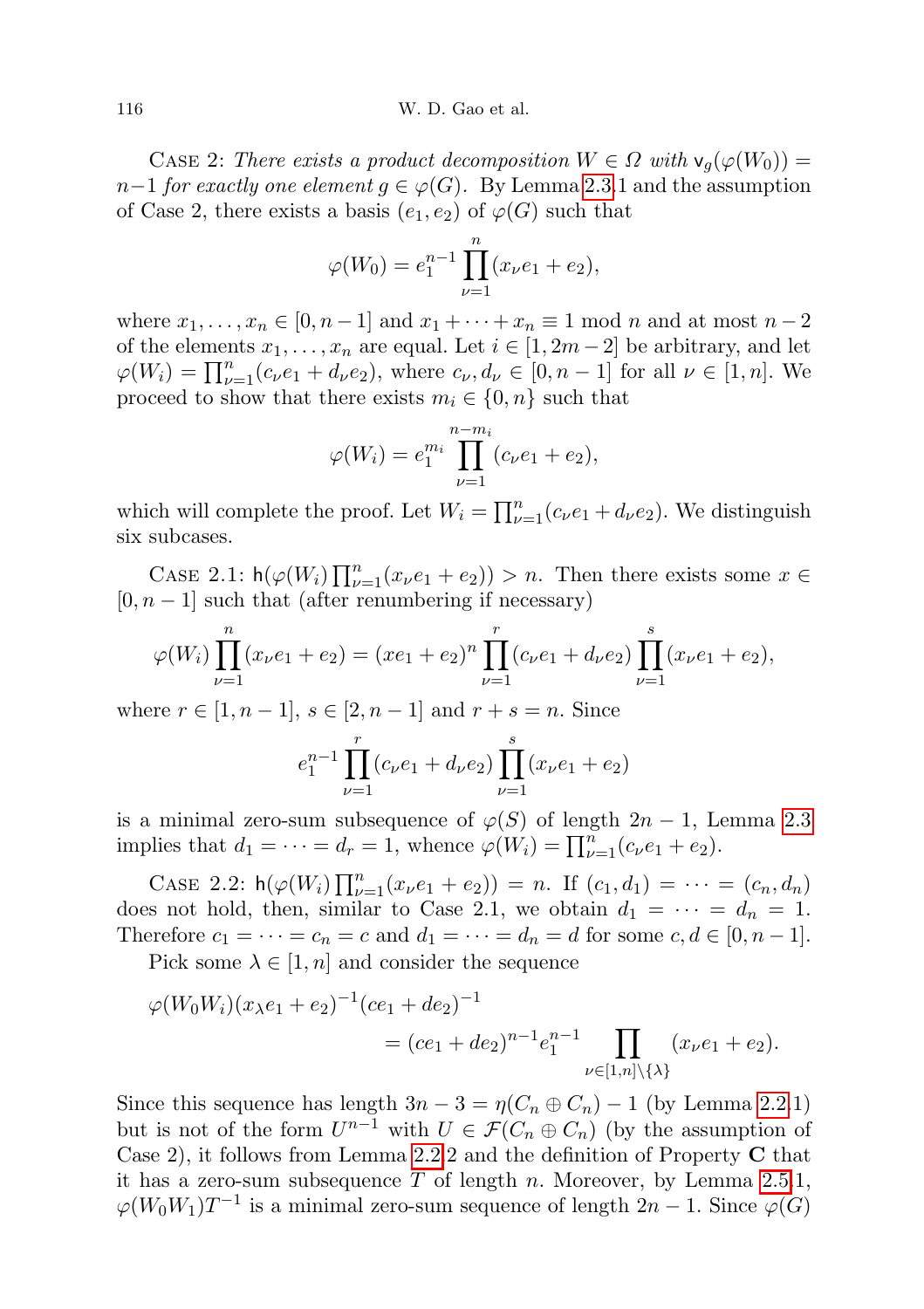has Property B, we have either

 $e_1^{n-1} | \varphi(W_0 W_i) T^{-1}$  or  $(ce_1 + de_2)^{n-1} | \varphi(W_0 W_i) T^{-1}$ .

If  $e_1^{n-1} | \varphi(W_0 W_i) T^{-1}$ , then, since  $(x_{\lambda} e_1 + e_2)(ce_1 + de_2) | \varphi(W_0 W_i) T^{-1}$ , it would follow that  $d = 1$ , whence  $\varphi(W_i) = (ce_1 + e_2)^n$ , as desired. Therefore we may assume that  $(ce_1 + de_2)^{n-1}$   $\varphi(W_0W_i)T^{-1}$ .

Since  $\varphi(W_i)$  is a minimal zero-sum sequence, it follows that

$$
n = \operatorname{ord}(ce_1 + de_2) = n/\operatorname{gcd}(c, d, n),
$$

and hence there are  $u, v \in \mathbb{Z}$  such that  $uc + vd \equiv 1 \mod n$ . Thus

$$
(e'_1, e'_2) = (ce_1 + de_2, -ve_1 + ue_2) = (e_1, e_2) \cdot \begin{pmatrix} c & -v \\ d & u \end{pmatrix}
$$

is a basis of  $\varphi(G)$  and, for some sequence Q over  $\varphi(G)$ ,

$$
\varphi(W_0 W_i) T^{-1} = (ce_1 + de_2)^{n-1} e_1(x_{\lambda} e_1 + e_2) Q
$$
  
=  $e'_1{}^{n-1} (ue'_1 - de'_2) ((x_{\lambda} u + v) e'_1 + (c - x_{\lambda} d) e'_2) Q.$ 

Now Lemma [2.3](#page-4-0) implies that  $-d \equiv c - x_{\lambda}d \mod n$ , whence  $x_{\lambda}d \equiv c+d \mod n$ . Therefore, since  $\lambda$  was arbitrary, we get

$$
d \equiv \sum_{\nu=1}^{n} x_{\nu} d \equiv n(c+d) \equiv 0 \text{ mod } n,
$$

and thus  $d = 0$ . If  $c \in [2, n]$ , then  $(ce_1)e_1^{n-c}$  is a zero-sum subsequence of  $\varphi(S)$  of length  $n - c + 1 < n$ , a contradiction. Thus  $c = 1$  and  $\varphi(W_i) = e_1^n$ .

CASE 2.3:  $h(\varphi(W_i) \prod_{\nu=1}^n (x_\nu e_1 + e_2)) = n - 1$  and  $v_{e_1}(\varphi(W_i)) \geq 2$ . After renumbering if necessary, we have

<span id="page-14-0"></span>(4) 
$$
\varphi(W_0 W_i) = e_1^{n+1} (xe_1 + e_2)^{n-1} \prod_{\nu=1}^r (x_\nu e_1 + e_2) \prod_{\nu=1}^s (c_\nu e_1 + d_\nu e_2)
$$

where  $x \in [0, n-1]$ ,  $r \in [1, n-1]$ ,  $s \in [1, n-2]$  and  $r + s = n - 1$ . By Lemma [2.5,](#page-5-1)

$$
W' = e_1 (xe_1 + e_2)^{n-1} \prod_{\nu=1}^r (x_\nu e_1 + e_2) \prod_{\nu=1}^s (c_\nu e_1 + d_\nu e_2)
$$

is a minimal zero-sum subsequence of  $\varphi(S)$  of length  $2n - 1$ . Since

$$
(e_1, e'_2) = (e_1, xe_1 + e_2) = (e_1, e_2) \cdot \begin{pmatrix} 1 & x \\ 0 & 1 \end{pmatrix}
$$

is a basis of  $\varphi(G)$  and

$$
W' = e_1 e_2'^{n-1} \prod_{\nu=1}^r ((x_\nu - x)e_1 + e_2') \prod_{\nu=1}^s ((c_\nu - xd_\nu)e_1 + d_\nu e_2'),
$$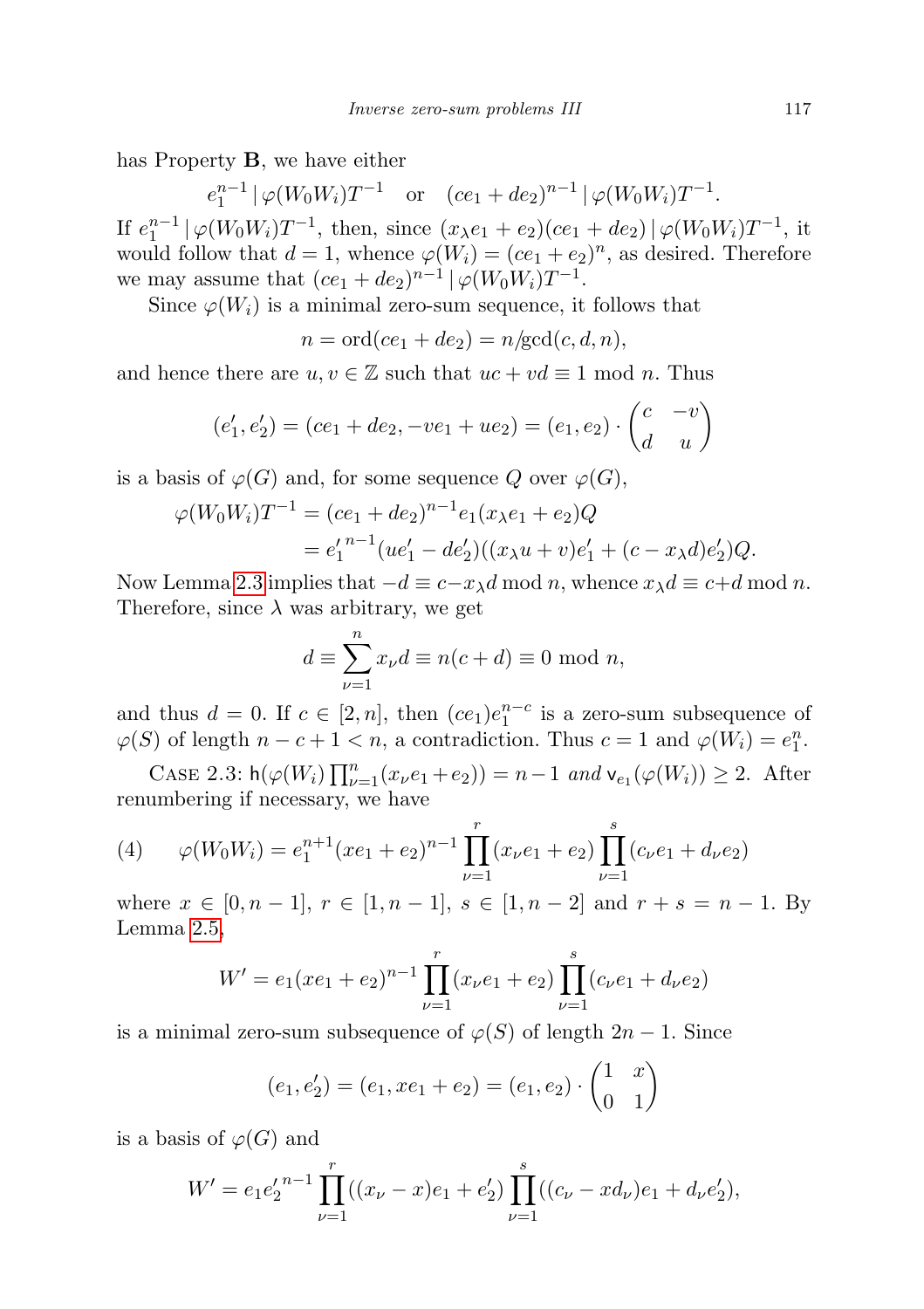Lemma [2.3.](#page-4-0)2 implies that  $x_{\nu} - x \equiv 1 \mod n$  for all  $\nu \in [1, r]$ . Therefore, since

$$
\varphi(W_0) = e_1^{n-1}(xe_1 + e_2)^{n-r} \prod_{\nu=1}^r (x_\nu e_1 + e_2)
$$

(in view of [\(4\)](#page-14-0)), we get  $(n - r)x + r(x + 1) \equiv \sum_{\nu=1}^{n} x_{\nu} \equiv 1 \text{ mod } n$ . Hence  $r = 1$  and

$$
\varphi(W_0) = e_1^{n-1}(xe_1 + e_2)^{n-1}((x+1)e_1 + e_2),
$$

a contradiction to our assumption on  $x_1, \ldots, x_n$  for Case 2.

CASE 2.4:  $h(\varphi(W_i) \prod_{\nu=1}^n (x_{\nu}e_1 + e_2)) = n - 1$  and  $v_{e_1}(W_i) = 1$ . After renumbering if necessary, we get

$$
\varphi(W_0 W_i) = e_1^n (xe_1 + e_2)^{n-1} \prod_{\nu=1}^r (x_\nu e_1 + e_2) \prod_{\nu=1}^s (c_\nu e_1 + d_\nu e_2)
$$

with  $x \in [0, n-1], r \in [1, n-1], s \in [1, n-1]$  and  $r + s = n$ . By Lemma [2.5,](#page-5-1)

$$
W' = (xe_1 + e_2)^{n-1} \prod_{\nu=1}^{r} (x_{\nu}e_1 + e_2) \prod_{\nu=1}^{s} (c_{\nu}e_1 + d_{\nu}e_2)
$$

is a minimal zero-sum subsequence of  $\varphi(S)$  of length  $2n-1$ . Since

$$
(e_1, e'_2) = (e_1, xe_1 + e_2) = (e_1, e_2) \cdot \begin{pmatrix} 1 & x \\ 0 & 1 \end{pmatrix}
$$

is a basis of  $\varphi(G)$  and

$$
W' = e_2'^{n-1} \prod_{\nu=1}^r ((x_\nu - x)e_1 + e_2') \prod_{\nu=1}^s ((c_\nu - xd_\nu)e_1 + d_\nu e_2'),
$$

Lemma [2.3.](#page-4-0)2 implies that

<span id="page-15-0"></span>(5) 
$$
x_1 - x \equiv \cdots \equiv x_r - x \equiv c_1 - xd_1 \equiv \cdots \equiv c_s - xd_s \mod n.
$$

If  $d_1 = \cdots = d_s = 1$ , then  $\varphi(W_i) = \prod_{\nu=1}^n (c_\nu e_1 + e_2)$ , as desired. Therefore we may assume there is some  $\nu \in [1, s]$  with  $d_{\nu} \neq 1$ , say  $\nu = s$ . Hence, since  $\sigma(W_i) = 0$ , it follows that there is also another  $\nu' \in [1, s]$  with  $d_{\nu'} \neq 1$  and  $s = \nu \neq \nu'$ . Thus, by Lemmas [2.2](#page-4-1) and 2.5 and the definition of Property C,

$$
\varphi(W_0 W_i) e_1^{-1} (c_s e_1 + d_s e_2)^{-1}
$$

has a zero-sum subsequence T of length  $|T| = n$  and  $\varphi(W_0 W_i) T^{-1}$  is a minimal zero-sum subsequence of  $\varphi(S)$  of length  $2n-1$ . Since  $\varphi(G)$  has Property B, it follows that either

$$
e_1^{n-1} | \varphi(W_0 W_i) T^{-1}
$$
 or  $(xe_1 + e_2)^{n-1} | \varphi(W_0 W_i) T^{-1}$ .

If  $e_1^{n-1} | \varphi(W_0 W_i) T^{-1}$ , then, as  $(c_s e_1 + d_s e_2) | \varphi(W_0 W_i) T^{-1}$  and  $(x_j e_1 + e_2) |$  $\varphi(W_0W_i)T^{-1}$  for some  $j \in [1, n]$ , Lemma [2.3](#page-4-0) implies that  $d_s = 1$ , a contra-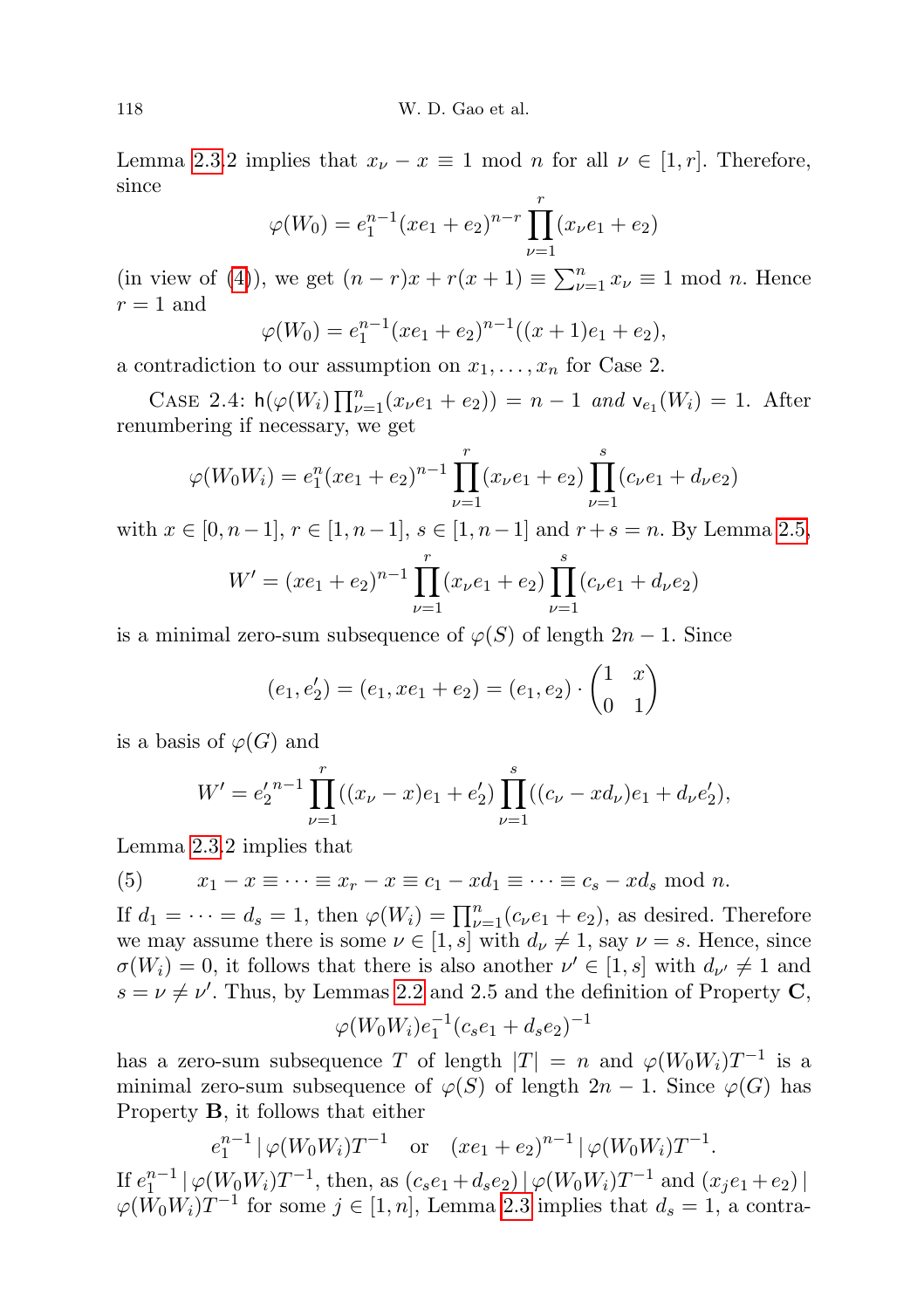diction. Therefore  $(xe_1 + e_2)^{n-1} \mid \varphi(W_0 W_i) T^{-1}$ . Thus, for some sequence Q over  $\varphi(G)$ , we have

$$
\varphi(W_0W_i)T^{-1} = (xe_1 + e_2)^{n-1}e_1(c_se_1 + d_se_2)Q.
$$

Since

$$
(e_1, e'_2) = (e_1, xe_1 + e_2) = (e_1, e_2) \cdot \begin{pmatrix} 1 & x \\ 0 & 1 \end{pmatrix}
$$

is a basis of  $\varphi(G)$  and

$$
\varphi(W_0W_i)T^{-1} = e_1e_2'^{n-1}((c_s - xd_s)e_1 + d_se_2')Q,
$$

Lemma [2.3](#page-4-0) implies that  $c_s - xd_s = 1$ . Thus it follows from [\(5\)](#page-15-0) that  $x_1 \equiv \cdots \equiv$  $x_r \equiv x+1 \mod n$ . Therefore we get  $(n-r)x+r(x+1) \equiv \sum_{\nu=1}^{n} x_{\nu} \equiv 1 \mod n$ . Hence  $r = 1$  and

$$
\varphi(W_0) = e_1^{n-1}(xe_1 + e_2)^{n-1}((x+1)e_1 + e_2),
$$

a contradiction to our assumption on  $x_1, \ldots, x_n$  for Case 2.

CASE 2.5:  $h(\varphi(W_i) \prod_{\nu=1}^n (x_{\nu}e_1 + e_2)) = n - 1$  and  $v_{e_1}(\varphi(W_i)) = 0$ . If  $d_1 = \cdots = d_n = 1$ , then the assertion follows. Therefore there is some  $\nu \in [1, n]$  with  $d_{\nu} \neq 1$ , say  $\nu = n$ . Since  $d_1 + \cdots + d_n \equiv 0 \mod n$ , we may also assume that  $d_{n-1} \neq 1$ . We distinguish two subcases.

CASE 2.5.1:  $\varphi(W_i) \prod_{\nu=1}^n (x_{\nu}e_1 + e_2)$  contains two distinct elements with multiplicity  $n-1$ , say  $xe_1 + e_2$  and  $ye_1 + e_2$ , where  $x, y \in [0, n-1]$ . Then

<span id="page-16-0"></span>
$$
\varphi(W_i) = (xe_1 + e_2)^r (ye_1 + e_2)^s (c_{n-1}e_1 + d_{n-1}e_2)(c_n e_1 + d_n e_2)
$$

and

(6) 
$$
\prod_{\nu=1}^{n} (x_{\nu}e_1 + e_2) = (xe_1 + e_2)^{n-1-r} (ye_1 + e_2)^{n-1-s},
$$

where  $r, s \in [1, n-3]$  and  $r + s = n - 2 \ge 2$ . By Lemmas [2.2](#page-4-1) and [2.5,](#page-5-1)  $\varphi(W_0W_i)(c_ne_1+d_ne_2)^{-1}$  has a zero-sum subsequence  $T$  of length  $|T|=n$  and  $\varphi(W_0W_i)T^{-1}$  is a minimal zero-sum subsequence of  $\varphi(S)$  of length  $2n-1$ . Since  $\varphi(G)$  has Property **B**, it follows that

$$
\mathsf{v}_g(\varphi(W_i W_0) T^{-1}) = n - 1 \quad \text{ for some } g \in \{e_1, x e_1 + e_2, y e_1 + e_2\}.
$$

Clearly, we have

$$
e_1(xe_1+e_2)(ye_1+e_2)(c_ne_1+d_ne_2)|\varphi(W_0W_i)T^{-1}.
$$

Since  $d_n \neq 1$ , Lemma [2.3](#page-4-0) implies that  $g \neq e_1$ . Thus w.l.o.g.  $g = xe_1 + e_2$ . Consequently, for some sequence Q over  $\varphi(G)$ , we have

$$
\varphi(W_0W_i)T^{-1} = (xe_1 + e_2)^{n-1}e_1(ye_1 + e_2)Q.
$$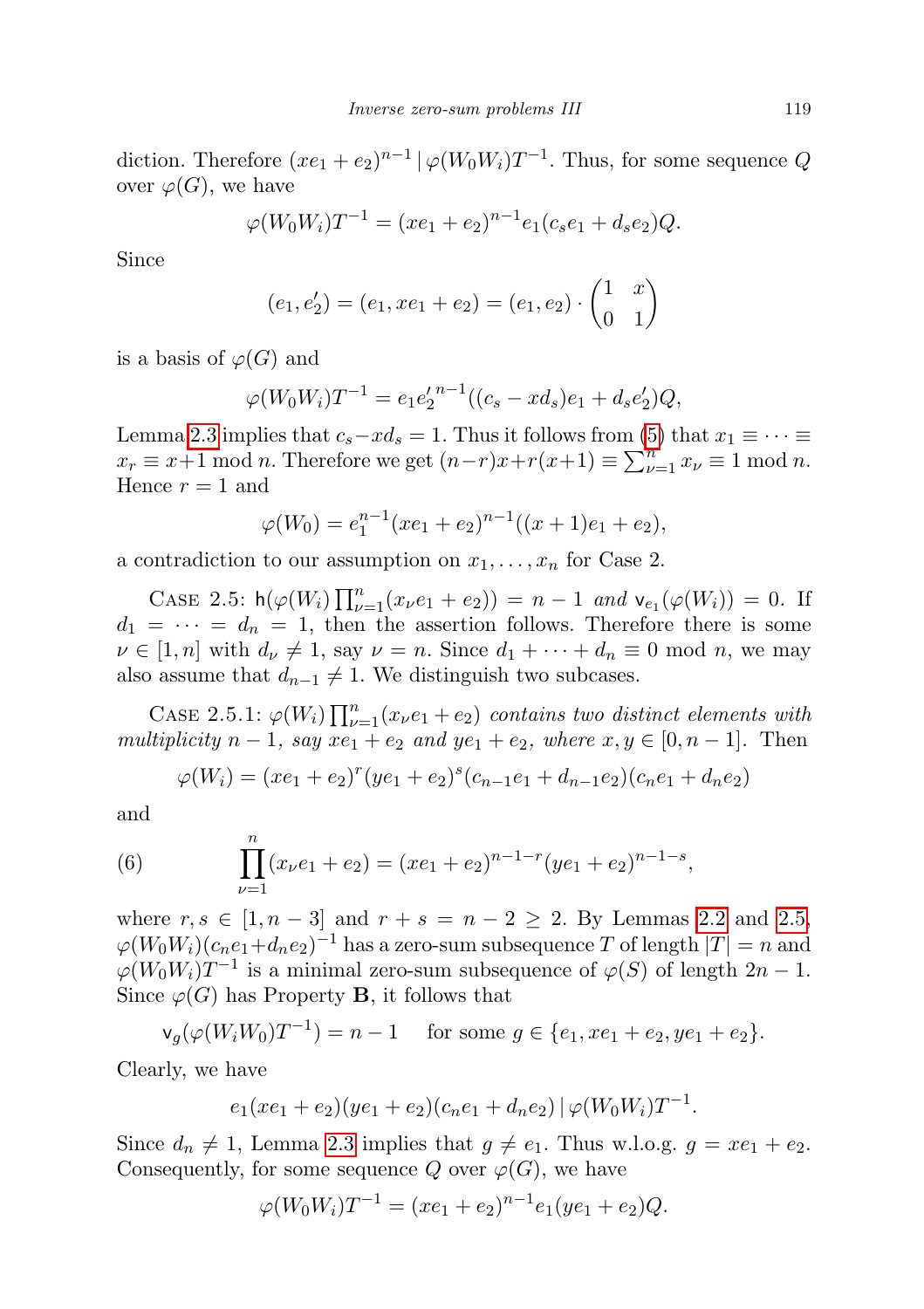As before,

$$
(e_1, e'_2) = (e_1, xe_1 + e_2) = (e_1, e_2) \cdot \begin{pmatrix} 1 & x \\ 0 & 1 \end{pmatrix}
$$

is a basis of  $\varphi(G)$  and

$$
\varphi(W_0W_i)T^{-1} = e_2'^{n-1}e_1((y-x)e_1 + e_2')Q.
$$

Now Lemma [2.3.](#page-4-0)2 implies  $y - x \equiv 1 \mod n$ , whence [\(6\)](#page-16-0) and  $\sum_{\nu=1}^{n} x_{\nu} \equiv$ 1 mod *n* imply  $(xe_1 + e_2)^{n-1}$  |  $W_0$ , contradicting the assumption of Case 2.

CASE 2.5.2:  $\varphi(W_i) \prod_{\nu=1}^n (x_\nu e_1 + e_2)$  contains exactly one element with multiplicity  $n-1$ , say  $xe_1 + e_2$  where  $x \in [0, n-1]$ . After renumbering if necessary, we get

$$
\varphi(W_0 W_i) = e_1^{n-1} (xe_1 + e_2)^{n-1} \prod_{\nu=1}^r (c_\nu e_1 + d_\nu e_2) \prod_{\nu=1}^s (x_\nu e_1 + e_2),
$$

where  $r \in [1, n-1], s \in [2, n-1]$  and  $r+s=n+1$ . If  $d_1 = \cdots = d_r = 1$ , then the assertion follows. So after renumbering again, we suppose that  $d_r \neq 1$ . Let  $\lambda \in [1, s]$ .

By Lemmas [2.2](#page-4-1) and [2.5,](#page-5-1) the definition of Property  $\mathbf C$ , and the assumption of Case 2.5.2,

$$
\varphi(W_0W_i)(c_re_1 + d_re_2)^{-1}(x_{\lambda}e_1 + e_2)^{-1}
$$

has a zero-sum subsequence T of length  $|T| = n$  and  $\varphi(W_0 W_i)T^{-1}$  is a minimal zero-sum subsequence of  $\varphi(S)$  of length  $2n - 1$ . Since  $\varphi(G)$  has Property B, it follows that

$$
\mathsf{v}_g(\varphi(W_0 W_i) T^{-1}) = n - 1
$$
 for some  $g \in \{e_1, xe_1 + e_2\}.$ 

Clearly, we have

$$
e_1(xe_1+e_2)(c_re_1+d_re_2)(x_{\lambda}e_1+e_2)|\varphi(W_0W_i)T^{-1}.
$$

Since  $d_r \neq 1$ , Lemma [2.3](#page-4-0) implies that  $g \neq e_1$ , and hence  $g = xe_1 + e_2$ . Thus, for some sequence Q over  $\varphi(G)$ , we have

$$
\varphi(W_0W_i)T^{-1} = (xe_1 + e_2)^{n-1}e_1(x_{\lambda}e_1 + e_2)Q.
$$

As before,

$$
(e_1, e'_2) = (e_1, xe_1 + e_2) = (e_1, e_2) \cdot \begin{pmatrix} 1 & x \\ 0 & 1 \end{pmatrix}
$$

is a basis of  $\varphi(G)$  and

$$
\varphi(W_0W_i)T^{-1} = e_2'^{n-1}e_1((x_{\lambda}-x)e_1+e_2')Q.
$$

Hence Lemma [2.3](#page-4-0) implies that  $1 \equiv x_{\lambda}-x \mod n$ . As  $\lambda \in [1, s]$  was arbitrary, it follows that  $x_1 \equiv \cdots \equiv x_s \equiv x+1 \mod n$ , and, as in Case 2.3, we obtain a contradiction.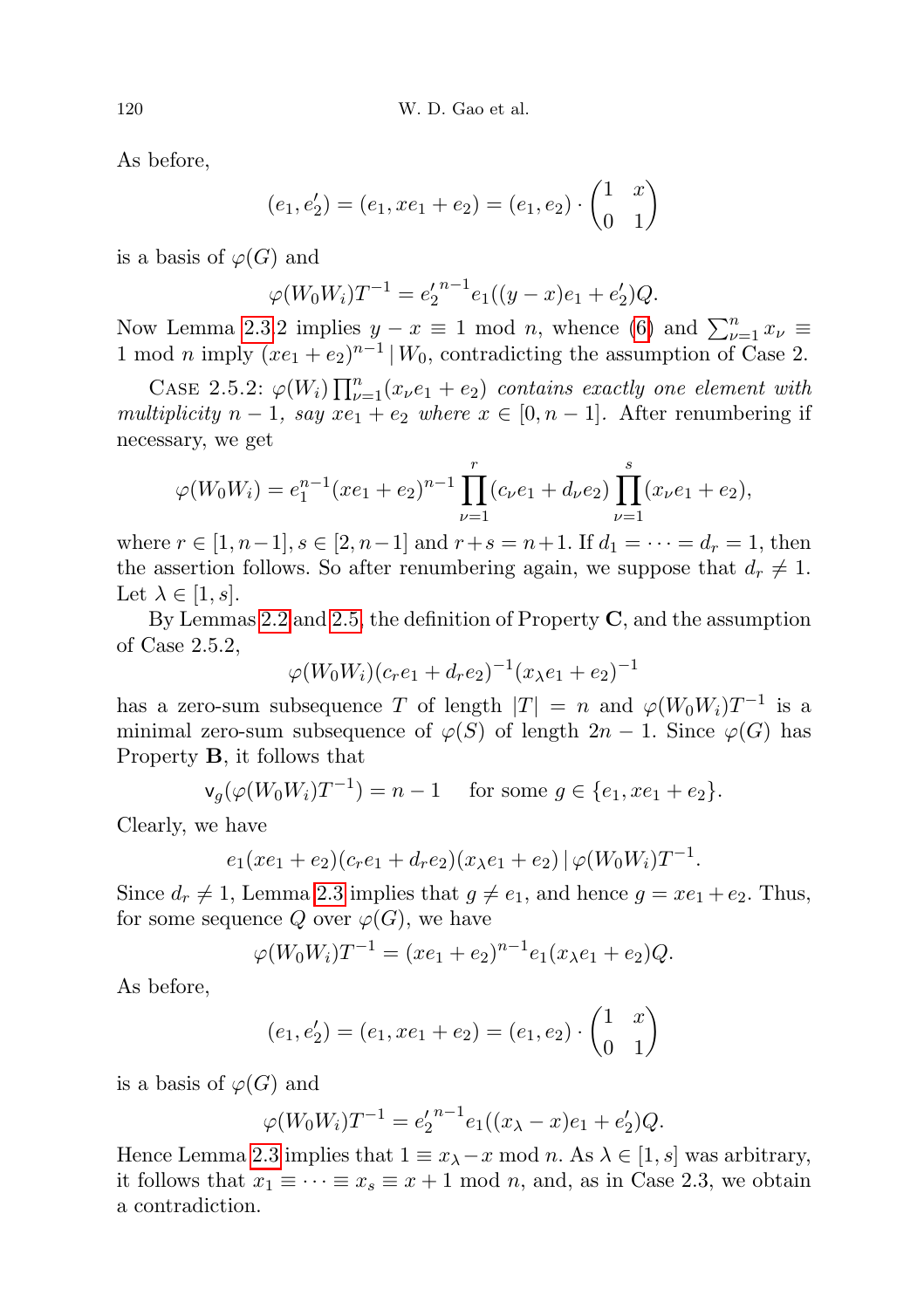CASE 2.6:  $h(\varphi(W_i)\prod_{\nu=1}^n(x_\nu e_1+e_2)) < n-1$ . Let  $\lambda \in [1,n]$  be ar-bitrary. By Lemmas [2.2](#page-4-1) and [2.5,](#page-5-1)  $\varphi(W_0W_i)(c_{\lambda}e_1 + d_{\lambda}e_2)^{-1}$  has a zero-sum subsequence T of length  $|T| = n$ , and  $\varphi(W_0 W_i) T^{-1}$  is a minimal zero-sum subsequence of  $\varphi(S)$  of length  $2n-1$ . Since  $\varphi(G)$  has Property **B**, it follows that  $e_1^{n-1}$  divides  $\varphi(W_0 W_i) T^{-1}$ . Furthermore, there is some  $\nu \in [1, n]$  such that

$$
(x_{\nu}e_1+e_2)(c_{\lambda}e_1+d_{\lambda}e_2)\,|\,\varphi(W_0W_i)T^{-1}.
$$

Thus Lemma [2.5](#page-5-1) implies that either  $d_{\lambda} = 1$  or  $(c_{\lambda}, d_{\lambda}) = (1, 0)$ . Thus, since  $\lambda \in [1, n]$  was arbitrary and  $\sigma(\varphi(W_i)) = 0$ , we must have either  $d_{\lambda} = 1$  for all  $\lambda \in [1, n]$ , or  $(c_{\lambda}, d_{\lambda}) = (1, 0)$  for all  $\lambda \in [1, n]$ , and so either  $\varphi(W_i) = e_1^n$ or  $\varphi(W_i) = \prod_{\nu=1}^n (c_\nu e_1 + e_2)$ , as desired.

<span id="page-18-0"></span>**5. Proof of the Theorem.** Let  $G = C_{mn} \oplus C_{mn}$ , with  $m, n \geq 3$  odd, be such that Property B holds for both  $C_m \oplus C_m$  and  $C_n \oplus C_n$  (if  $m = 1$  or  $n = 1$ , then the Theorem is trivial). Since Property **B** holds when  $mn = 9$ (as shown in [\[2\]](#page-48-8) and mentioned in the introduction), we may assume  $mn > 9$ , and w.l.o.g.  $m \geq 5$ . Let  $S \in \mathcal{A}(G)$  be a minimal zero-sum sequence of length  $|S| = 2mn-1$ . The sequence S will remain fixed throughout the rest of this section. Our goal is to show that  $S$  contains an element with multiplicity  $mn-1$  (in other words,  $h(S) = mn-1$ ). We proceed in the following way:

- First, using Proposition [4.2,](#page-9-1) we establish the setting and some detailed notation necessary to formulate the key ideas of the proof.
- Next, we proceed with four lemmas, [5.1–](#page-21-0)[5.4,](#page-26-0) that collect several arguments used repeatedly in the proof.
- Then, we divide the main part of the proof into four claims, A, B, C and D, where in Claim D we finally show that  $h(S) = mn - 1$ .

The setting and key definitions. Since S is fixed, we write  $\Omega'$  and  $\Omega$  instead of  $\Omega'(S)$  and  $\Omega(S)$  (see Definition [4.1\)](#page-9-3). Recall that Lemma [2.3.](#page-4-0)3 implies that  $\text{ord}(x) = mn$  for all  $x \in \text{supp}(S)$ . Let  $\varphi: G \to G$  denote multiplication by m. Then Ker( $\varphi$ ) = nG ≅  $C_m \oplus C_m$  and  $\varphi(G) = mG$  ≅  $C_n \oplus C_n$ .

Let  $\Omega_0 \subset \Omega$  be all those  $W \in \Omega$  for which there exists a basis  $(me_1, me_2)$ of  $\varphi(G)$ , where  $e_1, e_2 \in G$ , such that  $\varphi(W_0) = (me_1)^{n-1} \prod_{\nu=1}^n (x_{\nu}me_1 + me_2)$ , where  $x_1, \ldots, x_n \in \mathbb{Z}$  with  $x_1 + \cdots + x_n \equiv 1 \mod n$ , and such that for every  $i \in [1, 2m-2], \varphi(W_i)$  is of the form either  $\varphi(W_i) = (me_1)^n$ , or  $\varphi(W_i) =$  $\prod_{\nu=1}^n (y_{i,\nu}me_1+me_2)$  where  $y_{i,1},\ldots,y_{i,n}\in\mathbb{Z}$  with  $y_{i,1}+\cdots+y_{i,n}\equiv 0 \bmod n$ . By Proposition [4.2,](#page-9-1)  $\Omega_0$  is nonempty.

Let  $W \in \Omega'$ , and define  $\widetilde{\sigma}(W) = \prod_{\nu=0}^{2m-2} \sigma(W_{\nu}) \in \mathcal{F}(\text{Ker}(\varphi))$ . Since  $S \in \mathcal{A}(G)$ , it follows that  $\widetilde{\sigma}(W) \in \mathcal{A}(\mathrm{Ker}(\varphi))$ . As Property **B** holds for Ker( $\varphi$ ), it follows that  $\widetilde{\sigma}(W) \in \Upsilon(\mathrm{Ker}(\varphi))$ . Partition  $\Omega_0 = \Omega_0^u \cup \Omega_0^{nu}$  by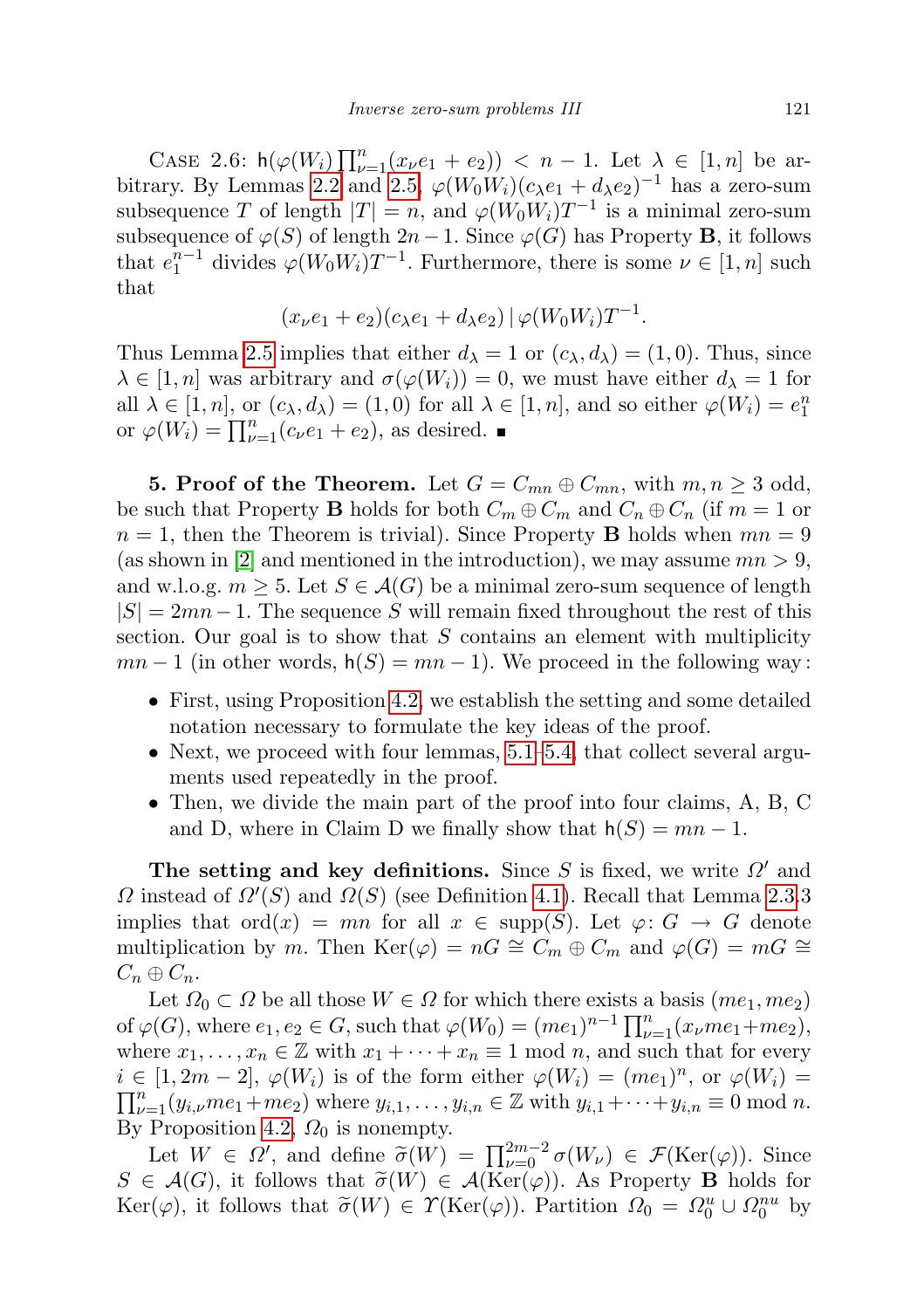letting  $\Omega_0^u$  be those  $W \in \Omega_0$  with  $\widetilde{\sigma}(W) \in \Upsilon_u(\mathrm{Ker}(\varphi))$ , and letting  $\Omega_0^{nu}$  be those  $W \in \Omega_0$  with  $\widetilde{\sigma}(W) \in \Upsilon_u(\mathrm{Ker}(\varphi))$ those  $W \in \Omega_0$  with  $\widetilde{\sigma}(W) \in \Upsilon_{nu}(\mathrm{Ker}(\varphi)).$ 

Let  $W \in \Omega_0$ , let  $(me_1, me_2)$  be a basis of  $\varphi(G)$  as in the definition of  $\Omega_0$ with  $e_1, e_2 \in G$ , and let  $(f_1, f_2)$  be a basis for  $\text{Ker}(\varphi)$  such that  $\tilde{\sigma}(W)$  can be written as in the definition of  $\Upsilon(\text{Ker}(\varphi))$ . While we will at times change these bases, the value  $me<sub>1</sub>$  will remain constant throughout the proof, and we only ever deal with  $W' \in \Omega_0$  having an associated basis  $(me'_1, me'_2)$  if  $me'_1 = me_1$ (one may redefine  $\Omega_0$  to be the subcollection of product decompositions  $W'$ for which this is true).

Let  $S_1$  be the subsequence of S consisting of all terms x with  $\varphi(x) =$  $me_1$ , and define  $S_2$  by  $S = S_1S_2$ . In view of the comments in the previous paragraph, both  $S_1$  and  $S_2$  (which depend upon  $me_1$ ) will remain constant throughout the proof. Let  $I \subset \mathbb{Z}$  be an interval of length n. Each term x of  $S_1$  has a unique representation of the form  $x = e_1 + n g$  with  $n g \in \text{Ker}(\varphi)$ (where  $g \in G$ ), and each term x of  $S_2$  has a unique representation of the form  $x = ae_1 + e_2 + ng$  with  $a \in I$  and  $ng \in \text{Ker}(\varphi)$  (where  $g \in G$ ). Define  $\psi(x) = ng \in \text{Ker}(\varphi)$  and, for  $x \in \text{supp}(S_2)$ , define  $\iota(x) = a \in I \subset \mathbb{Z}$ . Thus

$$
x = e_1 + \psi(x)
$$
 for  $x | S_1$ ,  
\n $x = \iota(x)e_1 + e_2 + \psi(x)$  for  $x | S_2$ ,

where  $\psi(x) \in \text{Ker}(\varphi) = \langle f_1, f_2 \rangle$  and  $\iota(x) \in I$ . We set

 $\psi(x) = \psi_1(x) + \psi_2(x)$ , where  $\psi_1(x) \in \langle f_1 \rangle$  and  $\psi_2(x) \in \langle f_2 \rangle$ .

If  $y \in \text{Ker}(\varphi)$  with  $y = y_1 f_1 + y_2 f_2$ , then we also use  $\psi_i(y)$  to denote  $y_i f_i$ .

Note that, for  $x \in \text{supp}(S_1)$ , the value of  $\psi(x)$  depends upon the choice of  $(e_1, e_2)$ , and that, for  $x \in \text{supp}(S_2)$ , the values of  $\psi(x)$  and  $\iota(x)$  depend upon the choice of  $(e_1, e_2)$  and I. We will frequently need to vary the underlying choices for  $(e_1, e_2)$  and I, and each time we do so the corresponding values of  $\psi$  and  $\iota$  will be affected. All maps will be extended to sequences as explained before Definition [2.1.](#page-4-2)

Let  $\mathcal{A}_1(W)$  be those  $W_i$  with either  $i = 0$  or  $\varphi(W_i) = (me_1)^n$ , let  $\mathcal{A}_2(W)$ be all remaining  $W_i$  as well as  $W_0$ , and let  $\mathcal{A}_i^*(W) = \mathcal{A}_i(W) \setminus \{W_0\}$  for  $i \in \{1,2\}$ . If  $W \in \Omega_0^u$ , let  $\mathcal{C}_0(W)$  be all those  $W_i$  with  $\mathsf{v}_{\sigma(W_i)}(\widetilde{\sigma}(W)) < m-1$ ,<br>let  $\mathcal{C}_v(W)$  be all romaining  $W_{v}$  and let  $\mathcal{C}^*(W) = \mathcal{C}_v(W) \setminus \{W_{v}\}$  for  $i \in \{0, 1\}$ let  $C_1(W)$  be all remaining  $W_i$ , and let  $C_i^*(W) = C_i(W) \setminus \{W_0\}$  for  $i \in \{0, 1\}$ . If  $W \in \Omega_0^{nu}$ , let  $\mathcal{C}_0(W)$  be the unique  $\dot{W}_i$  with  $\mathsf{v}_{\sigma(W_i)}(\tilde{\sigma}(W)) < m-1$ , and<br>divide the remaining  $2m-2$  blocks  $W_i$  into either  $\mathcal{C}_i(W)$  or  $\mathcal{C}_i(W)$  depending divide the remaining  $2m-2$  blocks  $W_i$  into either  $\mathcal{C}_1(W)$  or  $\mathcal{C}_2(W)$  depending on the value of  $\sigma(W_i)$ ; analogously define  $\mathcal{C}_i^*(W)$  for  $i \in \{0, 1, 2\}$ . When the context is clear, the W will be omitted from the notation. We regard the elements  $W_i, W_j \in \mathcal{A}_1$  as distinct when  $i \neq j$ , follow the same convention for all other similar collections of  $W_i$ , and will refer to them as *blocks*.

Note that a starred collection of blocks simply refers to the fact that the block  $W_0$  has been removed from the collection. We suggest that the reader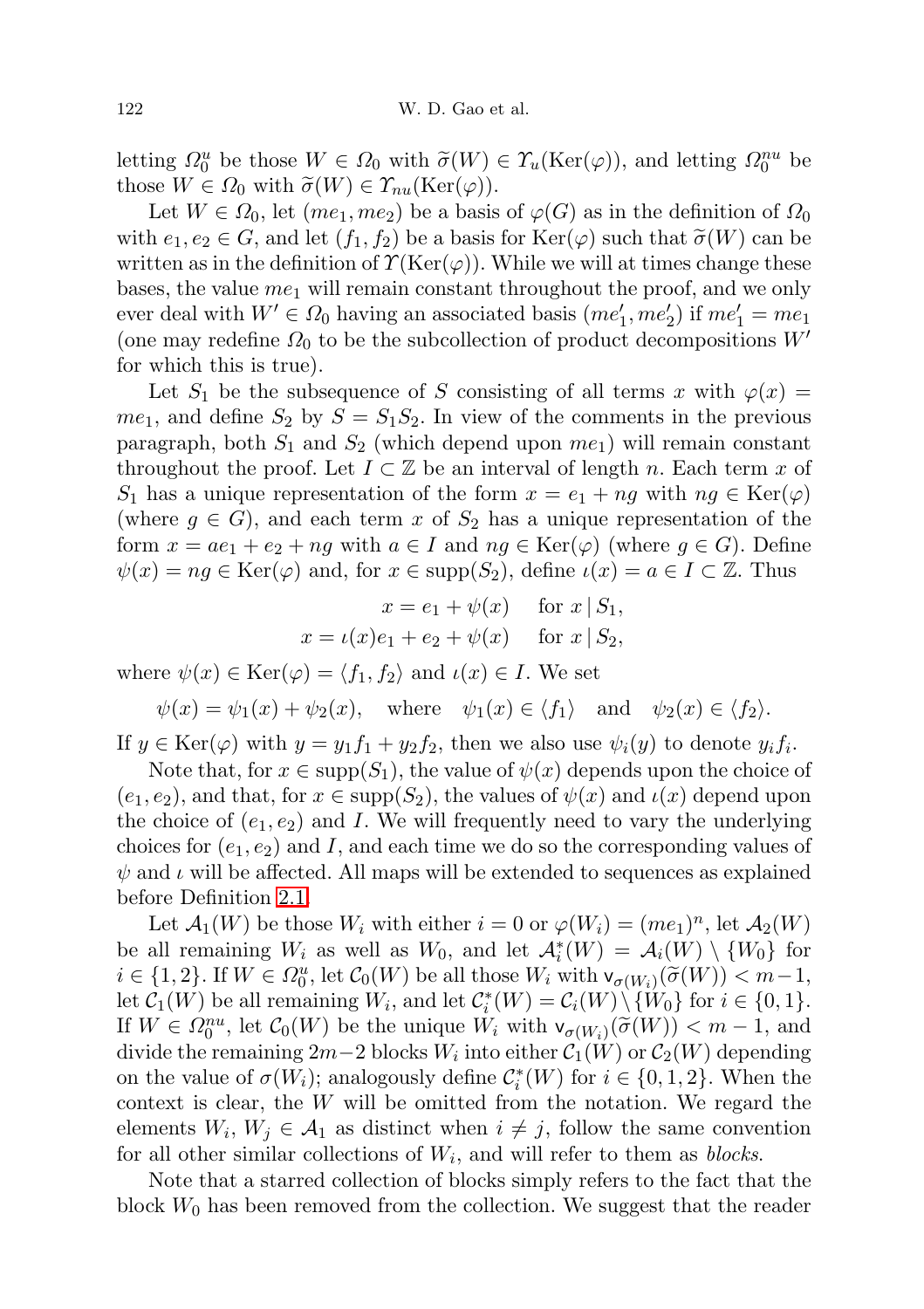Table 1. Notation

| $\mathcal{A}_1$                | Blocks $W_i$ with $(me_1)^{n-1}   \varphi(W_i)$ , so $\varphi(W_i) = (me_1)^n$<br>or $\varphi(W_i) = \varphi(W_0) = (me_1)^{n-1} \prod_{\nu=1}^n (x_\nu me_1 + me_2)$                                                     |
|--------------------------------|---------------------------------------------------------------------------------------------------------------------------------------------------------------------------------------------------------------------------|
| $\mathcal{A}_2$                | Blocks $W_i$ with $\varphi(W_i) = \prod_{\nu=1}^n (x_{\nu}me_1 + me_2)$ or $W_i = W_0$                                                                                                                                    |
| $\mathcal{C}_1, \mathcal{C}_2$ | "Majority" blocks, i.e., blocks having as sum the same multiplicity $m-1$<br>element; we usually choose the basis $(f_1, f_2)$ so that the following descrip-<br>tions of the $\mathcal{C}_i$ hold                        |
| $C_1$                          | Blocks $W_i$ with $\sigma(W_i) = f_1$                                                                                                                                                                                     |
| $\mathcal{C}_2$                | Blocks $W_i$ with $\sigma(W_i) = f_2$ (only applicable if $W \in \Omega_0^{nu}$ )                                                                                                                                         |
| $\mathcal{C}_0$                | "Minority" blocks $W_i$ , having $\sigma(W_i) = Cf_1 + f_2$ for some $C \in \mathbb{Z}$ ; if<br>$W \in \Omega_0^{nu}$ , then our usual basis choice implies $\mathcal{C}_0 = \{W_k\}$ with $\sigma(W_k) =$<br>$f_1 + f_2$ |

keep a sketch, at any given moment of the proof, of the current assumptions and information known for each  $|\mathcal{A}_i \cap \mathcal{C}_j|, i \in [1, 2]$  and  $j \in [0, 2]$ , as well as which  $C_j$  contains  $W_0$ , as this will prevent much confusion. Table 1 may also be useful to quickly recall the definitions of the  $A_i$  and  $C_j$ .

We further subdivide  $W_0 = W_0^{(1)} W_0^{(2)}$  with  $W_0^{(1)} = \text{gcd}(W_0, S_1)$  and  $W_0^{(2)} = \gcd(W_0, S_2)$ , and for a pair of subsequences X and Y with  $XY \mid S_2$ , we define  $\epsilon'(X, Y)$  to be the integer in  $[1, n]$  congruent to  $\sigma(\iota(X)) - \sigma(\iota(Y))$ modulo n, and define  $\epsilon(X, Y)$  to be the integer such that

$$
n - \epsilon'(X, Y) + \sigma(\iota(X)) - \sigma(\iota(Y)) = \epsilon(X, Y)n.
$$

The main idea of the proof is to swap individual terms contained in the blocks of  $W \in \Omega_0$  so as to keep the resulting product decomposition in  $\Omega'$ . Using the lemmas from Section [3,](#page-6-0) we will then derive information about the possible values of  $\psi$  and  $\iota$  on the terms that have been swapped. The next three paragraphs detail the three major types of swaps that we will use.

If  $U, V \in \mathcal{A}_1$  are distinct (thus  $U = W_i$  and  $V = W_j$  for some i and j distinct), then we may exchange any subsequence  $X \mid U$  for a subsequence  $Y | V$  with  $|Y| = |X|$  (if  $U = W_0$ , then X must additionally lie within  $W_0^{(1)}$  $\begin{matrix} 0 \end{matrix}$ , and likewise for  $V$ ) and the resulting product decomposition  $W'$  will still lie in  $\Omega_0$ , equal to W except that the blocks U and V of W have been replaced by the blocks  $U' := X^{-1}UY$  and  $V' := Y^{-1}VX$ . Moreover,

<span id="page-20-0"></span>(7) 
$$
\sigma(V') = \sigma(V) + \sigma(\psi(X)) - \sigma(\psi(Y)).
$$

We refer to this as a type I swap.

If  $V \in \mathcal{A}_2^*$ , and  $Y | V$  and  $X | W_0^{(2)}$  $U_0^{(2)}$  are subsequences with  $|X| = |Y|$ , then by exchanging the sequence  $Y | V$  for the sequence  $RX | W_0$ , where  $R | W_0^{(1)}$  $\epsilon_0^{(1)}$  is any subsequence with  $|R| = n - \epsilon'(X, Y)$ , we obtain a product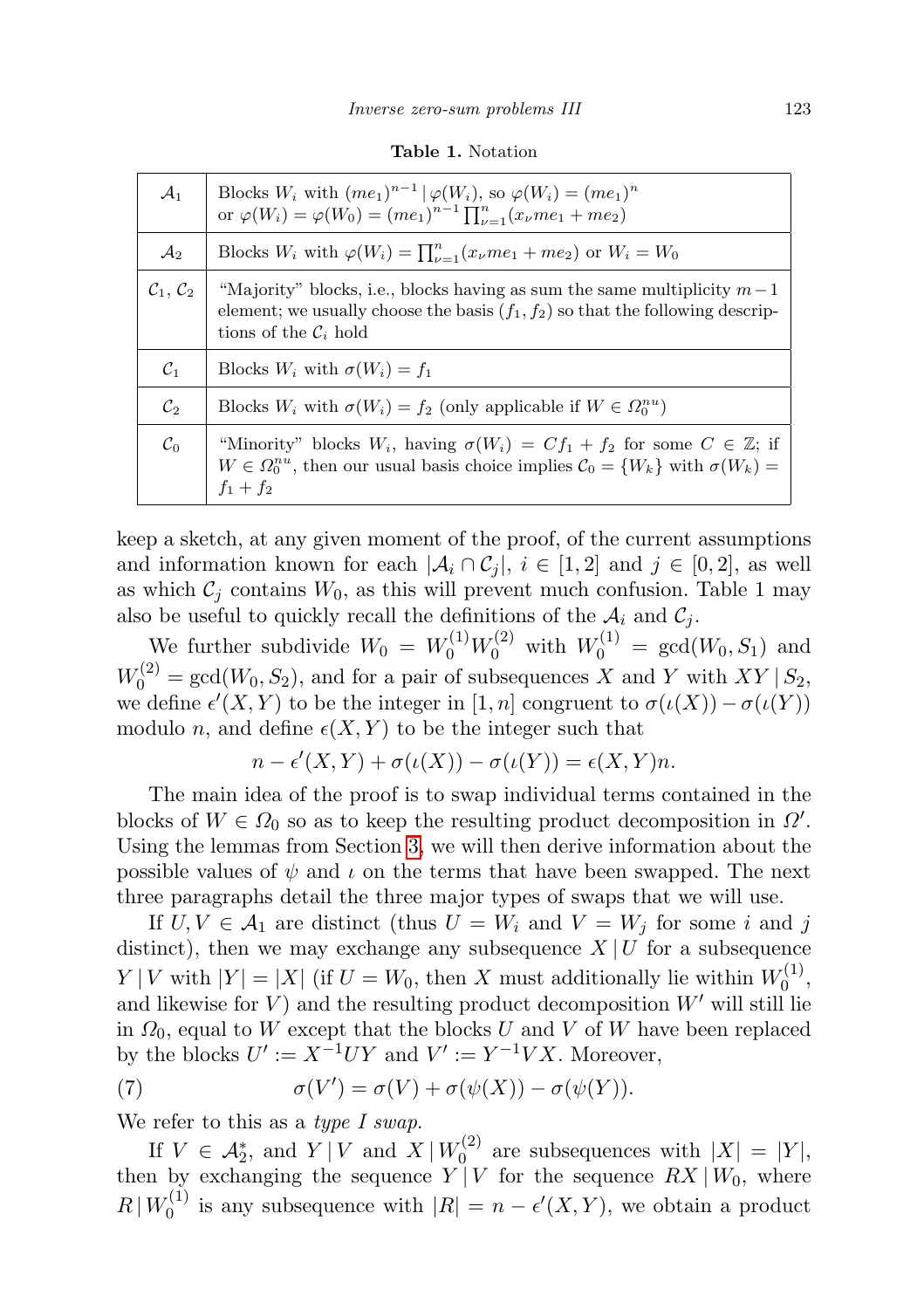decomposition  $W'$  that still lies in  $\Omega'$ , equal to W except that the blocks V and  $W_0$  of W have been replaced by the blocks  $V' := Y^{-1}VXR$  and  $W'_0 := R^{-1}X^{-1}W_0Y$ . Moreover,

$$
(8) \qquad \sigma(V') = \sigma(V) + \epsilon(X,Y)ne_1 + \sigma(\psi(X)) - \sigma(\psi(Y)) + \sigma(\psi(R)).
$$

We refer to this as a type II swap.

If  $U, V \in \mathcal{A}_2$  are distinct, then we may exchange any subsequence  $X | U$ for a subsequence  $Y|V$  with  $|Y| = |X|$  and  $\sigma(\iota(X)) = \sigma(\iota(Y))$  (and if  $U = W_0$ , then X must additionally lie within  $W_0^{(2)}$  $\binom{1}{0}$ , and likewise for V) and the resulting product decomposition  $W'$  will still lie in  $\Omega_0$ , equal to  $W$  except that the blocks  $U$  and  $V$  of  $W$  have been replaced by the blocks  $U' := X^{-1}UY$  and  $V' := Y^{-1}VX$ . Moreover,

(9) 
$$
\sigma(V') = \sigma(V) + \sigma(\psi(X)) - \sigma(\psi(Y)).
$$

We refer to this as a *type III swap*.

We will also often have to change from  $W \in \Omega_0$  to another  $W' \in \Omega_0$ . One common way to do this will be to find  $U \in \mathcal{A}_2^*$  and  $X \mid UW_0^{(2)}(X)$  will often be a single element dividing U). Then  $|X^{-1}UW_0^{(2)}| = 2n - |X|$ . If there is an *n*-term subsequence  $U' | X^{-1} U W_0^{(2)}$  with  $\sigma(U') \in \text{Ker}(\varphi)$  (as is guaranteed, in the case  $|X| = 1$ , by Theorem [2.6.](#page-5-2)1 applied to  $\varphi(x^{-1}UW_0^{(2)})$  modulo  $me_2$ ; note the  $me_2$  coordinate of every term dividing  $\varphi(x^{-1}UW_0^{(2)})$  is constant, so any *n*-term subsequence of  $\varphi(x^{-1}UW_0^{(2)})$  with sum zero modulo  $me_2$  will be itself zero-sum), then, defining  $W'_0$  by  $W'_0U' = W_0U$ , we obtain a new product decomposition  $W' \in \Omega_0$  by replacing the blocks  $W_0$  and U by  $W'_0$ and U'. Moreover,  $X | W_0'(2)$ . We refer to such a procedure as *pulling* X up into the new product decomposition  $W'$ .

All of the above procedures result in a new product decomposition  $W' \in \Omega'$  and, when  $W' \in \Omega_0$ , leave the basis  $(me_1, me_2)$  unchanged. We will always assume  $W' = (W'_0, \ldots, W'_{2m-2})$ , with  $W'_k = W_k$  for all blocks  $W_k$  not involved in the procedure, and with  $W'_i$  and  $\tilde{W}'_j$  defined as above for the two blocks  $W_i$  and  $W_j$  involved in the procedure.

Four lemmas. We will often only consider  $W \in \Omega_0^{nu}$  when  $\Omega_0^u = \emptyset$ (with one exception in Case 3 of Claim C). The reason for this is to ensure that if a swapping procedure applied to  $W$  results in a new product decomposition  $W' \in \Omega_0$ , then  $W' \in \Omega_0^{nu}$  is guaranteed, and hence the more powerful Lemma [3.3](#page-7-0) is available (instead of the weaker Lemma [3.2\)](#page-7-1).

The following lemma will be used in Case 3 of Claim C to avoid having to consider a  $W'' \in \Omega_0^{nu}$  when  $\Omega_0^u \neq \emptyset$ .

<span id="page-21-0"></span>LEMMA 5.1. Let  $W \in \Omega_0^u$ ,  $U \in \mathcal{C}_1$  and  $V_1, V_2 \in \mathcal{C}_0$  be distinct. Suppose there exist  $X \mid U$  and  $Y_1 \mid V_1$  such that swapping  $X$  for  $Y_1$  yields a new product decomposition  $W' \in \Omega'$  with the new block  $U' = X^{-1}UY_1$  in W' having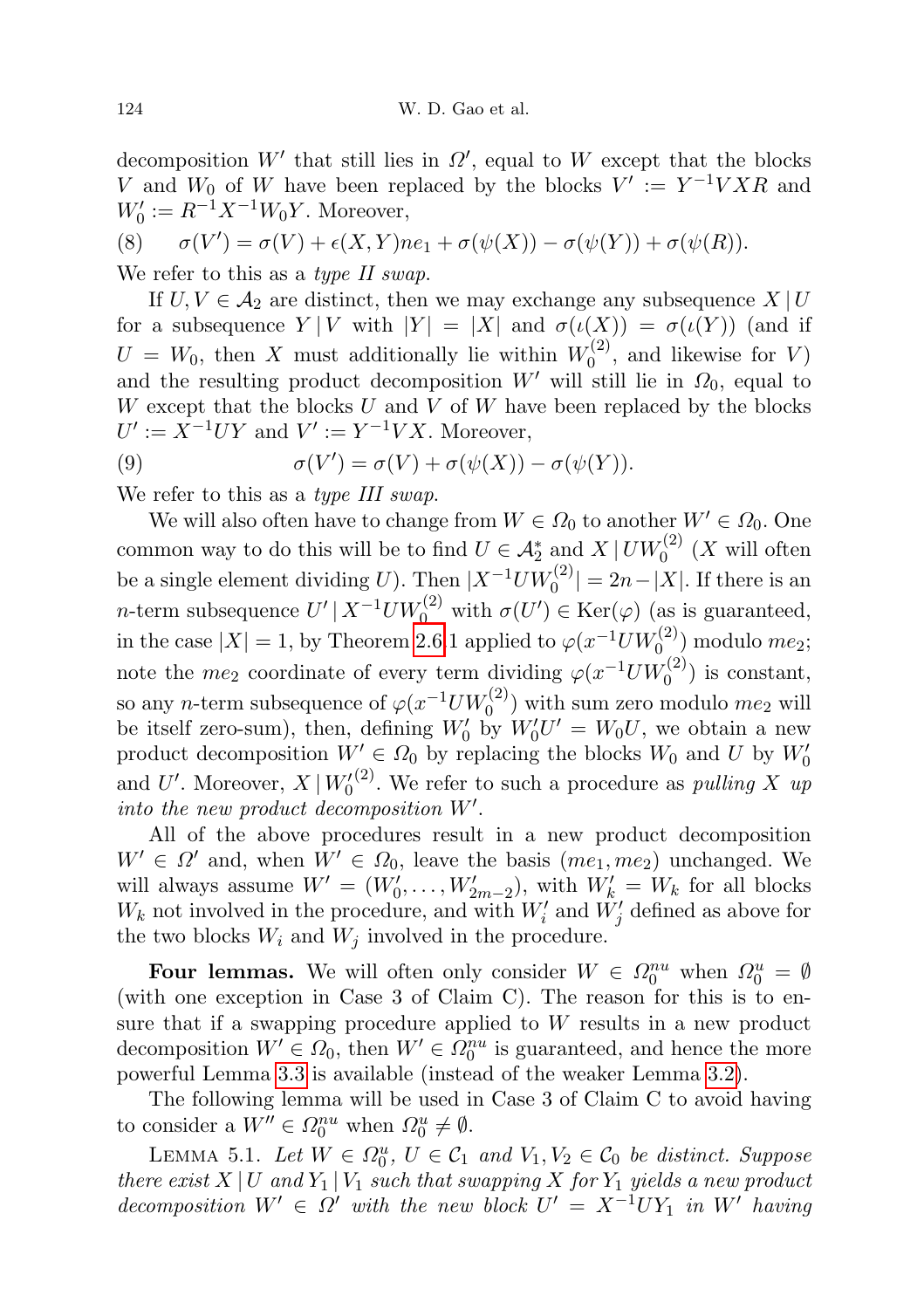$\sigma(U') \neq \sigma(U)$ . If  $Y_2 | Y_1^{-1}V_1$  and  $Z | V_2$  are nontrivial subsequences such that swapping  $Y_2$  for Z in W yields a new product decomposition  $W'' \in \Omega_0$ , then  $W'' \in \Omega_0^u$ .

*Proof.* Assume by contradiction that  $W'' \in \Omega_0^{nu}$ , so that w.l.o.g.  $\tilde{\sigma}(W'')$ <br>  $m-1$   $\epsilon^{m-1}(\epsilon_{k+1}, \epsilon_k)$  with  $\sigma(U) = \epsilon_k$  (since  $\sigma(U)$ ) is a maximal multiplicity  $=f_1^{m-1}f_2^{m-1}(f_1+f_2)$  with  $\sigma(U)=f_1$  (since  $\sigma(U)$ ) is a maximal multiplicity term in  $\tilde{\sigma}(W)$  and all blocks involved in the swap resulting in  $W''$  are of nonmaximal multiplicity, it follows that  $\sigma(U'') = \sigma(U)$  must be a maximal multiplicity term in  $\tilde{\sigma}(W'')$  as well). Since  $m \geq 4$  (so that  $f_2 f_1^{m-1} | \tilde{\sigma}(W)$ ), let  $\sigma(V_1) = C f_1 + f_2$  with  $C \in [0, m-1]$ . By hypothesis, we may swap  $V_1 | V'' =$  $\sigma(V_1) = Cf_1 + f_2$  with  $C \in [0, m-1]$ . By hypothesis, we may swap  $Y_1 | V_1'' =$  $Y_2^{-1}V_1Z$  for  $X|U''=U$  to obtain a new product decomposition  $W''' \in \Omega'$ , with new respective terms  $V_1'''$  and  $U'''$ . Since (by hypothesis) swapping X for  $Y_1$  in W yields a new product decomposition  $W' \in \Omega'$  such that the new block  $U' = X^{-1}UY_1$  in W' has  $\sigma(U') \neq \sigma(U)$ , it follows from Lemma [3.1.](#page-6-1)2 that  $\sigma(U''') = \sigma(U') = Cf_1 + f_2$  and  $\sigma(V''_1) = \sigma(V''_1) + (1 - C)f_1 - f_2$ .

Suppose  $\sigma(V_1'') = f_2$ . Then, from the above paragraph, we conclude that

$$
\widetilde{\sigma}(W''') = f_2^{m-2}(f_1 + f_2)((1 - C)f_1)f_1^{m-2}(Cf_1 + f_2).
$$

Thus, since  $\tilde{\sigma}(W'') \in \Upsilon(\text{Ker}(\varphi))$  and  $m \geq 4$ , it follows that  $C = 0$ ,<br>whence  $\sigma(V'') = f_1 - Cf_1 + f_2 = \sigma(V_1)$ . However, this implies that whence  $\sigma(V_1'') = f_2 = Cf_1 + f_2 = \sigma(V_1)$ . However, this implies that  $\widetilde{\sigma}(W) = \widetilde{\sigma}(W'') \in \widetilde{\mathcal{X}}_0^{nu}$ , contrary to  $W \in \Omega_0^u$ . So we may assume instead<br>that  $\sigma(V'') = f + f$  (note  $\sigma(V'') \neq f$  since  $\sigma(U) = f$ ,  $U \in \mathcal{C}_c(W)$  and that  $\sigma(V''_1) = f_1 + f_2$  (note  $\sigma(V''_1) \neq f_1$ , since  $\sigma(U) = f_1, U \in C_1(W)$  and no terms from  $C_1(W)$  were involved in the swap resulting in  $W''$ ).

In this case, we instead conclude that

$$
\widetilde{\sigma}(W''') = f_2^{m-1}((2-C)f_1)f_1^{m-2}(Cf_1 + f_2).
$$

Thus, since  $\tilde{\sigma}(W''') \in \Upsilon(\text{Ker}(\varphi))$  and  $m \geq 3$ , we conclude that  $C = 1 =$ 2 – C, and once more  $\sigma(V_1'') = \sigma(V_1)$ , yielding the same contradiction as in the previous paragraph, completing the proof.  $\blacksquare$ 

The next two lemmas will often be used in conjunction, and will form one of our main swapping strategy arguments used for Claims A and B. Note that Lemma [5.2\(](#page-22-0)i) gives a strong structural description as well as a term of multiplicity at least  $(|\mathcal{D}_1| + 1)n - 1$  in S, while Lemma [5.2\(](#page-22-0)ii) allows us to invoke Lemma [5.3.](#page-26-1)

<span id="page-22-0"></span>LEMMA 5.2. Let  $W \in \Omega_0$  and, if  $\Omega_0^u \neq \emptyset$ , assume that  $W \in \Omega_0^u$ . Let  $\mathcal{D}_1, \mathcal{D}_2 \subset \mathcal{A}_2^*$  be such that, for each (relevant)  $i \in [0,2]$ , there do not exist  $U \in \mathcal{D}_1$  and  $V \in \mathcal{D}_2$  with  $U, V \in \mathcal{C}_i$ . If either

- (a)  $|\mathcal{D}_1| \geq 1$  and every type III swap between  $x \, | \, W_0^{(2)}$  $\int_0^{(2)}$  and  $y \mid W_j$ , with  $W_j \in \mathcal{D}_1$  and  $\iota(x) = \iota(y)$ , results in a new product decomposition  $W'$  with  $\sigma(W'_0) = \sigma(W_0)$ , or
- (b)  $|\mathcal{D}_1| \geq 2$  and  $|\mathcal{D}_2| \geq 1$ ,

then one of the following two statements holds: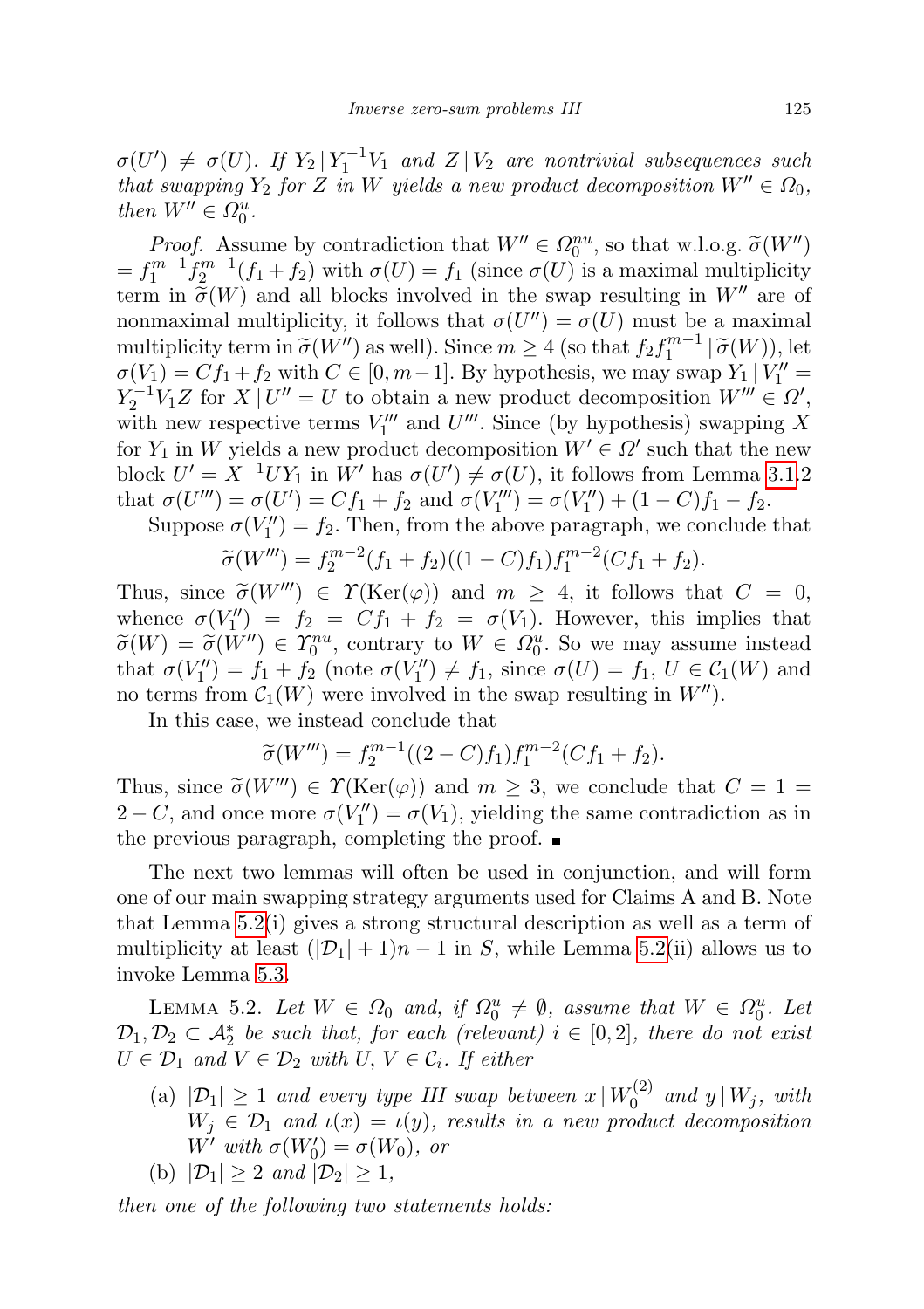#### 126 W. D. Gao et al.

- (i) There exist  $x_0 \, | \, W_0^{(2)}$  $\tau_0^{(2)}$ ,  $g \in I$  and  $\alpha \in \text{Ker}(\varphi)$  such that  $\iota(x_0) \equiv$  $g + 1 \text{ mod } n$ ,  $\iota(x) = g$  and  $\psi(x) = \alpha$ , for all  $x \mid x_0^{-1} W_0^{(2)}$  $\prod_{V \in \mathcal{D}_1} V$ . In particular,  $\mathsf{v}_{ge_1+e_2+\alpha}(S) \geq (|\mathcal{D}_1|+1)n - 1$ .
- (ii) There exist  $W_j \in \mathcal{D}_1$ ,  $X | W_0^{(2)}$  $\int_0^{(2)}$  and  $Y|W_j$  such that  $|X|=|Y|$  and  $\epsilon'(X,Y) \notin \{1,n\}.$

Proof. We assume that (ii) fails and show that (i) holds. During the proof we make implicit use of the fact that  $n \geq 3$ . If  $W_0 \in C_0$ , then choose  $f_2$  such that  $\sigma(W_0) = f_1 + f_2$ ; if  $W \in \Omega_0^{nu}$ , then choose  $f_2$  such that  $\widetilde{\sigma}(W) = f_1^{m-1} f_2^{m-1} (f_1 + f_2)$  (note, in the case  $W_0 \in C_0$  and  $W \in \Omega_0^{nu}$ , that this choice of the arrows with the provisus choice) and assume  $C_0$  consists of this choice of  $f_2$  agrees with the previous choice), and assume  $\mathcal{C}_1$  consists of those  $W_i$  with  $\sigma(W_i) = f_1$ ; and if  $W_0 \notin C_0$ , then w.l.o.g. assume  $W_0 \in C_1$ .

Applying Lemma [3.4.](#page-7-2)3 to  $\iota(W_0^{(2)})$  $\mathcal{O}_0^{(2)}$  and each  $\iota(V)$  with  $V \in \mathcal{D}_1$ , with both sequences considered modulo  $n$  (since (ii) fails, the hypothesis of Lemma [3.4.](#page-7-2)3 holds with  $\{0, a\}$  equal to  $\{n, 1\}$  modulo n), we conclude, in view of  $\sigma(\iota(W^{(2)}_0$  $\mathcal{O}^{(2)}(n)$  = 1 mod *n* (and hence  $|\text{supp}(\iota(W_0^{(2)}))|$  $\binom{1}{0}$  (1) > 1), that there exist  $x_0\,|\,W^{(2)}_0$  $u_0^{(2)}$  and  $g \in I$  such that  $u(x_0) \equiv g + 1 \mod n$  and  $u(x) = g$  for all  $x \, | \, x_0^{-1} W_0^{(2)}$  $\prod_{\mathcal{U} \in \mathcal{D}_1} V$ . If (a) holds, then performing type III swaps between  $W_0$  and the  $V \in \mathcal{D}_1$  completes the proof. Therefore assume (a) fails and (b) holds instead.

CASE 1:  $W_0 \in \mathcal{C}_0$ . Thus, since  $|\mathcal{D}_1|, |\mathcal{D}_2| \geq 1$  (and in view of the hypotheses), let  $U \in \mathcal{A}_2^* \cap (\mathcal{D}_1 \cup \mathcal{D}_2)$  with  $\sigma(U) = f_1$  and let  $V \in \mathcal{A}_2^* \cap (\mathcal{D}_1 \cup \mathcal{D}_2)$ with  $\sigma(V) = Cf_1 + f_2$  for some  $C \in \mathbb{Z}$ . Performing a type II swap between some fixed  $u \mid U$  and each  $x \mid x_0^{-1}W_0^{(2)}$  $\int_0^{(2)}$  (using the same fixed subsequence  $R | W_0^{(1)}$  $v_0^{(1)}$  in every swap, which is possible since  $\iota(x) = g$  for all  $x \mid x_0^{-1}W_0^{(2)}$  $\binom{1}{0}$ , we conclude from either Lemma [3.1.](#page-6-1)2 (since  $\sigma(W_0) = f_1 + f_2$ ) or Lemma [3.2.](#page-7-1)4 that  $\psi_1$  is constant on  $x_0^{-1}W_0^{(2)}$  $_{0}^{\left( 2\right) }$ . Likewise performing a type II swap between some fixed  $v \mid V$  and each  $x \mid x_0^{-1} W_0^{(2)}$  $U_0^{(2)}$ , we conclude from either Lemma [3.1.](#page-6-1)3 or Lemma [3.2.](#page-7-1)5 that  $\psi_2$  is constant on  $x_0^{-1}W_0^{(2)}$  $v_0^{(2)}$ . Consequently,  $\psi(x) = \alpha$ (say) for all  $x \mid x_0^{-1}W_0^{(2)}$  $0^{(2)}$ .

Suppose  $W \in \Omega_0^{nu}$ . Then  $\mathcal{D}_1 \subset \mathcal{A}_2^* \cap \mathcal{C}_i$  for some  $i \in \{1,2\}$  (in view of the hypotheses of Case 1 and the lemma), and performing type III swaps between the  $Z \in \mathcal{D}_1$ , we conclude, in view of  $|\mathcal{D}_1| \geq 2$ , that  $\iota(x) = g$  for all  $x \, | \, x_0^{-1} W_0^{(2)}$  $\int_0^{(2)} \prod_{V \in \mathcal{D}_1} V$ , and by Lemma [3.3.](#page-7-0)1 or 3.3.2, that  $\psi(x) = \alpha'$  (say) for all  $x \mid \prod_{V \in \mathcal{D}_1} V$ . Further, applying type III swaps between  $W_0$  and any  $Z \in \mathcal{D}_1$ , we conclude from Lemma [3.4.](#page-7-2)3 and either Lemma [3.3.](#page-7-0)4 or 3.3.5 that  $\alpha = \alpha'$ , completing the proof. So we may assume  $W \in \Omega_0^u$ .

If  $\mathcal{D}_1 \subset \mathcal{C}_1$ , then repeating the argument of the previous paragraph using Lemma [3.1](#page-6-1) in place of Lemma [3.3](#page-7-0) completes the proof. Therefore we may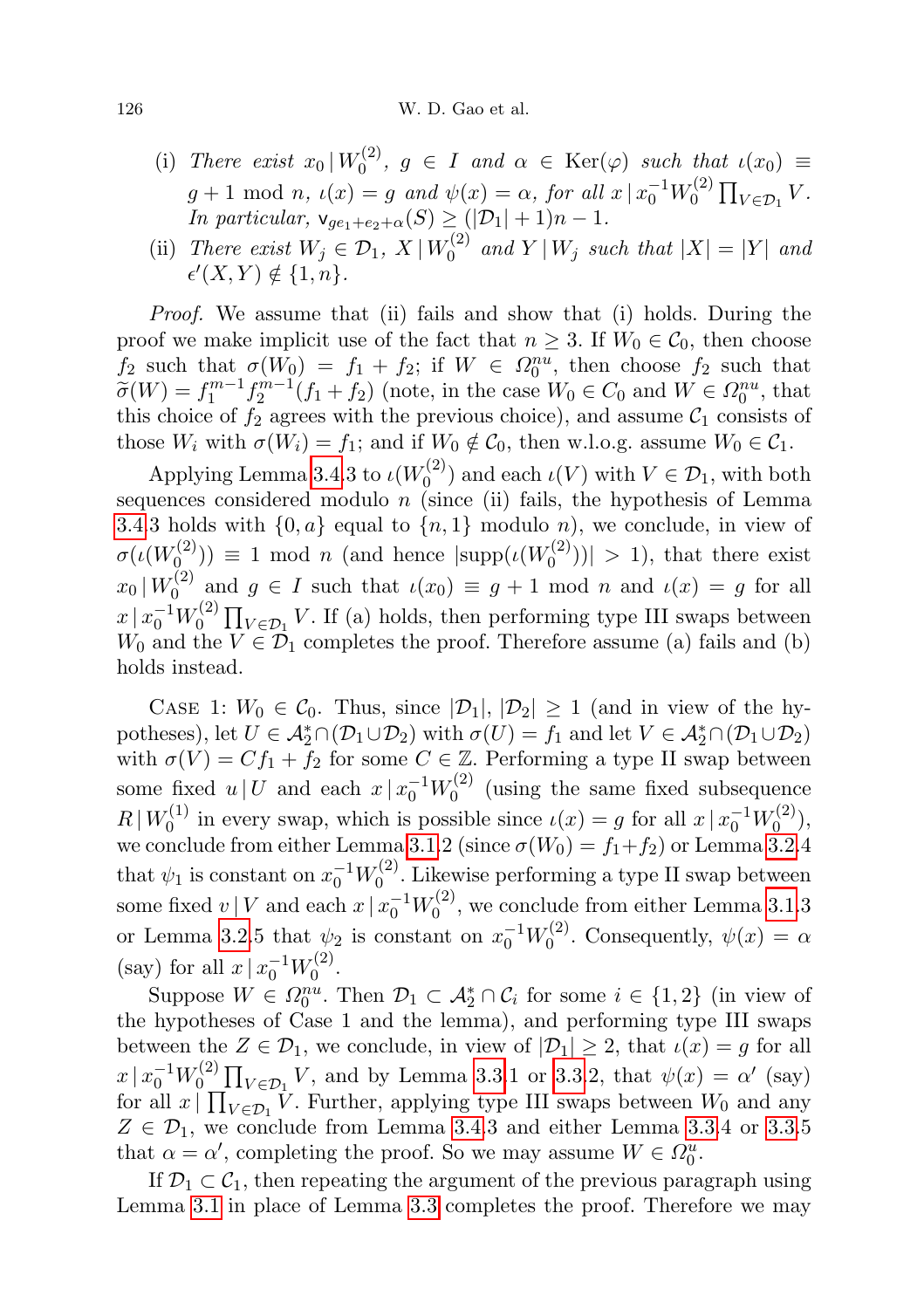assume  $\mathcal{D}_1 \subset \mathcal{C}_0$ . Let  $Z \in \mathcal{D}_1$  and  $z \mid Z$ . We proceed to show  $\psi(z) = \alpha$ , which, since  $z | Z \in \mathcal{D}_1$  is arbitrary, will complete the proof.

If performing a type III swap between  $z \mid Z$  and some  $x \mid x_0^{-1}W_0^{(2)}$  $\int_0^{(2)}$  results in a new product decomposition  $W' \in \Omega_0^u$ , then  $W'_0, Z' \in \mathcal{C}_0$  (as  $W_0, Z \in \mathcal{C}_0$ ) and, repeating the arguments of the first paragraph of Case 1 for  $W'$ , we conclude that  $\psi(z) = \alpha$ . If  $W' \in \Omega_0^{nu}$ , then we can choose a new  $f_2$  such that  $\tilde{\sigma}(W') = f_1^{m-1} f_2^{m-1} (f_1 + f_2)$ . If also  $W'_0 \in \mathcal{C}_0$ , then  $\sigma(W'_0) = f_1 + f_2$ , and repeating the arguments of the first paragraph of Case 1 for  $W'$  shows  $\psi(z) = \alpha$ . Therefore suppose  $W' \in \Omega_0^{nu}$  and  $\sigma(W'_0) = f_2$ . In view of Lem-ma [3.1.](#page-6-1)3, we have  $\alpha - \psi(z) \in \langle f_1 \rangle$ . However, if  $\alpha \neq \psi(z)$ , then performing a type II swap between some  $y | U' = U$  and both  $z | W'_{0}$  and  $z' | W'_{0}$ , where  $u(z') = g$  and  $\psi(z') = \alpha$ , we conclude from Lemma [3.2.](#page-7-1)3 that

$$
\epsilon n e_1 + \sigma(\psi(R)) - \psi(y) + {\psi(z), \alpha} = {0, f_2 - f_1},
$$

where  $\epsilon = \epsilon(z, y) = \epsilon(z', y)$  (in view of  $\iota(z) = \iota(z') = g$ ) and R is the same fixed subsequence of  $W_0^{(1)}$  used in both swaps (also possible since  $\iota(z)$  =  $\iota(z') = g$ ). Hence  $\psi(z) - \alpha = \pm (f_2 - f_1)$ , contradicting that  $\alpha - \psi(z) \in \langle f_1 \rangle$ , and completing Case 1.

CASE 2:  $W_0 \notin \mathcal{C}_0$  and  $W \in \Omega_0^{nu}$ . Then  $W_0 \in \mathcal{C}_1$  (by our normalizing assumptions). If there is  $Z \in \mathcal{D}_1 \cap \mathcal{C}_0$  and  $\mathcal{D}_1 \cap \mathcal{C}_2 = \emptyset$ , then, in view of Lem-ma [3.3.](#page-7-0)4, we may assume that performing any type III swap between  $z \mid Z$ and  $x \, | \, x_0^{-1} W_0^{(2)}$ <sup>(2)</sup> results in a product decomposition W' with  $\sigma(W'_0) = \sigma(W_0)$ , else Case 1 applied to  $W'$  completes the proof. Note that Lemma [3.3.](#page-7-0)1 guarantees the same for any  $Z \in \mathcal{D}_1 \cap \mathcal{C}_1$ . Thus if  $\mathcal{D}_1 \cap \mathcal{C}_2 = \emptyset$ , then (a) holds, contrary to assumption, and so we may assume instead that  $\mathcal{D}_1 \cap \mathcal{C}_2 \neq \emptyset$ .

Suppose there is  $Z \in \mathcal{D}_2$  with  $\sigma(Z) = f_1 + f_2$ . Then performing type II swaps between some  $z \mid Z$  and each  $x \mid x_0^{-1}W_0^{(2)}$  $\mathcal{L}_0^{(2)}$  (using the same  $R \mid W_0^{(1)}$  $\mathbf 0$ for every swap, which is possible since  $\iota(x) = g$  for all  $x \mid x_0^{-1}W_0^{(2)}$  $\binom{z}{0}$ , we conclude from Lemma [3.2.](#page-7-1)4 that  $\psi_1$  is constant on  $x_0^{-1}W_0^{(2)}$  $\int_0^{(2)}$ . If we perform type III swaps between U and  $W_0$  with  $U \in \mathcal{D}_1 \cap \mathcal{C}_2$ , then we conclude from Lemmas [3.2.](#page-7-1)3 and [3.4.](#page-7-2)3 that there is  $u_0 | x_0^{-1} W_0^{(2)} U$  such that  $\psi(x) = \alpha$ (say) for all  $x | u_0^{-1} x_0^{-1} W_0^{(2)} U$  and  $\psi(u_0) = \alpha$  or  $\alpha \pm (f_2 - f_1)$ ; moreover,  $\psi(u_0) = \alpha + f_2 - f_1$  is possible only if  $u_0 | U$ , and  $\psi(u_0) = \alpha - (f_2 - f_1)$ is possible only if  $u_0 | W_0^{(2)}$  $y_0^{(2)}$ . Thus, as  $\psi_1$  is constant on  $x_0^{-1}W_0^{(2)}$  $\psi_0^{(2)}$  and  $\psi_1(\alpha) \neq$  $\psi_1(\alpha + f_2 - f_1)$ , we conclude that  $\psi(x) = \alpha$  for all  $x \mid x_0^{-1}W_0^{(2)}$  $\int_0^{(2)}$ . If  $u_0 \mid U$  with  $\psi(u_0) = \alpha + f_2 - f_1$ , then swapping  $u_0 | U$  for  $x | x_0^{-1} W_0^{(2)}$  $v_0^{(2)}$  results in a new product decomposition W' such that  $\widetilde{\sigma}(W') = \widetilde{\sigma}(W)$ ,  $\sigma(W'_0) = f_2$ , and  $\psi_2$  is not constant on  $x_0^{-1}W_0^{(2)}$ . However repeating the argument from the beginning of the paragraph for  $W'$ , using Lemma [3.2.](#page-7-1)5 in place of Lemma 3.2.4,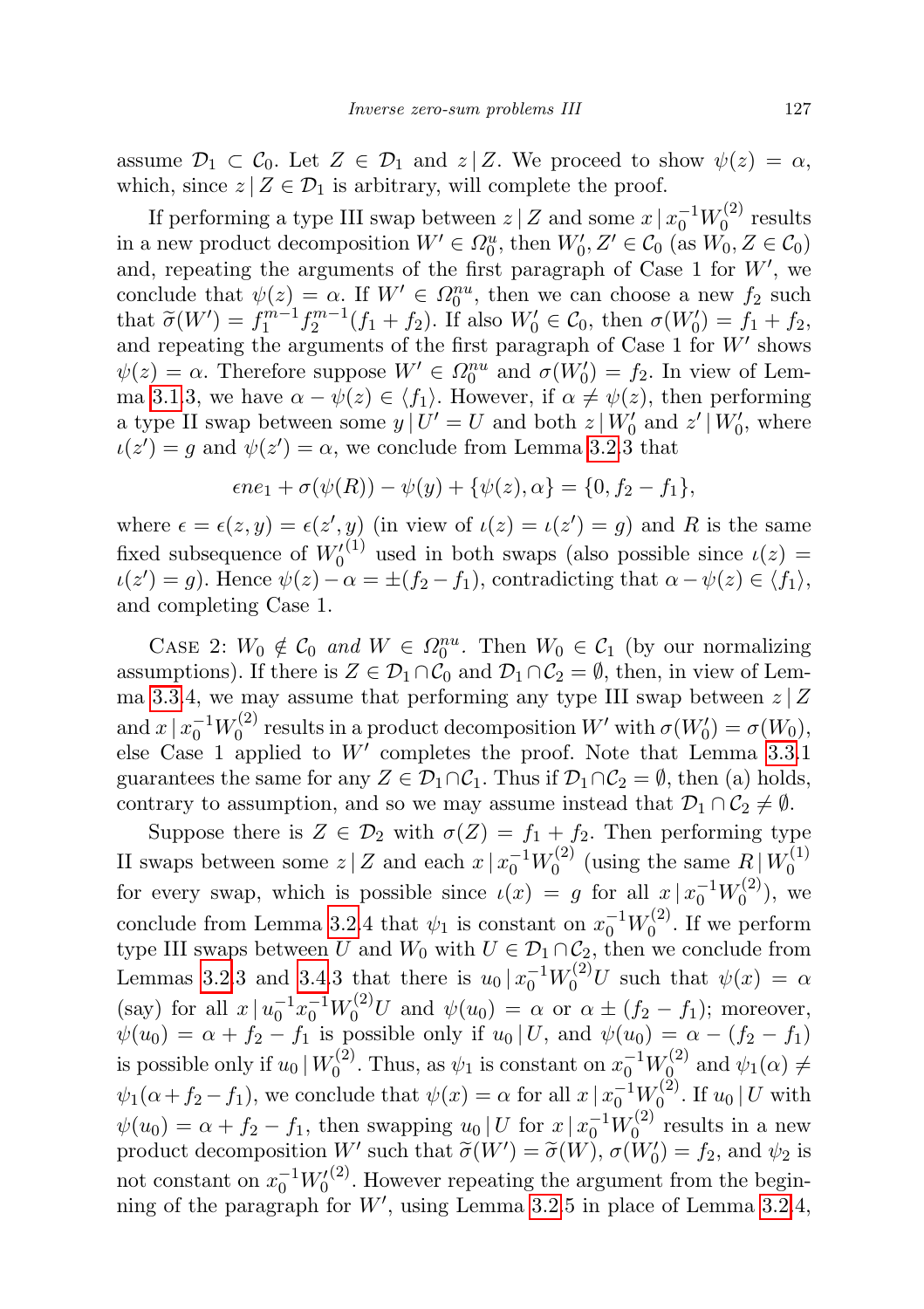we see that  $\psi_2$  must be constant on  $x_0^{-1}W_0^{(2)}$ , a contradiction. Thus we see that any type III swap between  $u | U \in \mathcal{D}_1 \cap \mathcal{C}_2$  and  $x | x_0^{-1} W_0^{(2)}$  $_{0}^{(2)}$  results in a product decomposition W' with  $\sigma(W'_0) = \sigma(W_0)$ . As a result, since  $Z \in \mathcal{D}_2$  with  $\sigma(Z) = f_1 + f_2$ , it follows from Lemma [3.3.](#page-7-0)1 that (a) holds, contrary to assumption. So we may assume  $\mathcal{D}_2 \cap \mathcal{C}_0$  is empty. Thus, in view of  $\mathcal{D}_1 \cap \mathcal{C}_2 \neq \emptyset$  and the hypotheses, it follows that there is  $U\in\mathcal{D}_2\cap\mathcal{C}_1.$ 

Performing type II swaps between some  $y \,|\, U$  and each  $x \,|\, x_0^{-1} W_0^{(2)}$  $\int_0^{(2)}$  (using the same  $R | W_0^{(1)}$  $\psi_0^{(1)}$  for every swap), we conclude from Lemma [3.2.](#page-7-1)1 that  $\psi_1$  is constant on  $x_0^{-1}W_0^{(2)}$  $U_0^{(2)}$ . Consequently, performing type III swaps between  $W_0$ and each  $V_i \in \mathcal{D}_1 \cap \mathcal{C}_2$ , we conclude from Lemmas [3.2.](#page-7-1)3 and [3.4.](#page-7-2)3 that there exists  $v_i | V_i$  such that  $\psi(x) = \alpha$  (say) for all  $x | v_i^{-1} x_0^{-1} W_0^{(2)} V_i$ ; moreover,  $\psi(v_i) = \alpha$  or  $\alpha + f_2 - f_1$ . If there is  $Z \in \mathcal{D}_1 \cap \mathcal{C}_0$ , then, performing type III swaps between the  $x \mid x_0^{-1}W_0^{(2)}$  $\mathcal{Z}_0^{(2)}$  and  $z \mid Z$ , and between the  $x \mid V_i \in \mathcal{D}_1 \cap \mathcal{C}_2$ and  $z | Z$ , we conclude from Lemmas [3.3.](#page-7-0)4 and 3.3.5 that  $\psi(x) = \alpha$  for all  $x \mid Z$ .

If  $Z \in \mathcal{D}_1 \cap \mathcal{C}_0$  does not exist, then  $|\mathcal{D}_1| \geq 2$  and  $|\mathcal{D}_2 \cap \mathcal{C}_1| \geq 1$  ensure  $|\mathcal{D}_1 \cap \mathcal{C}_2| \geq 2$ , and, performing type III swaps between the  $V \in \mathcal{D}_1 \cap \mathcal{C}_2$ , we conclude from Lemma [3.3.](#page-7-0)2 that  $\psi(x) = \alpha$  for all  $x \mid V$  with  $V \in \mathcal{D}_1 \cap \mathcal{C}_2$ , completing the proof. On the other hand, if there is  $Z \in \mathcal{D}_1 \cap \mathcal{C}_0$ , then applying type III swaps between Z and each  $V_i \in \mathcal{D}_1 \cap \mathcal{C}_2$ , we conclude from Lemma [3.2.](#page-7-1)5 that  $\psi_2$  is constant on  $V_i$  and Z; consequently, since  $\psi(v_i) = \alpha$ or  $\alpha + f_2 - f_1$ , and since  $\psi(v) = \alpha$  for all  $v \mid v_i^{-1}V_i$ , we conclude that  $\psi(v_i) = \alpha$ as well, completing the proof.

CASE 3:  $W_0 \notin C_0$  and  $W \in \Omega_0^u$ . Then  $W_0 \in C_1$  and  $\mathcal{D}_1 \subset C_0$  (else (a) holds in view of Lemma [3.1.](#page-6-1)1). Hence, since  $|\mathcal{D}_2| \geq 1$ , there is  $U \in \mathcal{A}_2^* \cap \mathcal{C}_1$ . Performing type II swaps between each  $x \mid x_0^{-1}W_0$  and some fixed  $u \mid U$  (using the same fixed sequence  $R | W_0^{(1)}$  $\binom{1}{0}$  in each swap), it follows from Lemma [3.1.](#page-6-1)1 that  $\psi(x) = \alpha$  (say) for all  $x \mid x_0^{-1} W_0^{(2)}$  $U_0^{(2)}$ . Let  $V_i \in \mathcal{D}_1$ . Performing type III swaps between  $W_0$  and  $V_i$ , we conclude from Lemmas [3.1.](#page-6-1)2 and [3.4.](#page-7-2)3 that  $\psi(z) = \alpha$  for all  $z | v_i^{-1} V_i$ , for some  $v_i | V_i$ ; moreover, either  $\psi(v_i) = \alpha$  or  $\psi(v_i) = \alpha - \sigma(W_0) + \sigma(V_i)$ . However, in the latter case, since  $V_i \in \mathcal{C}_0$  and  $W_0 \in C_1$  (so that  $\sigma(W_0) = f_1$  and  $\sigma(V_i) = Cf_1 + f_2$ , for some  $C \in \mathbb{Z}$ ), we see that  $\psi_2(v_i) \neq \psi_2(\alpha)$ . Since  $|\mathcal{D}_1| \geq 2$ , performing type III swaps between the  $V_i \in \mathcal{D}_1$ , we conclude from Lemma [3.1.](#page-6-1)3 that  $\psi_2$  is constant on each  $V_i$ , whence  $\psi_2(v_i) \neq \psi_2(\alpha)$  is impossible. Thus  $\psi(z) = \alpha$  for all  $z | V_i$  with  $V_i \in \mathcal{D}_1$ , completing the proof.  $\blacksquare$ 

Lemma [5.3](#page-26-1) allows us to deduce detailed information concerning the values of  $\psi$  on  $W_0^{(1)}$  $\sigma^{(1)}$ . Depending on  $\sigma(W_j)$  and  $\sigma(W_0)$ , the appropriate part of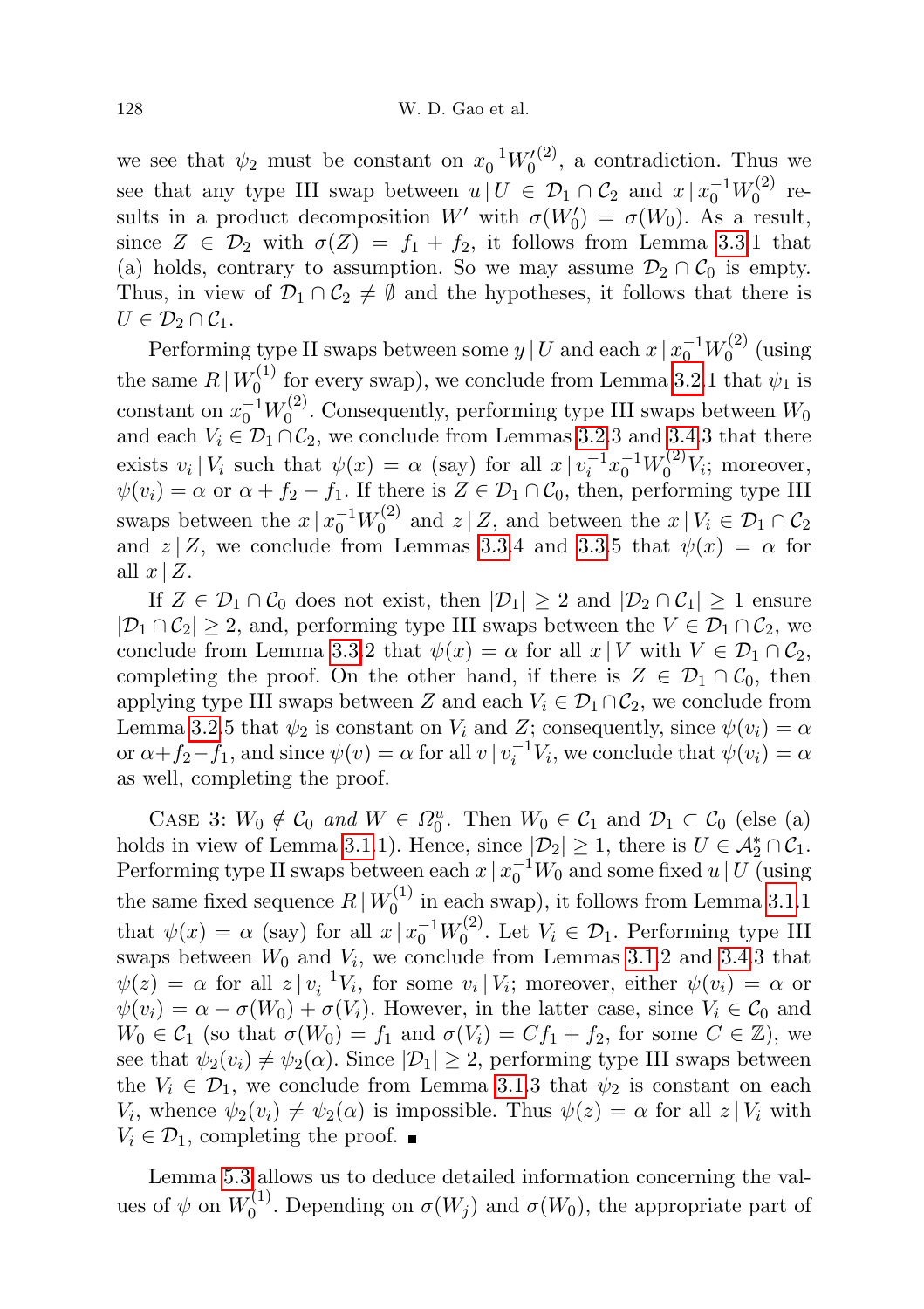Lemma [3.1](#page-6-1) or [3.2](#page-7-1) will ensure that one of the hypotheses in item 1, 2, or 3 below holds.

<span id="page-26-1"></span>LEMMA 5.3. Let  $W \in \Omega_0$  and  $W_j \in \mathcal{A}_2^*$  be such that there are  $Y | W_j$ and  $X | W_0^{(2)}$  with  $|X| = |Y|$  and  $\epsilon'(X, Y) \notin \{1, n\}$ , and set

 $\mathcal{D} = \{W' \in \Omega' \mid W' \text{ is the result of performing a type II swap}\}$ 

between  $X | W_0$  and  $Y | W_i$ .

- 1. If  $\sigma(W'_j) \sigma(W_j) = 0$  for all  $W' \in \mathcal{D}$ , then  $|\text{supp}(\psi(W_0^{(1)})|)$  $\binom{1}{0}$ ) = 1.
- 2. If  $\sigma(W'_j) \sigma(W_j) \in \langle f_i \rangle$ , where  $i \in \{1,2\}$ , for all  $W' \in \mathcal{D}$ , then  $|\text{supp}(\psi_{3-i}(W^{(1)}_0))|$  $\binom{1}{0}$ ) = 1.
- 3. If  $\sigma(W'_j) \sigma(W_j) \in \{0, F\}$  for all  $W' \in \mathcal{D}$ , where  $F \in \text{Ker}(\varphi)$ , then  $\mathrm{supp}(\psi(W_0^{(1)}$  $\gamma_0^{(1)}$ ) = { $\gamma$ ,  $\beta$ } for some  $\gamma$ ,  $\beta \in \text{Ker}(\varphi)$  with  $\gamma - \beta \in \{0, \pm F\}.$

*Proof.* 1. By hypothesis, there is only one possibility for  $\sigma(\psi(R))$ , where  $R | W_0^{(1)}$  $\epsilon_0^{(1)}$  is any subsequence with  $|R| = n - \epsilon'(X, Y)$ . Furthermore, we have  $1 \leq |R| \leq n-2 < |\psi(W_0^{(1)})|$  $0^{(1)}$ , and thus item 1 follows from Lemma [3.5.](#page-8-0)3 applied to  $\psi(W_0^{(1)}$  $\binom{1}{0}$ .

2. The argument is analogous to that for item 1, using the group  $\text{Ker}(\varphi)/\langle f_i \rangle \cong \langle f_{3-i} \rangle$  in place of  $\text{Ker}(\varphi)$ .

3. By the arguments for item 1, replacing Lemma [3.5.](#page-8-0)3 by Lemma [3.5.](#page-8-0)1, we conclude that  $\psi(W_0^{(1)})$  $\gamma_0^{(1)} = \gamma^{l} \beta^{n-1-l}$  (say), where  $l \geq n-1-l \geq 1$  and  $\gamma \neq \beta$  (else the assertion holds); moreover,

$$
\epsilon(X,Y)ne_1 + \sigma(\psi(X)) - \sigma(\psi(Y)) + \min\{t, l\} \cdot \gamma
$$
  
+ 
$$
(t - \min\{t, l\}) \cdot \beta + \{0, \beta - \gamma\} = \{0, F\},\
$$

where  $t = n - \epsilon'(X, Y)$ . Thus  $\beta - \gamma = \pm F$ , as desired.

The following lemma encapsulates an alignment argument for the  $\iota$  values that forces them to live in near disjoint intervals. It will be a key part of the more difficult portions of Claim C.

<span id="page-26-0"></span>LEMMA 5.4. Let  $W \in \Omega_0$ , let  $\mathcal{D} \subset \mathcal{A}_2^*$  be nonempty, and let  $Z | W_0^{(2)}$  $b_0^{(2)}$  be nontrivial. For  $x | S$ , let  $\psi_0(x) = \psi(x)$ , and for  $x \in \text{Ker}(\varphi)$ , let  $\psi_0$  be the identity map. Let  $i \in \{0,1,2\}$ . If  $\psi_i(ne_1) \neq 0$  and

<span id="page-26-2"></span>(10) 
$$
\psi_i(x) - \psi_i(y) + \psi_i(\epsilon(x, y)ne_1) = 0
$$

for every  $x | Z$  and  $y | U \in \mathcal{D}$ , then there exist intervals  $J_1$ ,  $J_2$  and  $J_3$  of  $\mathbb{Z}$ with either

<span id="page-26-3"></span>(11) 
$$
\operatorname{supp} (\iota \left( \prod_{U \in \mathcal{D}} U \right)) \subset J_3
$$
,  $\operatorname{supp} (\iota(Z)) \subset J_1 \cup J_2$ , and   
 $\max J_1 \le \min J_3 \le \max J_3 < \min J_2$ , or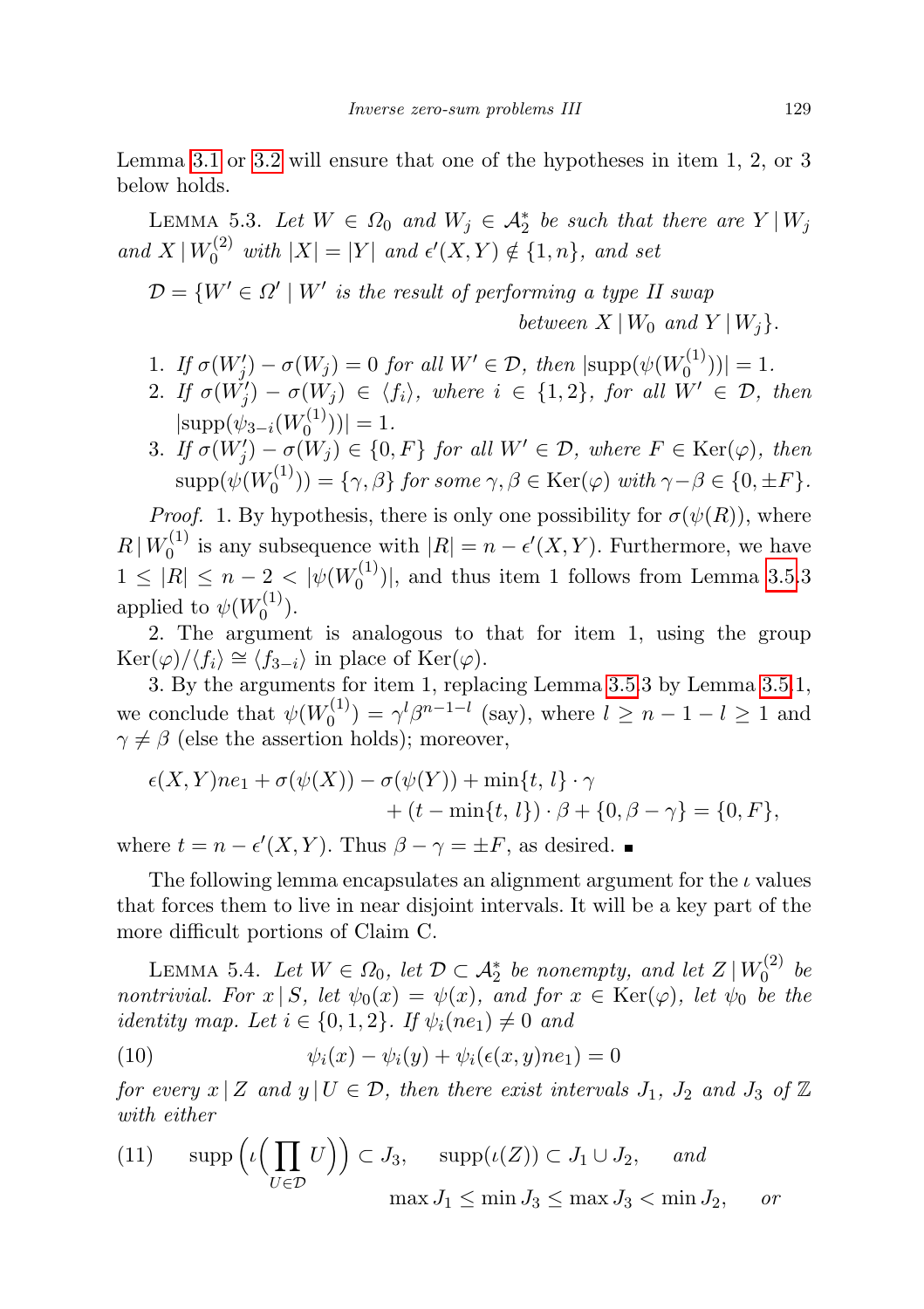130 W. D. Gao et al.

<span id="page-27-4"></span>(12) 
$$
\operatorname{supp}(\iota(Z)) \subset J_3
$$
,  $\operatorname{supp}(\iota\left(\prod_{U \in \mathcal{D}} U\right)) \subset J_1 \cup J_2$ , and   
 $\operatorname{supp}(\iota(Z)) \subset J_3$ ,  $\operatorname{supp}(\iota(Z)) \subset J_1 \subset J_2$ .

 $\max J_1 < \min J_3 \leq \max J_3 \leq \min J_2$ .

Moreover, I can be chosen such that:

- 1. min I is congruent to an element in  $\iota(Z)$  modulo n,
- 2.  $u(x) \leq u(y)$  and  $\epsilon(x, y) = 0$  for all  $x \mid Z$  and  $y \mid U \in \mathcal{D}$ ,
- 3.  $\psi_i(x) = \psi_i(y)$  for all  $xy \mid Z \prod_{U \in \mathcal{D}} U$ .

<span id="page-27-5"></span><span id="page-27-0"></span>*Proof.* Observe, for  $xy | S_2$ , that

(13) 
$$
\epsilon(x,y) = \begin{cases} 0, & \iota(x) \le \iota(y), \\ 1, & \iota(x) > \iota(y). \end{cases}
$$

Consequently, we conclude from [\(10\)](#page-26-2) that

$$
(14) \qquad \qquad \psi_i(x) = \psi_i(y)
$$

for all  $x | Z$  and  $y | U \in \mathcal{D}$  with  $\iota(x) \leq \iota(y)$ , and that

<span id="page-27-1"></span>(15) 
$$
\psi_i(x) = \psi_i(y) - \psi_i(ne_1)
$$

for all  $x \mid Z$  and  $y \mid U \in \mathcal{D}$  with  $\iota(x) > \iota(y)$ .

If there do not exist  $x \mid Z$  and  $yy' \mid \prod_{U \in \mathcal{D}} U$  with  $\iota(x) \leq \iota(y)$  and  $\iota(x)$  $\iota(y')$ , then, for every  $x | Z$ , we have either  $\iota(x) \leq \iota(y)$  for all  $y | \prod_{U \in \mathcal{D}} U$ , or  $\iota(x) > \iota(y)$  for all  $y \mid \prod_{U \in \mathcal{D}} U$ . Thus we see that [\(11\)](#page-26-3) holds (with  $J_3 =$  $[\min(\text{supp}(\iota(\prod_{U \in \mathcal{D}} U))), \max(\text{supp}(\iota(\prod_{U \in \mathcal{D}} U)))], J_1$  being any nonempty interval containing those  $\iota(x)$  with  $\iota(x) \leq \iota(y)$  for all  $y \mid \prod_{U \in \mathcal{D}} U$  and  $\max J_1 \leq \min J_3$ , and  $J_2$  being any nonempty interval containing those  $u(x)$  with  $u(x) > u(y)$  for all  $y \mid \prod_{U \in \mathcal{D}} U$  and  $\min J_2 > \max J_3$ ).

Now instead let  $x | Z$  and  $yy' | \prod_{U \in \mathcal{D}} U$  with  $\iota(x) \leq \iota(y)$  and  $\iota(x) > \iota(y')$ , and factor  $\prod_{U \in \mathcal{D}} U = J_1' J_2'$ , where  $J_1'$  are those terms  $a \mid \prod_{U \in \mathcal{D}} U$  with  $u(a) < u(x)$  and  $J'_2$  are those terms  $b \mid \prod_{U \in \mathcal{D}} U$  with  $u(b) \ge u(x)$ . By assumption, both  $J_i'$  are nontrivial. Moreover, from [\(14\)](#page-27-0) and [\(15\)](#page-27-1) and  $\psi_i(ne_1) \neq 0$ , we see that

<span id="page-27-2"></span>
$$
(16) \qquad \qquad \psi_i(b) = \psi_i(x)
$$

and

<span id="page-27-3"></span>(17) 
$$
\psi_i(a) = \psi_i(x) + \psi_i(ne_1) \neq \psi_i(x),
$$

for all  $a | J'_1$  and  $b | J'_2$ . Thus  $\psi_i$  is constant on  $J'_1$  and also on  $J'_2$  but the two values assumed are distinct. If there were  $x'|Z$  such that  $\iota(x') \leq$  $\max(\text{supp}(\iota(J'_1))),$  then by [\(14\)](#page-27-0) and [\(16\)](#page-27-2) we would conclude that  $\psi_i(x') =$  $\psi_i(b) = \psi_i(x)$ , where b is any term of  $J'_2$ , while from [\(17\)](#page-27-3) and also [\(14\)](#page-27-0), applied between x' and  $\max(\text{supp}(\iota(J'_1))) := a_0$ , we would conclude that  $\psi_i(x') = \psi_i(a_0) = \psi_i(x) + \psi_i(ne_1) \neq \psi_i(x)$ , a contradiction to what we have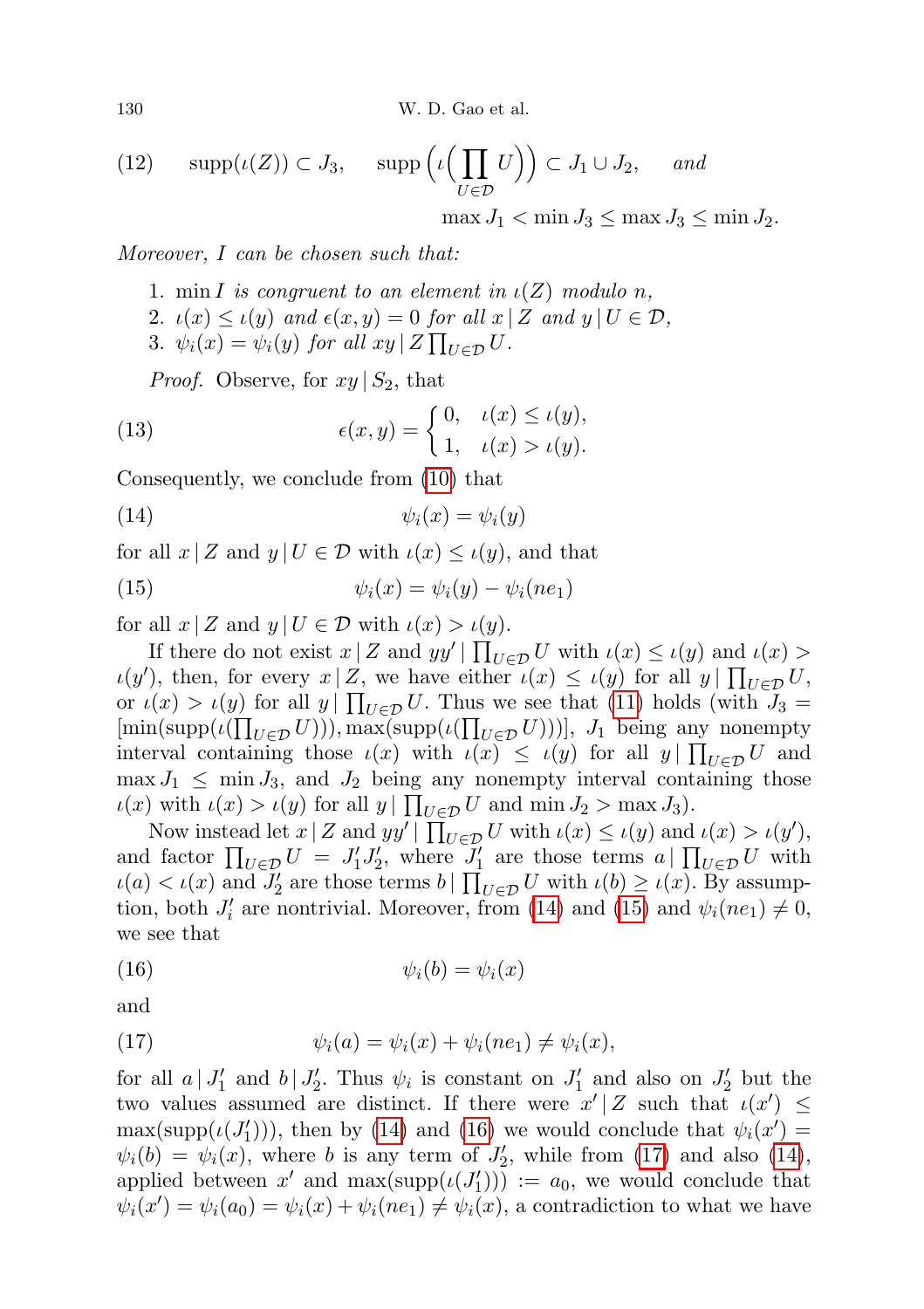just seen. We likewise obtain a contradiction if there were  $x' | Z$  such that  $u(x') > \min(\text{supp}(u(J'_2)))$ . Therefore we see that [\(12\)](#page-27-4) holds with

$$
J_1 = [\min(\text{supp}(\iota(J'_1))), \max(\text{supp}(\iota(J'_1)))],
$$
  
\n
$$
J_2 = [\min(\text{supp}(\iota(J'_2))), \max(\text{supp}(\iota(J'_2)))],
$$
  
\n
$$
J_3 = [\min(\text{supp}(\iota(Z))), \max(\text{supp}(\iota(Z)))].
$$

Choosing I such that min I is congruent to  $\min(\text{supp}(\iota(Z)))$  modulo n, if either [\(12\)](#page-27-4) holds or else [\(11\)](#page-26-3) holds with supp $(\iota(Z)) \cap J_2 = \emptyset$ , and congruent to min(supp $(\iota(Z)) \cap J_2$ ) otherwise, the remaining properties follow in view of  $(13)$  and  $(14)$ .

Now we choose a product decomposition  $W \in \Omega_0$ , and if  $\Omega_0^u \neq \emptyset$ , we assume that  $W \in \Omega_0^u$ .

CLAIM A.  $h(S_1) \geq |S_1| - 1$ .

*Proof.* We need to show that there exists  $x_0 | S_1$  such that  $\psi(x) = \psi(y)$ for all  $xy | x_0^{-1} S_1$ . We divide the proof into four main cases. In many of the cases, we do partial work towards showing  $h(S_1) = |S_1|$ , which will later be utilized in Claim B.

CASE 1:  $|\mathcal{A}_1| = 1$ . In this case, we will show that  $h(S_1) = |S_1|$ .

Suppose  $W_0 \in \mathcal{C}_0$ . Then we may choose  $f_2$  such that  $\sigma(W_0) = f_1 + f_2$ , and if  $\Omega_0^u = \emptyset$ , such that  $\widetilde{\sigma}(W) = f_1^{m-1} f_2^{m-1}(f_1 + f_2)$  also. Let  $\mathcal{D}_1$  be those<br>blocks  $W_1$  with  $\sigma(W_1) = f_2$  and let  $\mathcal{D}_2$  be all other blocks from  $\Lambda^*$ . Note blocks  $W_i$  with  $\sigma(W_i) = f_1$  and let  $\mathcal{D}_2$  be all other blocks from  $\mathcal{A}_2^*$ . Note  $|\mathcal{D}_1| = |\mathcal{D}_2| = m - 1$  in view of  $|\mathcal{A}_1| = 1$ . Applying Lemma [5.2,](#page-22-0) we see that Lemma [5.2\(](#page-22-0)ii) must hold, else  $ge_1 + e_2 + \alpha$  will have multiplicity at least  $mn-1$  in S, as desired. Performing type II swaps between the  $X | W_0^{(2)}$  $\int_0^{(\lambda)}$  and  $Y | W_j$  given by Lemma [5.2\(](#page-22-0)ii), we conclude, from Lemmas [5.3.](#page-26-1)2 and either [3.1.](#page-6-1)2 (since  $\sigma(W_0) = f_1 + f_2$ ) or [3.2.](#page-7-1)4, that  $\psi_1$  is constant on  $W_0^{(1)}$  $\int_0^{(1)}$ . However, reversing the roles of  $\mathcal{D}_1$  and  $\mathcal{D}_2$  and repeating the above argument using Lemmas [3.1.](#page-6-1)3 and [3.2.](#page-7-1)5 in place of Lemmas [3.1.](#page-6-1)2 and [3.2.](#page-7-1)4, we conclude that  $\psi_2$  is also constant on  $W_0^{(1)}$  $v_0^{(1)}$ , whence  $\psi$  is constant on  $W_0^{(1)}$  $\binom{1}{0}$ , completing the proof of Case 1. So we may assume  $W_0 \notin \mathcal{C}_0$ .

Suppose  $\Omega_0^u = \emptyset$ . Then we may assume that  $\widetilde{\sigma}(W) = f_1^{m-1} f_2^{m-1}(f_1+f_2)$ ,  $\mathcal{C}_1$  consists of those blocks  $W_i$  with  $\sigma(W_i) = f_1$ , and  $\sigma(W_0) = f_1$ . Let  $\mathcal{D}_1 = \mathcal{C}_2$ and  $\mathcal{D}_2 = \mathcal{C}_1^* \cup \mathcal{C}_0$ . Applying Lemma [5.2,](#page-22-0) we see that Lemma [5.2\(](#page-22-0)ii) must hold, else there will be a term with multiplicity at least  $mn - 1$  in S, as desired. Thus Lemmas [5.3.](#page-26-1)3 and [3.2.](#page-7-1)3 imply that  $\text{supp}(\psi(W_0^{(1)})$  $(1^{\prime}(1^{\prime})) = \{ \gamma, \beta \}$ (say) with  $\beta - \gamma = \pm (f_2 - f_1)$  (else Case 1 is complete).

Reversing the roles of  $\mathcal{D}_1$  and  $\mathcal{D}_2$  and again applying Lemma [5.2,](#page-22-0) we once more see that Lemma [5.2\(](#page-22-0)ii) must hold, else there is a term with multiplicity  $mn-1$  in S, as desired. Thus Lemma [5.3.](#page-26-1)2 and either Lemma [3.2.](#page-7-1)1 or 3.2.4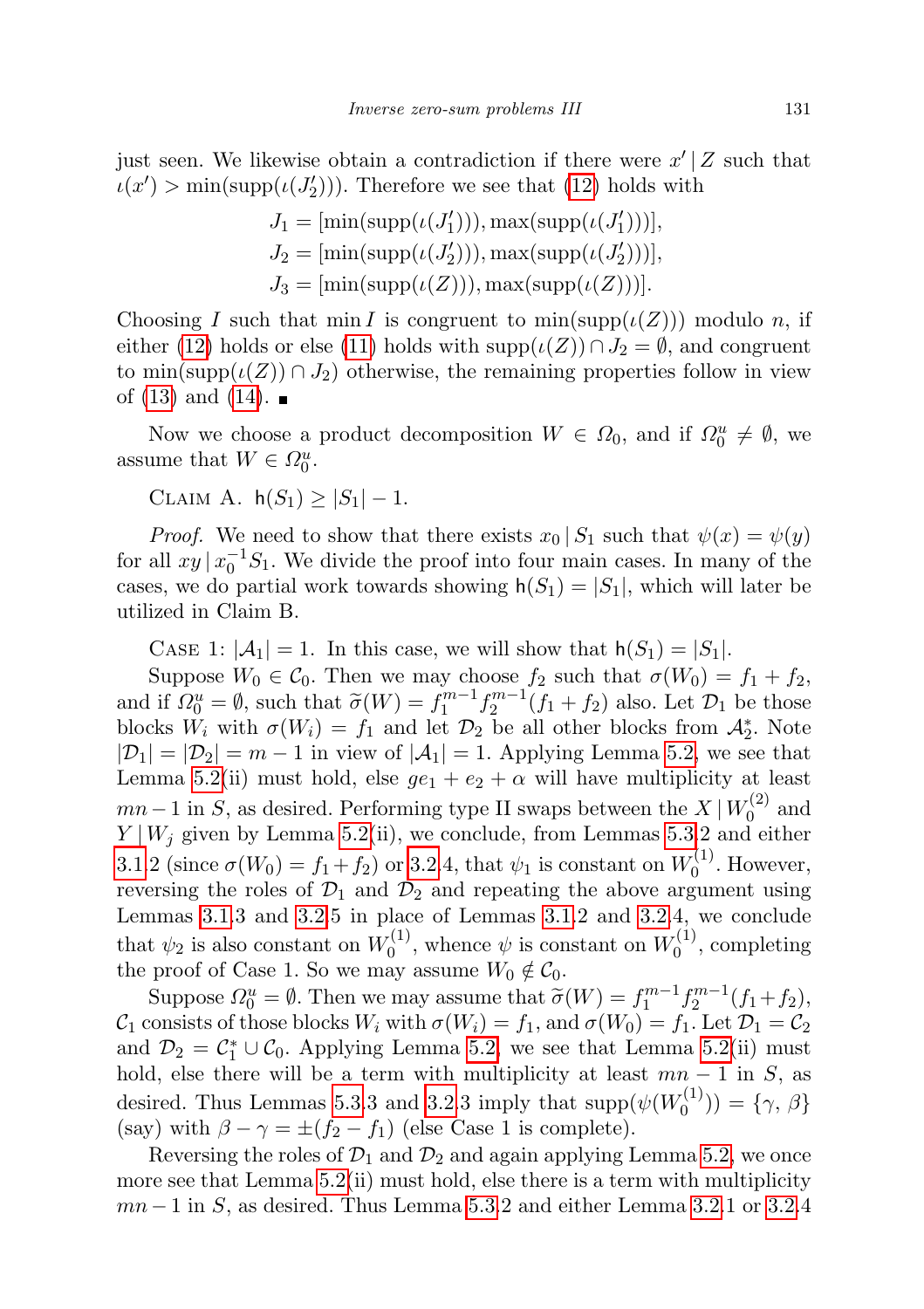imply that  $\psi_1$  is constant on  $W_0^{(1)}$  $\eta_0^{(1)}$ , contradicting that  $\beta - \gamma = \pm (f_2 - f_1)$ . So we may assume  $\Omega_0^u \neq \emptyset$ .

Let w.l.o.g.  $W_1, \ldots, W_{m-2}$  be the blocks of  $C_1^* \cap A_2$ , and let  $\mathcal{D}_1 = C_1^*$ and  $\mathcal{D}_2 = \mathcal{C}_0$ . Apply Lemma [5.2.](#page-22-0) If Lemma [5.2\(](#page-22-0)ii) holds, then Lemmas [5.3.](#page-26-1)1 and [3.1.](#page-6-1)1 imply that  $\psi$  is constant on  $W_0^{(1)}$  $\binom{1}{0}$ , whence Case 1 is complete. Therefore we may instead assume  $\iota(x) = g$  and  $\psi(x) = \alpha$  (say) for all terms  $x \mid x_0^{-1} W_0^{(2)} W_1 \dots W_{m-2}$ , for some  $x_0 \mid W_0^{(2)}$  with  $\iota(x_0) \equiv g + 1 \mod n$ .

Consider  $W_j$  with  $j \geq m-1$ . If  $\iota(W_j) \neq g^n$ , then there exist  $x \mid W_0^{(2)}$  $\mathbf 0$ and  $y \mid W_j$  with  $\epsilon'(x, y) \notin \{1, n\}$ , whence Lemmas [5.3.](#page-26-1)3 and [3.1.](#page-6-1)2 imply that  $\mathrm{supp}(\psi(W_0^{(1)}$  $S_0^{(1)}$ ) = { $\gamma$ ,  $\beta$ } (say) with  $\beta - \gamma = \pm F_j$  (else Case 1 is complete), where  $F_j = (1 - C_j)f_1 - f_2$  and  $\sigma(W_j) = C_jf_1 + f_2$ .

If  $W_k$  is another block with  $k \geq m-1$  and  $\iota(W_k) \neq g^n$ , then the above paragraph implies that  $\beta - \gamma = \pm F_k$ , where  $F_k = (1 - C_k)f_1 - f_2$  and  $\sigma(W_k) = C_k f_1 + f_2$ . Thus, since  $m \geq 3$  and  $\beta - \gamma = \pm F_j$ , we conclude that  $F_j = F_k$  and  $C_j \equiv C_k \mod m$ . As a result, we see that any two blocks  $W_j$  and  $W_k$ , with  $j, k \geq m-1$  and  $\iota(W_k), \iota(W_j) \neq g^n$ , must have  $\sigma(W_j) = \sigma(W_k)$ . Hence, since  $W \in \Omega_0^u$ , we conclude that there are at least two distinct blocks  $W_s$  and  $W_r$  with  $s, r \geq m-1$  and  $\iota(W_s) = \iota(W_r) = g^n$ . Performing type III swaps between  $W_0$  and both  $W_s$  and  $W_r$ , we conclude from Lemmas [3.1.](#page-6-1)2 and [3.4.](#page-7-2)3 that  $\psi(x) = \alpha$  for all but at most two terms of  $W_s W_r$ , whence  $ge_1 + e_2 + \alpha$  has multiplicity at least  $(m-1)n - 1 + 2n - 2 \ge mn$  in S, contradicting that  $S \in \mathcal{A}(G)$  and completing Case 1.

CASE 2:  $|\mathcal{A}_1| \ge 2$  and  $\Omega_0^u = \emptyset$ . We may w.l.o.g. assume that  $\widetilde{\sigma}(W) = f_1^{m-1} f_2^{m-1}(f_1 + f_2)$ , by an appropriate choice of  $f_2$ , whence Claim A follows easily by performing type I swaps between the blocks of  $A_1$  and using Lemmas [3.3](#page-7-0) and [3.4.](#page-7-2) This completes Case 2.

CASE 3:  $|\mathcal{A}_1| \geq 2$ ,  $\Omega_0^u \neq \emptyset$ , and  $|\mathcal{C}_1 \cap \mathcal{A}_1| \geq 1$ . In this case, we will moreover show that  $h(S_1) = |S_1|$  unless  $|\mathcal{A}_1 \cap \mathcal{C}_0| = 1$  or  $|\mathcal{A}_1 \cap \mathcal{C}_1| = 1$ , and that  $|\text{supp}(\psi(U))| > 1$  for  $U \in \mathcal{A}_1 \cap \mathcal{C}_i$ , where  $i \in \{1, 2\}$ , is only possible when  $|\mathcal{A}_1 \cap \mathcal{C}_i| = 1$ .

If  $U, V \in \mathcal{A}_1$  are distinct, then we can perform a type I swap between U and  $V$ , and by  $(7)$  and Lemma [3.1,](#page-6-1) we conclude that

<span id="page-29-0"></span>(18) 
$$
\sigma(\psi(X)) - \sigma(\psi(Y)) = 0 \qquad \text{if } U, V \in \mathcal{C}_1,
$$
  
\n
$$
\sigma(\psi(X)) - \sigma(\psi(Y)) \in \{0, (1 - C)f_1 - f_2\} \quad \text{if } U \in \mathcal{C}_1, V \in \mathcal{C}_0 \text{ and }
$$
  
\n
$$
\sigma(V) = Cf_1 + f_2,
$$
  
\n
$$
\sigma(\psi(X)) - \sigma(\psi(Y)) \in \langle f_1 \rangle \qquad \text{if } U, V \in \mathcal{C}_0,
$$

for  $X | U$  and  $Y | V$  with  $|X| = |Y|$ .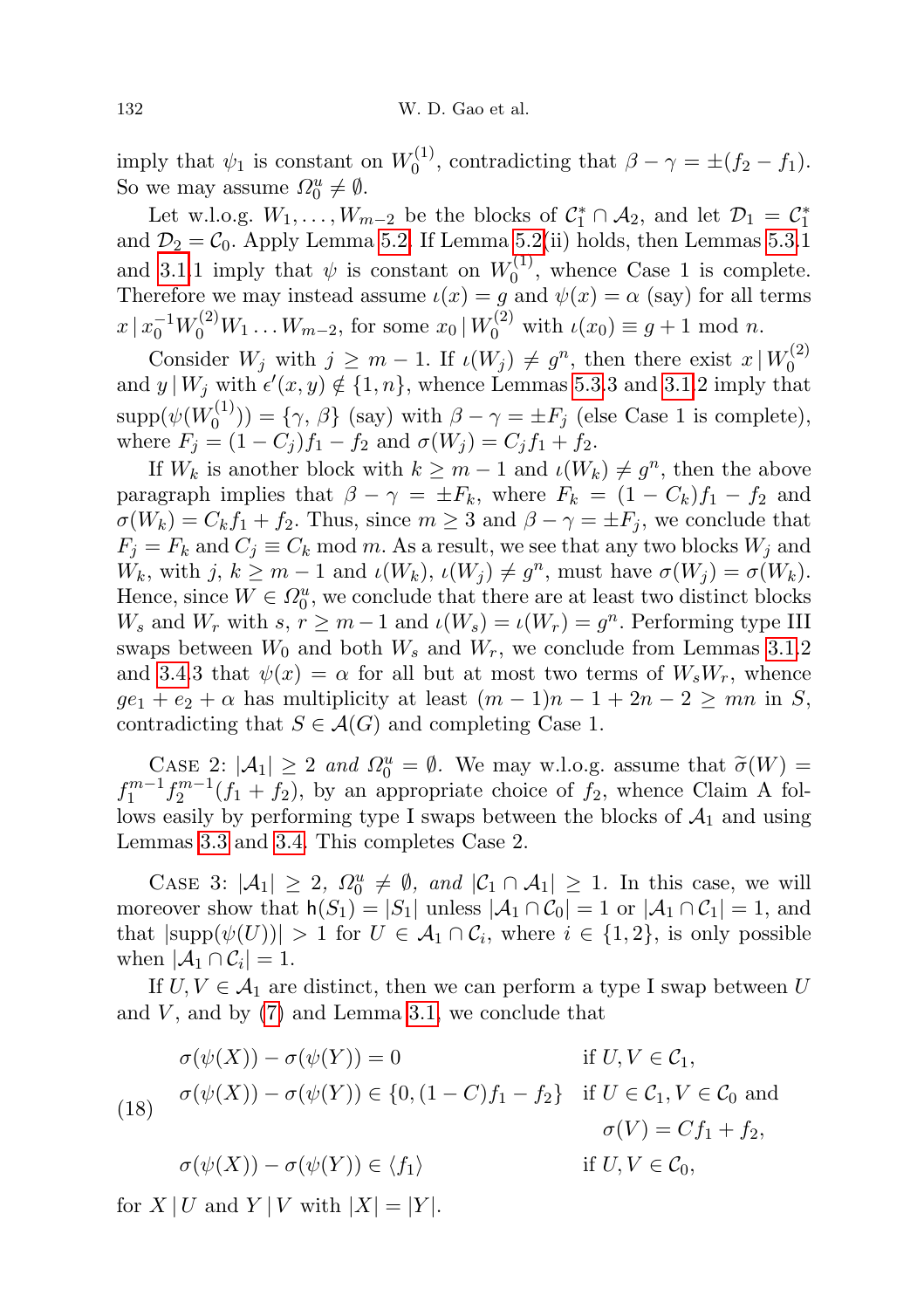**A1:** If  $|A_1 \cap C_0| \geq 2$ , then using [\(18\)](#page-29-0) (for all X and Y with  $|X|=|Y|=1$ ), we conclude that  $\psi(x) - \psi(y) \in \langle f_1 \rangle$  for all x and y dividing a block from  $\mathcal{A}_1 \cap \mathcal{C}_0.$ 

**A2:** If  $|A_1 \cap C_1| \geq 2$ , then using [\(18\)](#page-29-0) (for all X and Y with  $|X|=|Y|=1$ ) and Lemma [3.4.](#page-7-2)1, we conclude that  $\psi(x) = \psi(y)$  for all x and y dividing a block from  $\mathcal{A}_1 \cap \mathcal{C}_1$ .

In view of A2, we may assume  $|A_1 \cap C_0| \geq 1$ , else the proof of Case 3 is complete.

Let  $U \in \mathcal{A}_1 \cap \mathcal{C}_1$  and  $V \in \mathcal{A}_1 \cap \mathcal{C}_0$  with U and V distinct. Then, using [\(18\)](#page-29-0) (for all X and Y with  $|X| = |Y| \le 2 \le n-1$ ) and Lemma [3.4.](#page-7-2)3, we conclude that  $\psi(x) = \alpha$  (say) for all  $x \mid x_0^{-1}UV$ , for some  $x_0 \mid UV$ ; moreover,  $\psi(x_0) = \alpha$  or  $\alpha \pm ((1 - C)f_1 - f_2)$ .

Suppose  $x_0 | U$  and  $\psi(x_0) \neq \alpha$ . Then, in view of **A2**, we see that  $|A_1 \cap C_1| = 1$ . Thus performing type I swaps between U and all possible  $V \in \mathcal{A}_1 \cap \mathcal{C}_0$  completes Case 3, for  $n \geq 5$  or  $U \neq W_0$ , and, when  $n = 3$  and  $U = W_0$ , we instead conclude that either  $\psi(V) = \alpha^n$  or  $\psi(V) = \beta^n$ , where  $\psi(W^{(1)}_0$  $O_0^{(1)}$  =  $\alpha\beta$ , for all  $V \in \mathcal{A}_1 \cap \mathcal{C}_0$ . However, if there are  $V, V' \in \mathcal{A}_1 \cap \mathcal{C}_0$ with  $\psi(V) = \alpha^n$  and  $\psi(V') = \beta^n$  and  $\alpha \neq \beta$ , then [\(18\)](#page-29-0) implies that  $\beta - \alpha = (1 - C)f_1 - f_2$  and  $\alpha - \beta = (1 - C')f_1 - f_2$ , where  $\sigma(V) = Cf_1 + f_2$ and  $\sigma(V') = C' f_1 + f_2$ , from which we conclude that  $(2 - C' - C) f_1 - 2f_2 = 0$ , contradicting  $m \geq 3$ . So we may instead assume  $x_0 | V$ .

In this case, in combination with the results of the previous paragraphs, we find that there is at most one  $v_i | V_i$ , for each  $V_i \in \mathcal{A}_1 \cap \mathcal{C}_0$ , such that  $\psi(x) = \alpha$  for all  $x | S_1$  apart from these  $v_i$ . In this scenario, Case 3 is done unless we have two distinct  $V_1, V_2 \in \mathcal{A}_1 \cap \mathcal{C}_0$  such that  $\psi(v_1) \neq \alpha$  and  $\psi(x) = \alpha$  for all  $x \mid v_1^{-1} v_2^{-1} UV_1 V_2$ . However, applying a type I swap between y | U and  $v_1 | V_1$ , we conclude from [\(18\)](#page-29-0) that  $\alpha - \psi(v_1) = (1-C)f_1 - f_2 \notin \langle f_1 \rangle$ for some  $C \in \mathbb{Z}$ , which, in view of  $\alpha \psi(v_1) | \psi(V_1)$ , contradicts **A1**. This completes Case 3.

CASE 4:  $|\mathcal{A}_1| \geq 2$ ,  $\Omega_0^u \neq \emptyset$ , and  $|\mathcal{C}_1 \cap \mathcal{A}_1| = 0$ . In this case, we will moreover show that  $h(S_1) = |S_1|$ .

We may w.l.o.g. assume  $W_1, \ldots, W_{m-1}$  are the blocks in  $C_1 \cap A_2$ . Let  $\mathcal{D}_1 =$  $\mathcal{C}_1$  and  $\mathcal{D}_2 = \mathcal{C}_0^* \cap \mathcal{A}_2$ . If  $|\mathcal{D}_2| \geq 1$ , then we can apply Lemma [5.2.](#page-22-0) Otherwise, in view of Lemma [3.1.](#page-6-1)2, we may assume hypothesis (a) holds in Lemma [5.2,](#page-22-0) else applying Case  $3$  to the resulting product decomposition  $W'$  (attained by performing a type III swap that shows (a) fails) would imply, in view of  $|\mathcal{D}_2| = 0$ , that  $\psi(x) = \alpha$  (say) for all  $x | W_i' = W_i$  with  $i \in [m, 2m - 2]$ , in which case  $\sigma(W'_i) = ne_1 + n\alpha$  has multiplicity  $m-1$  in  $\tilde{\sigma}(W')$ , contradicting  $\tilde{\sigma}(W') = \tilde{\sigma}(W')$  (in view of Lamma 3.1.2) with  $W \subset \Omega^u$ . Thus, in either  $\widetilde{\sigma}(W') = \widetilde{\sigma}(W)$  (in view of Lemma [3.1.](#page-6-1)2) with  $W \in \Omega_0^u$ . Thus, in either case, Lemma [5.2](#page-22-0) is available. If Lemma [5.2\(](#page-22-0)i) holds, then  $ge_1 + e_2 + \alpha$  is a term with multiplicity at least  $mn - 1$  in S (recall  $|\mathcal{D}_1| = |\mathcal{C}_1| = m - 1$ ),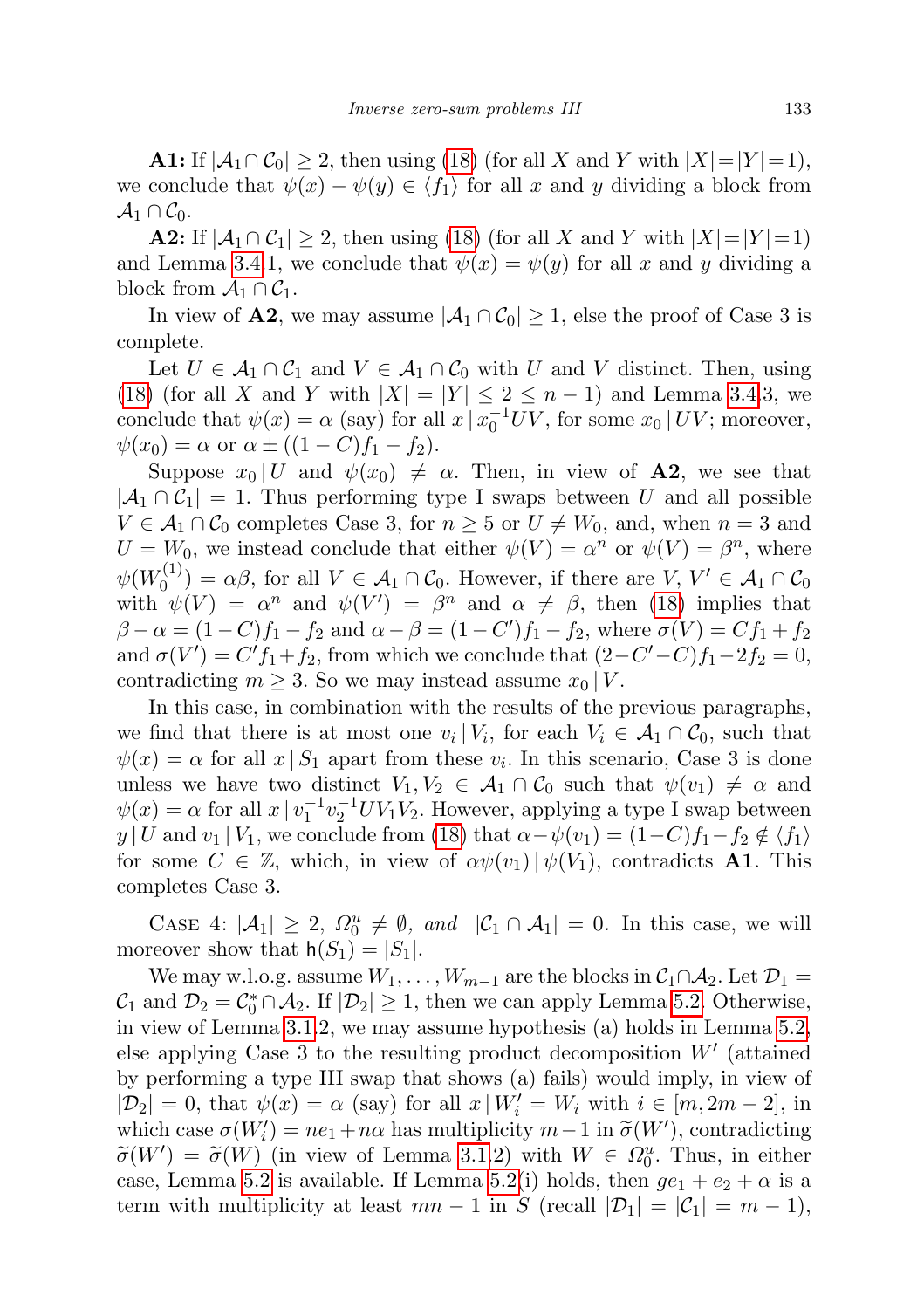as desired. Therefore there are  $X | W_0^{(2)}$  $U_0^{(2)}$  and  $Y | W_j$ , for some  $j \in [1, m-1]$ , such that  $|X| = |Y|$  and  $\epsilon'(X, Y) \notin \{1, n\}$ . Hence Lemmas [5.3.](#page-26-1)3 and [3.1.](#page-6-1)2 imply that  $\text{supp}(\psi(W_0^{(1)})$  $(\binom{1}{0}) = {\gamma, \beta}$  (say) with  $\gamma - \beta \in \{0, \pm F\}$ , where  $F = (C-1)f_1 + f_2$  and  $\sigma(W_0) = Cf_1 + f_2$ . Since  $|\mathcal{A}_1| \geq 2$ , let  $V \in \mathcal{C}_0^* \cap \mathcal{A}_1$ . Performing type I swaps between  $W_0$  and  $V$ , we conclude from Lemma [3.1.](#page-6-1)3 that  $\psi_2$  is constant on  $V W_0^{(1)}$ , whence  $\gamma - \beta \in \{0, \pm F\}$  implies  $\gamma = \beta$ .

Performing type I swaps among the  $V \in C_0 \cap A_1$ , we conclude from Lemma [3.1.](#page-6-1)3 that  $\psi_2(x) = \psi_2(\gamma)$  for all  $x \mid V \in C_0 \cap A_1$ . Let W' be the product decomposition resulting from performing a type II swap between  $X|_{W_0}$  and  $Y|_{W_j}$  (with X and Y as given by Lemma [5.2\(](#page-22-0)ii) in the previous paragraph). Since  $\epsilon'(X, Y) \notin \{1, n\}$ , we conclude that both blocks  $W'_0$  and  $W'_{j}$  contain  $e_1 + \gamma$ , and thus there is a block  $W'_{k} \in C_1$  with  $k \in \{0, j\}$  and  $(e_1 + \gamma) \mid W'_k$ . Since  $\tilde{\sigma}(W') = \tilde{\sigma}(W)$  (in view of Lemma [3.1.](#page-6-1)2), performing type I swaps between  $W'_k$  and each distinct block  $V' = V \in C_0^* \cap A_1$ , we conclude from Lemma [3.1.](#page-6-1)2 that either  $\psi(x) = \gamma$  or  $\psi(x) = \gamma + \sigma(V') - \sigma(W'_k)$ , for each  $x \mid V'$ . However, since  $W'_k \in \mathcal{C}_1$  and  $V' \in \mathcal{C}_0$ , it follows that the latter contradicts  $\psi_2$  being constant on  $V' = V \in C_0 \cap A_1$  with value  $\psi_2(\gamma)$ . Therefore we conclude that  $\psi(x) = \gamma$  for all  $x \mid V'$ , with  $V' = V \in C_0^* \cap A_1$ , whence  $\psi(x) = \gamma$  for all  $x | S_1$ , as desired, completing Case 4.

In view of Claim A, we may assume  $S_1 = e_1^{|S_1|-1}$  $1^{|S_1|-1}(e_1 + a)$ , for some  $a \in \text{Ker}(\varphi)$ . Let  $y_0 = e_1 + a$ .

CLAIM B.  $h(S_1) = |S_1|$ .

*Proof.* We assume by contradiction  $a \neq 0$ . In view of the partial conclusions of Claim A, we may assume  $|\mathcal{A}_1| \geq 2$  (in view of Case 1 of Claim A), and, if  $\Omega_0^u \neq \emptyset$ , that  $|\mathcal{A}_1 \cap \mathcal{C}_1| \geq 1$  (in view of Case 4 of Claim A). We proceed in four cases.

CASE 1:  $\Omega_0^u \neq \emptyset$  and  $y_0 \mid U$  for some  $U \in \mathcal{A}_1 \cap \mathcal{C}_1$ . In view of Case 3 of Claim A, we have  $|\mathcal{A}_1 \cap \mathcal{C}_1| = 1$ . Hence, if  $U \neq W_0$ , then  $W_0 \in \mathcal{C}_0$ , and performing a type I swap between  $y_0 | U$  and some  $y | W_0$  results (in view of Lemma [3.1.](#page-6-1)2) in a new product decomposition W' with  $\widetilde{\sigma}(W') = \widetilde{\sigma}(W)$ ,<br> $U' \subset C_2$ ,  $W' \subset C_3$ ,  $w_1 | W'$  and  $W'$  also satisfying the hypothesis of Case 1.  $U' \in \mathcal{C}_0$ ,  $W'_0 \in \mathcal{C}_1$ ,  $y_0 \mid W'_0$  and  $W'$  also satisfying the hypothesis of Case 1. On the other hand, if  $U = W_0$ , then  $|\mathcal{A}_1| \geq 2$  and  $|\mathcal{A}_1 \cap \mathcal{C}_1| = 1$  imply that there is  $V \in \mathcal{A}_{1}^{*} \cap \mathcal{C}_{0}$ , and performing a type I swap between  $y_{0} | W_{0}$  and some  $y \mid V$  results (in view of Lemma [3.1.](#page-6-1)2) in a new product decomposition W' with  $\tilde{\sigma}(W') = \tilde{\sigma}(W)$ ,  $W'_0 \in \mathcal{C}_0$ ,  $V' \in \mathcal{C}_1$ ,  $y_0 | V'$  and  $W'$  also satisfying the hypothesis of Case 1. Consequently, there are  $W$  and  $W'$  satisfying the the hypothesis of Case 1. Consequently, there are  $W$  and  $W'$  satisfying the hypotheses of Case 1 with  $\tilde{\sigma}(W) = \tilde{\sigma}(W')$  and w.l.o.g.  $y_0 | U \neq W_0$  and  $y_0 | U' - W'$  (thus  $W'$  is defined as in the second sentence of Case 1). Since  $y_0 | U' = W'_0$  (thus W' is defined as in the second sentence of Case 1). Since  $U \in \mathcal{C}_1$  and  $\widetilde{\sigma}(W') = \widetilde{\sigma}(W)$  with  $W_0' \in \mathcal{C}_1$  (with W' as in the second sentence of Case 1), letting  $\sigma(W_0) = Cf_1 + f_2$  we see that  $a = (1 - C)f_1 - f_2$ .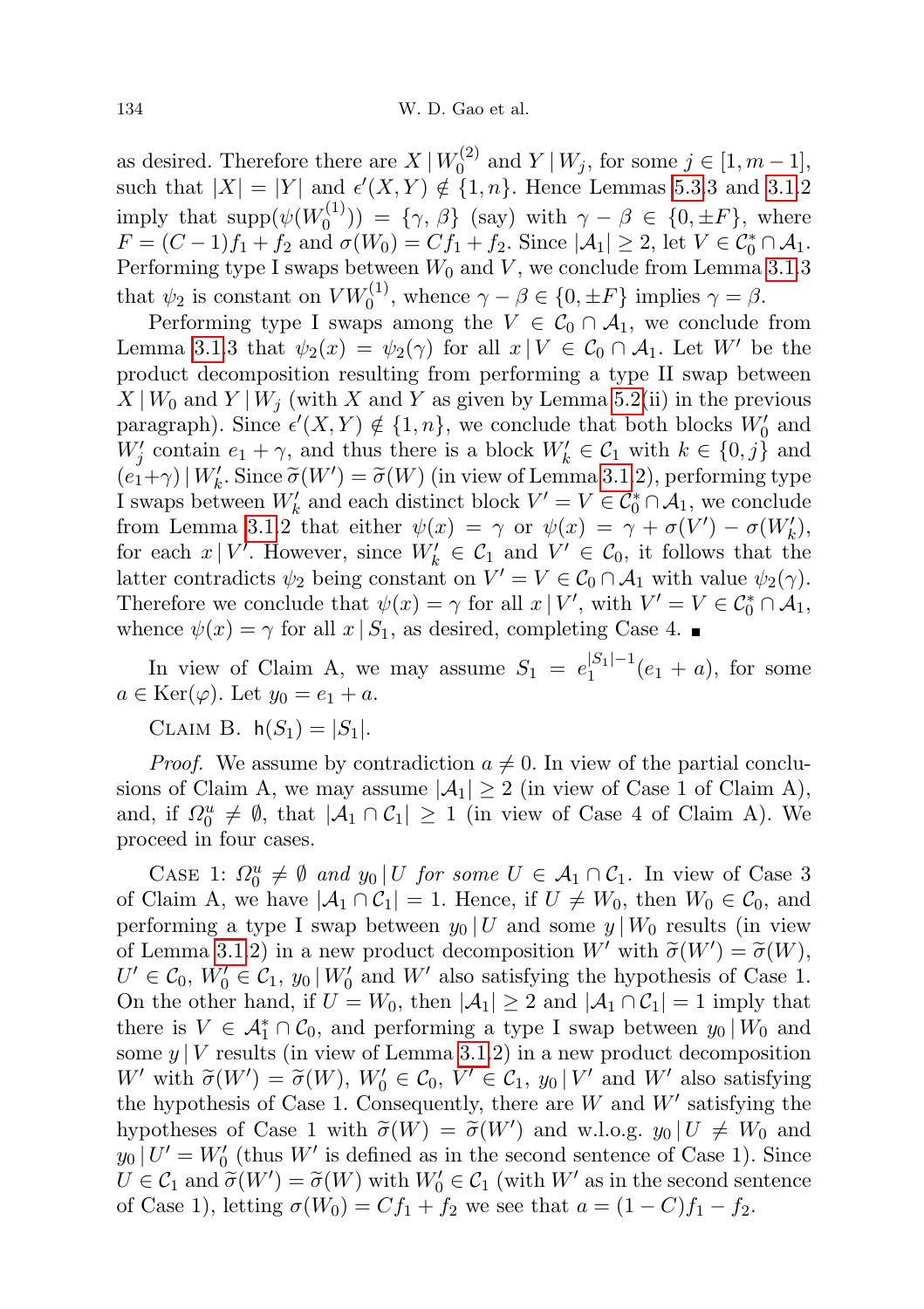Let  $\mathcal{D}_1 = \mathcal{A}_2^*(W') \cap \mathcal{C}_1(W')$  and  $\mathcal{D}_2 = \mathcal{A}_2^*(W') \cap \mathcal{C}_0(W')$ . Since  $|\mathcal{A}_1 \cap \mathcal{C}_1| = 1$ and  $W'_0 \in \mathcal{C}_1$ , we have  $|\mathcal{D}_1| = m - 2$ , and by Claim A we have  $|\mathcal{D}_2| \ge 1$  (else  $e_1$  is a term with multiplicity at least  $(m + 1)n - 2 \geq mn$ , contradicting  $S \in \mathcal{A}(G)$ . If Lemma [5.2\(](#page-22-0)ii) holds for W', then Lemmas [5.3.](#page-26-1)1 and [3.1.](#page-6-1)1 imply that  $a = 0$ , a contradiction. Therefore Lemma [5.2\(](#page-22-0)i) holds for W'. Let g and  $\alpha$  be as given by Lemma [5.2\(](#page-22-0)i).

Since  $|\mathcal{D}_2| \geq 1$ , let  $V \in \mathcal{A}_2^*(W) \cap \mathcal{C}_0(W)$  (recall that no terms from  $\mathcal{C}_0^*(W)$ ) were involved in the swap between W and  $W'$ , so  $V' = V$ ). If  $\iota(V) = g^n$ , then, performing type III swaps between V and some  $Z \in \mathcal{A}_2^* \cap \mathcal{C}_1$ , and between V and  $W_0$ , we conclude from Lemmas [3.1.](#page-6-1)2, 3.1.3 and [3.4.](#page-7-2)3 that  $\psi(x) = \alpha$  for all  $x | V$ , whence  $ge_1 + e_2 + \alpha$  has multiplicity at least  $mn - 1$ in S, as desired. Therefore, in view of  $\iota(W_0^{(2)})$  $g_0^{(2)} \equiv g^{n-1}(g+1) \mod n$ , we see that there exist  $x \mid W_0^{(2)} = W_0^{(2)}$  and  $y \mid V = V'$  such that  $\epsilon'(x, y) \notin \{1, n\}.$ Hence, Lemmas [5.3.](#page-26-1)3 (applied to W') and [3.1.](#page-6-1)2 yield  $a = \pm ((1 - C')f_1 - f_2)$ , where  $\sigma(V) = C' f_1 + f_2$ . Thus, since  $a = (1 - C) f_1 - f_2$  and  $m \ge 3$ , we conclude that  $C' f_1 = C f_1$  and  $\sigma(V) = \sigma(W_0)$ . As  $V \in \mathcal{A}_2^*(W) \cap \mathcal{C}_0(W)$ was arbitrary, we see that  $\sigma(V) = Cf_1 + f_2$  for all  $V \in \mathcal{A}_2(W) \cap \mathcal{C}_0(W)$ . On the other hand, if  $Z \in \mathcal{A}_1(W) \cap \mathcal{C}_0(W)$ , then, performing type I swaps between U and Z, we conclude from Lemma [3.1.](#page-6-1)2 that  $a = (1 - C'')f_1 - f_2$ , where  $\sigma(Z) = C'' f_1 + f_2$ . Thus  $a = (1 - C) f_1 - f_2$  implies that  $C'' f_1 = C f_1$ , and now  $\sigma(Z) = Cf_1 + f_2$  for all  $Z \in \mathcal{A}_1(W) \cap C_0(W)$ . Consequently,  $\sigma(Z) = Cf_1 + f_2$  for all  $Z \in C_0(W)$ , contradicting  $h(\widetilde{\sigma}(W)) < m$ . This completes Case 1.

CASE 2:  $\Omega_0^u \neq \emptyset$  and  $y_0 \mid U$  for some  $U \in \mathcal{A}_1 \cap \mathcal{C}_0$ . Recall that  $|\mathcal{A}_1 \cap \mathcal{C}_1|$  $\geq 1$  and  $|\mathcal{A}_1| \geq 2$ . Hence Case 3 of Claim A and the hypothesis of Case 2 further imply that  $|A_1 \cap C_0| = 1$ . Thus, if  $U \neq W_0$ , then  $W_0 \in C_1$ , and performing a type I swap between  $y_0 | U$  and some  $y | W_0$  results (in view of Lemma [3.1.](#page-6-1)2) in a product decomposition  $W'$  with  $y_0 | W'_0, W'_0 \in \mathcal{C}_0$ ,  $\widetilde{\sigma}(W') = \widetilde{\sigma}(W)$  and W' satisfying the hypotheses of Case 2. Thus w.l.o.g.<br>we may assume  $U = W_0$ we may assume  $U = W_0$ .

Since  $|\mathcal{A}_1 \cap \mathcal{C}_1| \geq 1$ , let  $V \in \mathcal{A}_1 \cap \mathcal{C}_1^*$  (recall  $W_0 = U \in \mathcal{C}_0$ , so  $\mathcal{C}_1 = \mathcal{C}_1^*$ ). Performing a type I swap between  $y_0 | W_0$  and some  $y | V$ , letting W' be the resulting product decomposition, we conclude from Lemma [3.1.](#page-6-1)2 that  $a = (C - 1)f_1 + f_2$ , where  $\sigma(W_0) = Cf_1 + f_2$ . Since  $|\mathcal{A}_1 \cap \mathcal{C}_0| = 1$  and  $W_0$  ∈  $C_0$ , let w.l.o.g.  $W_1, \ldots, W_{m-1}$  be the blocks of  $\mathcal{A}_2^* \cap C_0$ . If  $x \mid W_0^{(2)}$  $\mathbf 0$ and  $y | W_i$ , with  $j \in [1, m-1]$  and  $\iota(x) = \iota(y)$ , then, performing a type III swap between  $x | W_0$  and  $y | W_j$  and between  $x | W'_0$  and  $y | W'_j$ , we conclude in view of Lemmas [3.1.](#page-6-1)3 and 3.1.2 that  $\psi(x) = \psi(y)$ ; thus, letting  $\mathcal{D}_1 =$  $\mathcal{A}_2^* \cap \mathcal{C}_0 = \{W_1, \ldots, W_{m-1}\}\$ and  $\mathcal{D}_2 = \mathcal{A}_2^* \cap \mathcal{C}_1$ , we see that hypothesis (a) holds in Lemma [5.2.](#page-22-0) If Lemma [5.2\(](#page-22-0)i) holds, then  $ge_1 + e_2 + \alpha$  is a term of S with multiplicity at least  $mn-1$ , as desired. Therefore Lemma [5.2\(](#page-22-0)ii)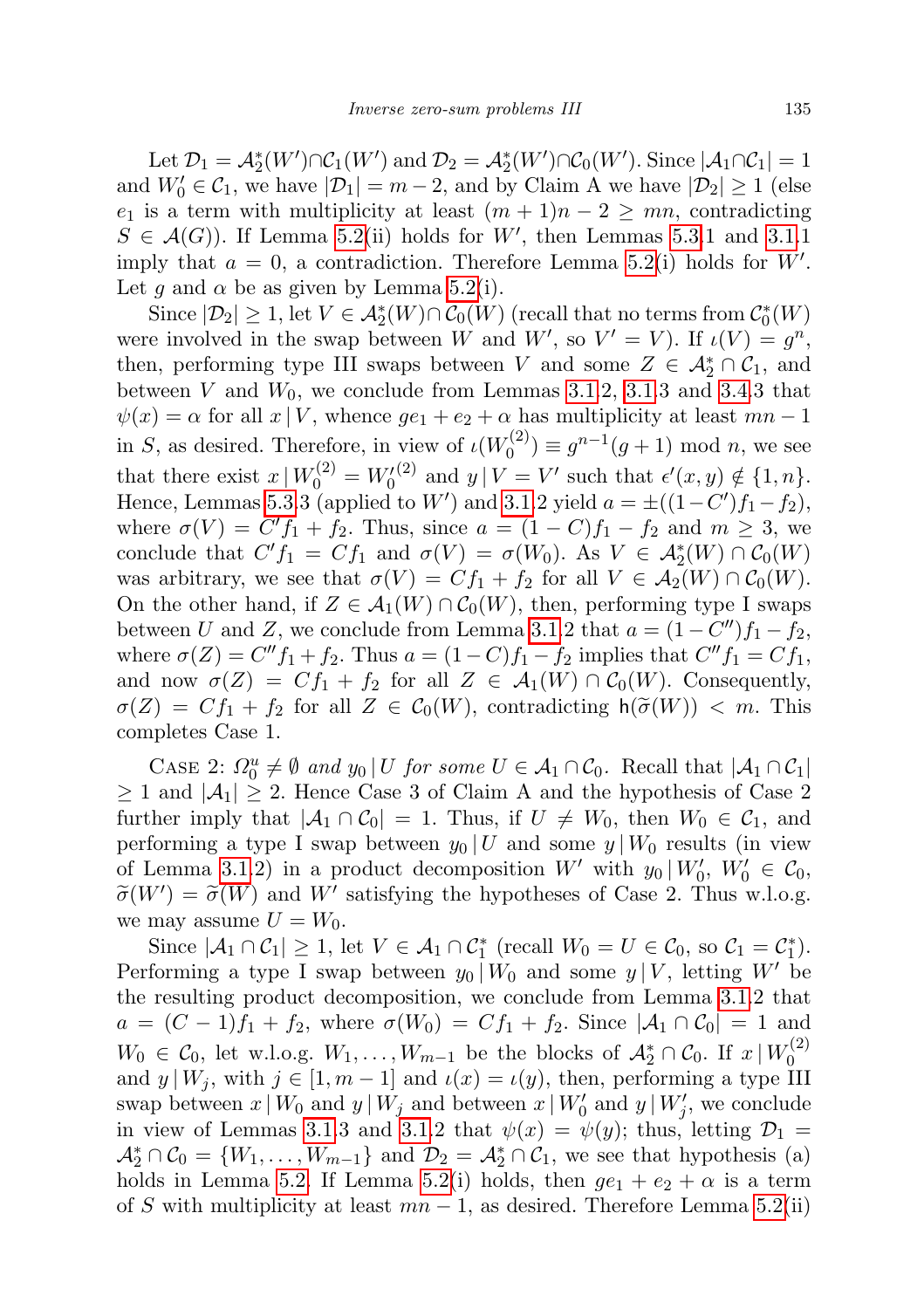holds, whence Lemmas [5.3.](#page-26-1)2 and [3.1.](#page-6-1)3 imply that  $a \in \langle f_1 \rangle$ , contradicting  $a = (C - 1)f_1 + f_2$ . This completes Case 2.

Note that if  $\Omega_0^u = \emptyset$ , then (in view of  $|\mathcal{A}_1| \geq 2$ ) we may w.l.o.g. assume  $y_0 | U$  with  $U \neq W_0$ , by an appropriate type I swap. Moreover, when  $\Omega_0^u = \emptyset$ , we will w.l.o.g. assume  $\tilde{\sigma}(W) = f_1^{m-1} f_2^{m-1}(f_1 + f_2)$  with  $\mathcal{C}_1$  consisting of those blocks  $W_1$  with  $\sigma(W_1) - f_2$ those blocks  $W_i$  with  $\sigma(W_i) = f_1$ .

CASE 3:  $\Omega_0^u = \emptyset$  and  $y_0 \mid U \in \mathcal{A}_1^*$  with  $U \in \mathcal{C}_0$ . We may w.l.o.g. assume  $W_0 \in \mathcal{C}_1$ . Performing a type I swap between  $y_0 | U$  and some  $y | W_0$ , letting  $W'$  be the resulting product decomposition, we conclude from Lemma [3.3.](#page-7-0)4 that  $a = f_2$ . Let  $\mathcal{D}_1 = \mathcal{A}_2^*(W') \cap \mathcal{C}_2(W')$  and let  $\mathcal{D}_2 = \mathcal{A}_2^*(W') \cap \mathcal{C}_1(W')$ . Observe that  $|\mathcal{D}_1| = m - 1$ , else performing a type I swap between  $y_0 | U$ and some  $V \in \mathcal{A}_1 \cap \mathcal{C}_2$  would imply in view of Lemma [3.3.](#page-7-0)5 that  $a = f_1$ , contradicting  $a = f_2$ . If a type III swap between  $W'_0$  and some  $W'_j \in \mathcal{D}_1$ results in a new product decomposition  $W''$  with  $\sigma(W''_0) \neq \sigma(W'_0)$ , then Lemma [3.3.](#page-7-0)5 implies  $\sigma(W_0'') = f_2$ , whence, performing a type I swap between  $y_0 | W_0''^{(1)} = W_0'^{(1)}$  and  $U'' = U'$ , we conclude from Lemma [3.2.](#page-7-1)3 that  $-a = f_1 - f_2$ , contradicting  $a = f_2$ . Thus hypothesis (a) of Lemma [5.2](#page-22-0) holds for W'. If Lemma [5.2\(](#page-22-0)i) holds, then  $ge_1 + e_2 + \alpha$  has multiplicity at least  $mn-1$  in S, as desired. Therefore, Lemma [5.2\(](#page-22-0)ii) holds, whence Lem-mas [5.3.](#page-26-1)2 and [3.2.](#page-7-1)5 imply that  $a \in \langle f_1 \rangle$ , contradicting that  $a = f_2$  and completing Case 3.

CASE 4:  $\Omega_0^u = \emptyset$  and  $y_0 \mid U \in \mathcal{A}_1^*$  with  $U \notin \mathcal{C}_0$ . We may w.l.o.g. assume  $U \in \mathcal{C}_1$ . If  $W_0 \in \mathcal{C}_1$ , then performing type I swaps between  $W_0$  and U would imply, in view of Lemma [3.3.](#page-7-0)1, that  $a = 0$ , a contradiction. Moreover, this also shows that  $\mathcal{A}_1 \cap \mathcal{C}_1 = \{U\}.$ 

Suppose  $W_0 \in C_2$ . Performing a type I swap between  $y_0 | U$  and some  $y | W_0$ , letting W' be the resulting product decomposition, we conclude from Lemma [3.2.](#page-7-1)3 that  $\tilde{\sigma}(W') = \tilde{\sigma}(W)$ ,  $W'_0 \in C_1$ ,  $a = f_1 - f_2$  and  $ne_1 = \sigma(U') - f_2$ . Let  $\mathcal{D}_1 = A^*(W') \cap C_2(W')$  and let  $\mathcal{D}_2 = A^*(W') \cap C_2(W')$ .  $\sigma(U') = f_2$ . Let  $\mathcal{D}_1 = \mathcal{A}_2^*(W') \cap \mathcal{C}_1(W')$  and let  $\mathcal{D}_2 = \mathcal{A}_2^*(W') \cap \mathcal{C}_0(W')$ . Since  $\mathcal{A}_1 \cap \mathcal{C}_1 = \{U\}$ , we have  $|\mathcal{D}_1| = m - 2$ . Since  $ne_1 = f_2 \neq f_1 + f_2$ , we have  $Z \in \mathcal{C}_0$  with  $Z \in \mathcal{A}_2^*$ , and thus  $|\mathcal{D}_2| \geq 1$ . Apply Lemma [5.2](#page-22-0) to W'. If Lemma [5.2\(](#page-22-0)ii) holds, then Lemmas [5.3.](#page-26-1)1 and [3.2.](#page-7-1)1 imply  $\psi_1(a) = 0$ , contradicting  $a = f_1 - f_2$ . Therefore Lemma [5.2\(](#page-22-0)i) holds, whence  $gne_1 +$  $ne_2 + n\alpha = \sigma(V) = f_1$ , where  $V \in \mathcal{D}_1$ . If there is a type III swap between  $Z' = Z$  and  $W'_0$  resulting in a product decomposition  $W''$  with  $\sigma(W_0'') \neq \sigma(W_0')$ , then Lemma [3.3.](#page-7-0)4 implies that  $\sigma(W_0'') = f_1 + f_2$ , whence, performing a type I swap between  $y_0 | W_0''$  and  $y | U'' = U'$ , we conclude from Lemma [3.3.](#page-7-0)5 that  $-a = -f_1$ , contradicting  $a = f_1 - f_2$ . Therefore hypothesis (a) holds in Lemma [5.2](#page-22-0) for W' with the roles of  $\mathcal{D}_1$  and  $\mathcal{D}_2$ reversed. Apply Lemma [5.2](#page-22-0) in this case. If Lemma [5.2\(](#page-22-0)ii) holds, then Lem-mas [5.3.](#page-26-1)2 and [3.2.](#page-7-1)4 imply that  $a \in \langle f_2 \rangle$ , contradicting  $a = f_1 - f_2$ . There-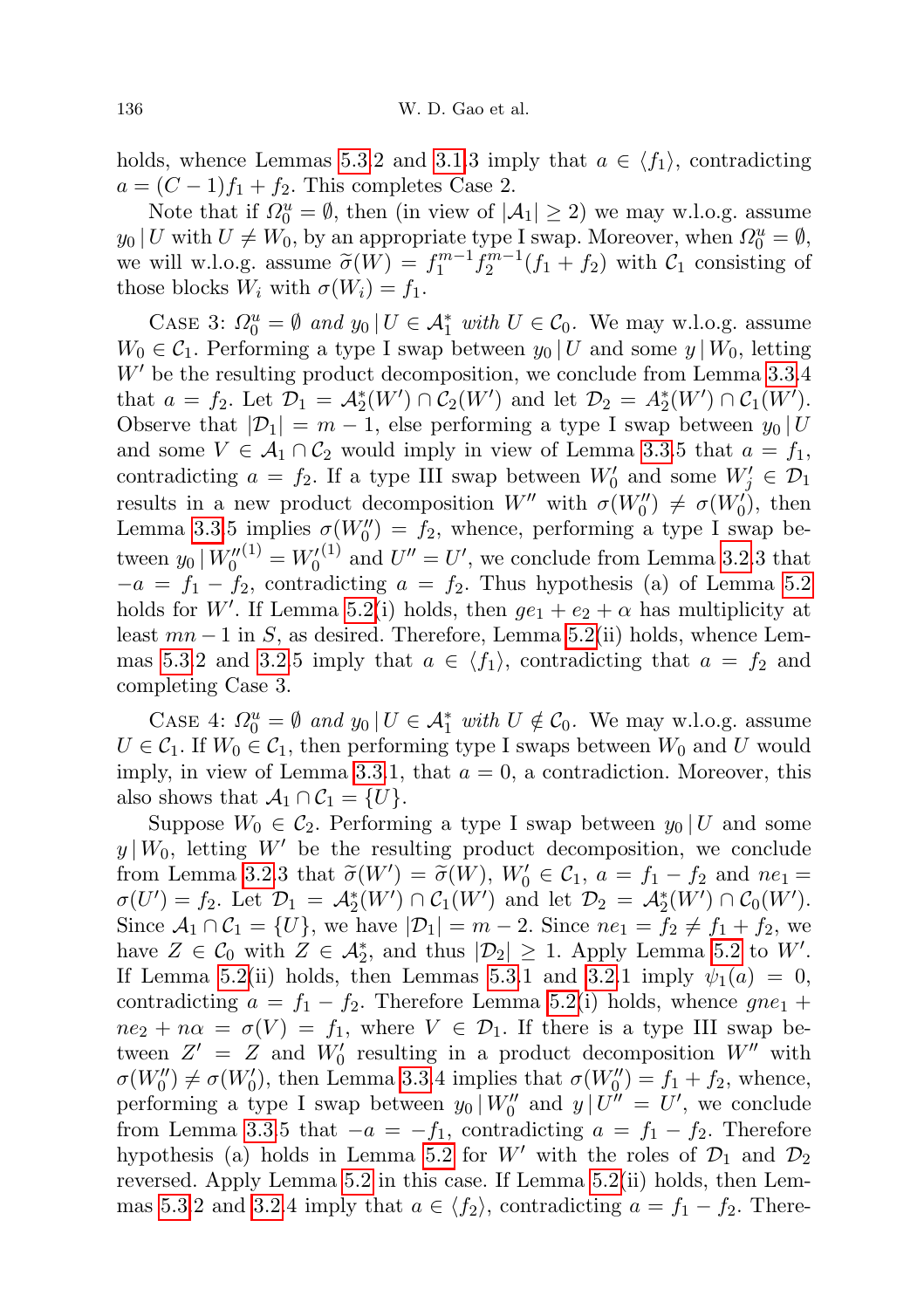fore Lemma [5.2\(](#page-22-0)i) holds, whence  $gne_1 + ne_2 + n\alpha = \sigma(Z) = f_1 + f_2$ , contradicting  $gne_1 + ne_2 + n\alpha = f_1$ . So we may assume instead that  $W_0 \in \mathcal{C}_0$ .

Performing a type I swap between  $y_0 | U$  and some  $y | W_0$ , letting W' be the resulting product decomposition, we conclude from Lemma [3.3.](#page-7-0)4 that  $\widetilde{\sigma}(W') = \widetilde{\sigma}(W), W_0' \in \mathcal{C}_1, a = -f_2, \text{ and } ne_1 = \sigma(U') = f_1 + f_2.$  Let  $\mathcal{D}_e = A^*(W') \cap \mathcal{C}_e(W')$  if there is  $V \in A \cap \mathcal{C}_e$  then performing a type  $\mathcal{D}_1 = \mathcal{A}_2^*(W') \cap \mathcal{C}_2(W')$ . If there is  $V \in \mathcal{A}_1 \cap \mathcal{C}_2$ , then, performing a type I swap between  $y_0 | U$  and some  $y | V$ , we conclude from Lemma [3.2.](#page-7-1)3 that  $a = f_1 - f_2$ , contradicting  $a = -f_2$ . Therefore  $|\mathcal{D}_1| = m - 1$ . Let  $\mathcal{D}_2 =$  $\mathcal{A}_2^*(W') \cap \mathcal{C}_1(W')$ . Since  $\mathcal{A}_1 \cap \mathcal{C}_1 = \{U\}$ , we have  $|\mathcal{D}_2| \geq m-2$ . Thus we may apply Lemma [5.2](#page-22-0) to W'. If Lemma [5.2\(](#page-22-0)i) holds, then  $ge_1+e_2+\alpha$  is a term of S with multiplicity at least  $mn-1$ , as desired. Therefore Lemma [5.2\(](#page-22-0)ii) holds, whence Lemmas [5.3.](#page-26-1)3 and [3.2.](#page-7-1)3 imply that  $a = \pm (f_1 - f_2)$ , contradicting  $a = -f_2$ . This completes Case 4.

By Claim B, we now have  $S_1 = e_1^{|S_1|}$  $1^{511}$ . From Lemma [2.3.](#page-4-0)3 and  $e_1 | S_1$ , we have  $\text{ord}(e_1) = mn$ . Hence there exists  $e''_2 \in e_2 + nG$  such that  $(e_1, e''_2)$  is a basis for  $G$ ; we provide a short sketch of how to choose such an  $e''_2$  below.

Take a basis  $(e_1, e'_2)$ . Write  $e_2 = ae_1 + be'_2$ , where  $a, b \in \mathbb{Z}$ . Let  $m' \mid m$  be maximal such that  $gcd(m', n) = 1$  (and thus every prime dividing  $m'^{-1}mn$ also divides n). Note that  $(me_1, me_2)$  being a basis in  $\varphi(G)$  implies  $gcd(b, n)$  $= 1$ . Since  $gcd(m', n) = 1$ , use the Chinese Remainder Theorem, for each prime  $p | m'$ , to find  $x \in \mathbb{Z}$  such that  $p | b + nx$  for all primes  $p | m'$ , and thus  $gcd(b+n(x+1), m') = 1.$  Now let  $e''_2 = e_2 + n(x+1)e'_2$ .

Thus, after changing notation if necessary (exchanging  $e_2$  for  $e_2''$ ), we may suppose that  $(e_1, e_2)$  is a basis of G. If  $g \in G$  and  $x, y \in \mathbb{Z}$  with  $g = xe_1 + ye_2$ , then we set  $\pi_1(g) = xe_1$  and  $\pi_2(g) = ye_2$ . Note that we now have  $\sigma(\psi(R)) = 0$  in any type II swap and that  $(f_1, f_2)$  and  $(ne_1, ne_2)$  are now two (possibly) distinct bases of Ker( $\varphi$ ) ≅  $C_m \oplus C_m$ .

CLAIM C. There exists  $x_0 | S_2$  such that  $x - y \in \langle e_1 \rangle$  for all  $xy | x_0^{-1} S_2$ .

*Proof.* We need to show that there exists  $x_0 | S_2$  such that  $\pi_2(\psi(x)) =$  $\pi_2(\psi(y))$  for all  $xy | x_0^{-1}S_2$ . We divide the proof into four cases.

<span id="page-34-0"></span>CASE 1:  $\Omega_0^u \neq \emptyset$  and there is  $U \in \mathcal{A}_1^* \cap \mathcal{C}_1$ . In this case, we have

$$
(19) \t\t ne_1 = \sigma(U) = f_1.
$$

Let  $V \in \mathcal{A}_{2}^{*}$ . Perform type (II) swaps between  $W_{0}$  and  $V$ . If  $V, W_{0} \in \mathcal{C}_{1}$ , then we conclude from Lemmas [3.1.](#page-6-1)1 and [3.4.](#page-7-2)1 that  $\pi_2(\psi(x)) = \alpha_2$  (say) for all  $x | VW_0^{(2)}$ . If  $V, W_0 \in C_0$ , then we conclude from Lemmas [3.1.](#page-6-1)3 and [3.4.](#page-7-2)1 and [\(19\)](#page-34-0) that  $\psi_2$  is constant on  $V W_0^{(2)}$ , whence (19) further implies that  $\pi_2(\psi(x)) = \alpha_2$  for all  $x \mid VW_0^{(2)}$ . If  $|\{V, W_0\} \cap C_1| = 1$ , then we conclude from Lemmas [3.1.](#page-6-1)2 and [3.4.](#page-7-2)3 that  $\pi_2(\psi(x)) = \alpha_2$  for all  $x \mid x_0^{-1} V W_0^{(2)}$ , for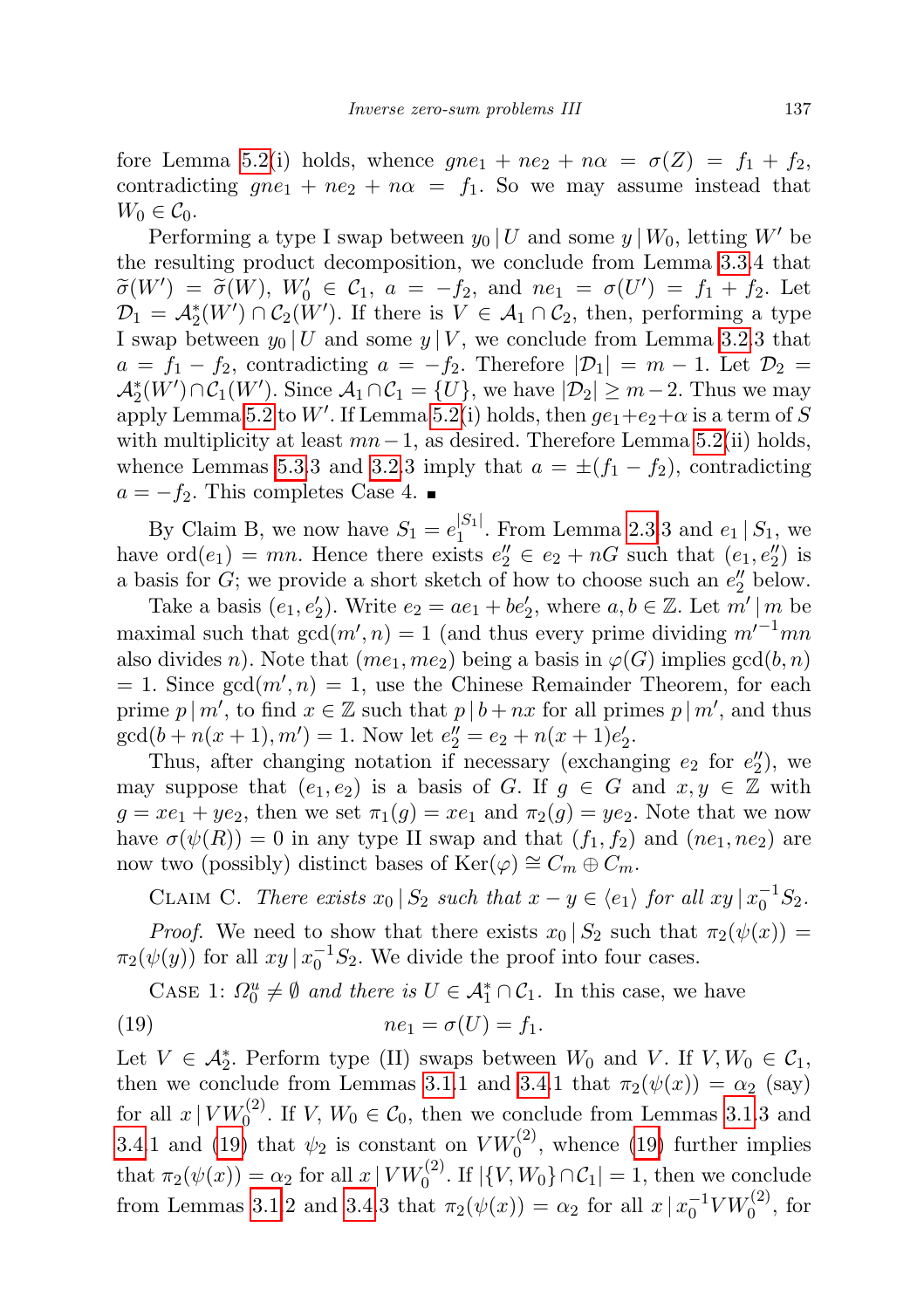some  $x_0 | VW_0^{(2)}$ . If  $\pi_2(\psi(x_0)) \neq \alpha_2$  and  $x_0 | V$ , then pull  $x_0$  up into a new product decomposition  $W'$  and assume we began with  $W'$  instead of W (note that [\(19\)](#page-34-0) holds independent of W' and that  $\tilde{\sigma}(W) = \tilde{\sigma}(W')$  follows by Lamma 3.1.2, so all provious arguments can be applied to  $W'$  regardless by Lemma [3.1.](#page-6-1)2, so all previous arguments can be applied to  $W'$  regardless of whether  $\mathcal{A}_{1}^{*}(W') \cap \mathcal{C}_{1}(W')$  is nonempty or not). Doing these swaps for all  $V \in \mathcal{A}_2^*$ , we conclude that there is an  $x_0 | S_2$  such that  $\pi_2(\psi(x)) = \alpha_2$  for all  $x \mid x_0^{-1} \overline{S}_2$ , completing Case 1.

CASE 2:  $\Omega_0^u \neq \emptyset$  and  $\mathcal{A}_1 \cap \mathcal{C}_1 = \{W_0\}$ . Performing type II swaps between  $W_0$  and each  $U \in \mathcal{A}_2^* \cap \mathcal{C}_1$ , we conclude from Lemmas [3.4.](#page-7-2)1 and [3.1.](#page-6-1)1 that  $\pi_2(\psi(x)) = \alpha_2$  (say) for all  $x \mid W_0^{(2)}U$ , with  $U \in \mathcal{A}_2^* \cap \mathcal{C}_1$ . Let w.l.o.g.  $W_1, \ldots, W_l$  be the blocks in  $\mathcal{A}_2 \cap \mathcal{C}_0$ , and let  $W_{m+1}, \ldots, W_{2m-2}$  be the blocks in  $\mathcal{A}_2^* \cap \mathcal{C}_1$ . Note  $l \geq 1$ , else Claim C follows by the previous conclusion. Performing type II swaps between  $W_0$  and  $W_j$ , with  $j \in [1, l]$ , we conclude from Lemmas [3.4.](#page-7-2)3 and [3.1.](#page-6-1)2 that  $\pi_2(\psi(x)) = \alpha_2$  for all  $x \nvert z_j^{-1}W_j$ , for some  $z_j | W_j$ . We may w.l.o.g. assume  $\pi_2(\psi(z_j)) \neq \alpha_2$  for  $j \in [1, \ell']$  and  $\pi_2(\psi(z_j)) = \alpha_2$  for  $j \in [l'+1, l]$ . We have  $l' \geq 2$ , else Claim C follows.

Perform a type II swap between  $z_1 | W_1$  and any term  $y | W_0^{(2)}$  $\binom{1}{0}$ , and let W' denote the resulting product decomposition. Since  $\pi_2(\psi(z_1)) \neq \alpha_2 =$  $\pi_2(\psi(y))$ , we know that  $\pi_2(\sigma(W_0)) \neq \pi_2(\sigma(W'_0))$ , and hence  $\sigma(W_0) \neq \sigma(W'_0)$ . Thus Lemma [3.1.](#page-6-1)2 implies that  $\widetilde{\sigma}(W') = \widetilde{\sigma}(W)$ ,  $W'_0 \in \mathcal{C}_0$  and  $W'_1 \in \mathcal{C}_1$ .<br>Now pull the tarm  $\widetilde{\sigma}(W)$  in into a now product decomposition  $W''$ .

Now pull the term  $z_2 | W_2$  up into a new product decomposition  $W''$ . Note by Lemma [3.1.](#page-6-1)2 that  $\widetilde{\sigma}(W'') = \widetilde{\sigma}(W)$ . If  $W''_0 \in C_1$ , then the arguments of the first parameter that  $\pi_1(\psi(x)) = \alpha$ , contradicting  $l' \geq 2$ . Therefore first paragraph show that  $\pi_2(\psi(z_2)) = \alpha_2$ , contradicting  $l' \geq 2$ . Therefore  $W_2'' \in \mathcal{C}_1$  instead. However, noting that  $yW_0^{(1)}|W_0''$  for some  $y|W_0^{(2)}$  $\int_0^{(2)}$  (since  $\sigma(\iota(W^{(2)}_0$  $\sigma_{0}^{(2)}$ ) = 1 mod *n* and  $\sigma(\iota(W_{2}'))$  = 0 mod *n*), we can still perform the swap between  $y | W_0''$  and  $z_1 | W_1'' = W_1$  described in the previous paragraph, which results in a new product decomposition  $W^{\prime\prime\prime}$  in which the m blocks

$$
W_1''' = W_1', W_2''' = W_2'', W_{m+1}''' = W_{m+1}, \ldots, W_{2m-2}''' = W_{2m-2}
$$

all have equal sum  $f_1$ , contradicting  $S \in \mathcal{A}(G)$  and completing Case 2.

CASE 3: Either  $(\Omega_0^u \neq \emptyset \text{ and } \mathcal{A}_1 \cap \mathcal{C}_1 = \emptyset)$  or  $(\Omega_0^u = \emptyset \text{ and } W_0 \notin \mathcal{C}_0)$ . If  $\Omega_0^u = \emptyset$ , we may w.l.o.g. assume  $\widetilde{\sigma}(W) = f_1^{m-1} f_2^{m-1}(f_1 + f_2)$  with  $\mathcal{C}_1$  those<br>blocks with sum  $f_2$  and  $\mathcal{C}_2$  those blocks with sum  $f_2$  and that  $W_2 \subset \mathcal{C}_2$ . Let blocks with sum  $f_1$  and  $C_2$  those blocks with sum  $f_2$ , and that  $W_0 \in C_2$ . Let w.l.o.g.  $W_1, \ldots, W_s$  be the  $s \leq m-1$  blocks of  $C_1 \cap A_2^*$ . Let  $\sigma(W_0) = Cf_1 + f_2$ and  $F = (C - 1)f_1 + f_2$ . If  $\Omega_0^u \neq \emptyset$ , then we have  $s = m - 1$  by hypothesis. If  $s = 0$ , then  $|\mathcal{A}_1^* \cap \mathcal{C}_1| = m - 1$  (recall  $W_0 \in \mathcal{C}_2$ ), implying  $e_1$  is a term with multiplicity at least  $mn-1$  in S (in view of Claim B), as desired. Therefore we may assume  $s > 0$ .

We claim, for any  $W$  satisfying the hypothesis of Case 3 and notated as above, in particular, with  $W_1, \ldots, W_s$  being the blocks of  $C_1 \cap A_2^*$  (and in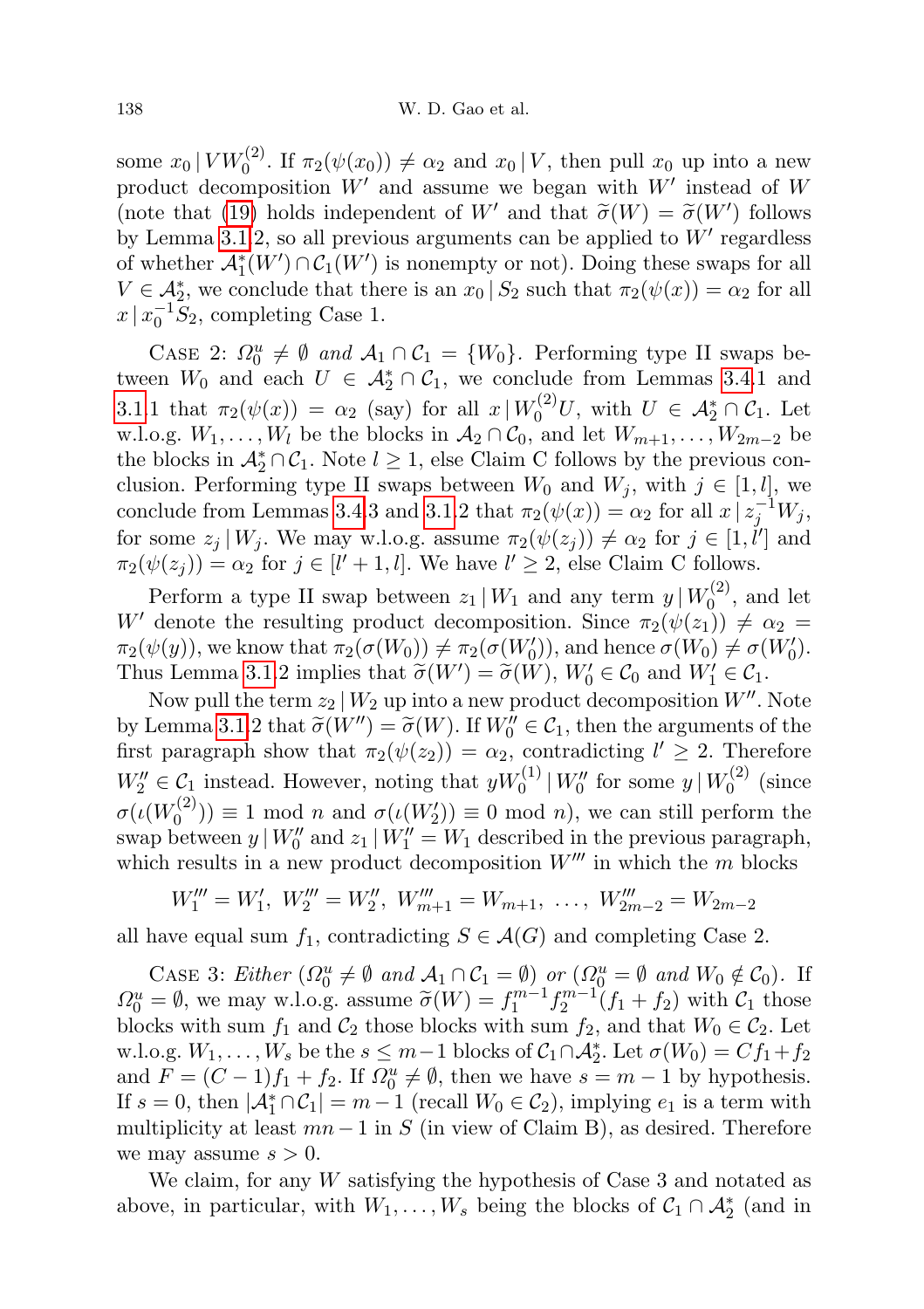fact, if  $W \in \Omega_0^{nu}$ , we will not need that  $\Omega_0^u = \emptyset$ ), that

<span id="page-36-0"></span>(20) 
$$
\pi_2\left(\psi\left(x_0^{-1}W_0^{(2)}\prod_{\nu=1}^s W_{\nu}\right)\right) = q_2^{(s+1)n-1}
$$

for some  $x_0 \, | \, W_0^{(2)}$  $\int_0^{(2)} \prod_{\nu=1}^s W_{\nu}$  and  $q_2 \in \text{Ker}(\varphi)$ . To show this, perform type II swaps between  $W_0$  and  $W_i$ ,  $i \in [1, s]$ . If  $\pi_2(F) = 0$ , then Lemmas [3.4.](#page-7-2)1 and either [3.1.](#page-6-1)2 or [3.2.](#page-7-1)3 imply that [\(20\)](#page-36-0) holds with  $\pi_2(x_0) = q_2$  as well. If  $\pi_2(F) \neq 0$  and [\(20\)](#page-36-0) fails, then Lemmas [3.4.](#page-7-2)3 and either [3.1.](#page-6-1)2 or [3.2.](#page-7-1)3 imply that  $\pi_2(\psi(z)) = q_2$  (say) for all  $z | x_i^{-1} W_0^{(2)} W_i$ , for some  $x_i | W_i, i \in [1, s];$ moreover,  $s \geq 2$  and w.l.o.g.  $\pi_2(\psi(x_1))$  and  $\pi_2(\psi(x_2))$  are not equal to  $q_2$ . Pull  $x_1 | W_1$  up into a new product decomposition W'. If  $\sigma(W'_0) = \sigma(W_0)$ , then the arguments of the previous sentence imply either  $\pi_2(\psi(x_1)) = q_2$ or  $\pi_2(\psi(x_2)) = q_2$ , a contradiction. If  $\sigma(W_0') \neq \sigma(W_0)$  and  $W \in \Omega_0^u$ , then Lemma [3.1.](#page-6-1)2 implies that  $W' \in \Omega_0^u$  with  $W'_0 \in \mathcal{C}_1$ , whence Claim C follows in view of Case 2 applied to W'. Therefore we may assume  $\sigma(W'_0) \neq \sigma(W_0)$ ,  $W \in \Omega_0^{nu}$  and  $W'_0 \in \mathcal{C}_1$  (in view of Lemma [3.2.](#page-7-1)3). Let y be a term that divides both  $W_0^{(2)}$  $V_0^{(2)}$  and  $W_0^{(2)}$  (possible since  $\sigma(\iota(W_0)) \equiv 1 \text{ mod } n$ ). Choose I such that min  $I \equiv \iota(y)$  mod n, and consequently  $\epsilon(y, z) = 0$  for any  $z$  (in view of [\(13\)](#page-27-5)). Note that while the new choice of I may change the overall value of  $\psi(x)$ , where  $x | S_2$ , in a nontrivial manner, nonetheless, the value of  $\pi_2(\psi(x))$  remains unchanged. Perform type II swaps between  $y | W_0$ and any  $z | W_2$ . In view of our choice of I, Lemma [3.2.](#page-7-1)3 and  $\pi_2(\psi(x_2)) \neq$  $q_2 = \pi_2(\psi(y))$ , we first conclude that  $-\psi(x_2) + \psi(y) = F = -f_1 + f_2$  $(\text{since } -\pi_2(\psi(x_2)) + \pi_2(\psi(y)) \neq 0, \text{ implying } -\psi(x_2) + \psi(y) \neq 0, \text{ and since}$  $\epsilon(y, z) = 0$ , implying  $\pi_2(F) \neq 0$ , and then that  $-\psi(z) + \psi(y) = 0$  if  $z \neq x_2$ (since  $-\pi_2(\psi(z)) + \pi_2(\psi(y)) = 0 \neq \pi_2(F)$ ); in particular,  $\psi_1(x_2) \neq \psi_1(z)$ for  $z | x_2^{-1} W_2$ . However, performing type II swaps between  $y | W_0'$  and any  $z|_{W_2'} = W_2$ , we conclude from Lemma [3.2.](#page-7-1)1 and the choice of I that  $\psi_1$ is constant on  $W_2' = W_2$ , contradicting the previous sentence. Thus [\(20\)](#page-36-0) is established in all cases.

Next we proceed to show that  $s = m-1$ . To this end, suppose  $s < m-1$ . As noted before, we may then assume  $\Omega_0^u = \emptyset$ . Let  $U \in \mathcal{A}_1^* \cap \mathcal{C}_1$  (which is nonempty by the assumption  $s < m - 1$ ). Then  $f_1 = \sigma(U) = ne_1$ . Let  $x_0$ and  $q_2$  be as defined by [\(20\)](#page-36-0). Thus, performing type II swaps between a fixed  $x_1 | x_0^{-1} W_0^{(2)}$  $y_0^{(2)}$  and any  $y \mid V \in \mathcal{A}_2^* \cap (\mathcal{C}_2 \cup \mathcal{C}_0)$ , we conclude from  $f_1 =$  $\sigma(U) = ne_1$  and Lemmas [3.2.](#page-7-1)2 and 3.2.5 that  $\psi_2(V) = \psi_2(x_1)^n$  for all such blocks  $V \in \mathcal{A}_1^* \cap (\mathcal{C}_2 \cup \mathcal{C}_0)$ . Hence, in view of  $ne_1 = f_1$ , we conclude that  $\pi_2(\psi(V)) = \pi_2(\psi(x_1))^n = q_2^n$  for all such V, which combined with [\(20\)](#page-36-0) implies Claim C. So we may assume  $s = m - 1$ .

In the case  $W \in \Omega_0^{nu}$ , we have assumed  $\Omega_0^u = \emptyset$ . However, we will temporarily drop this assumption, allowing consideration of  $W \in \Omega_0^{nu}$  even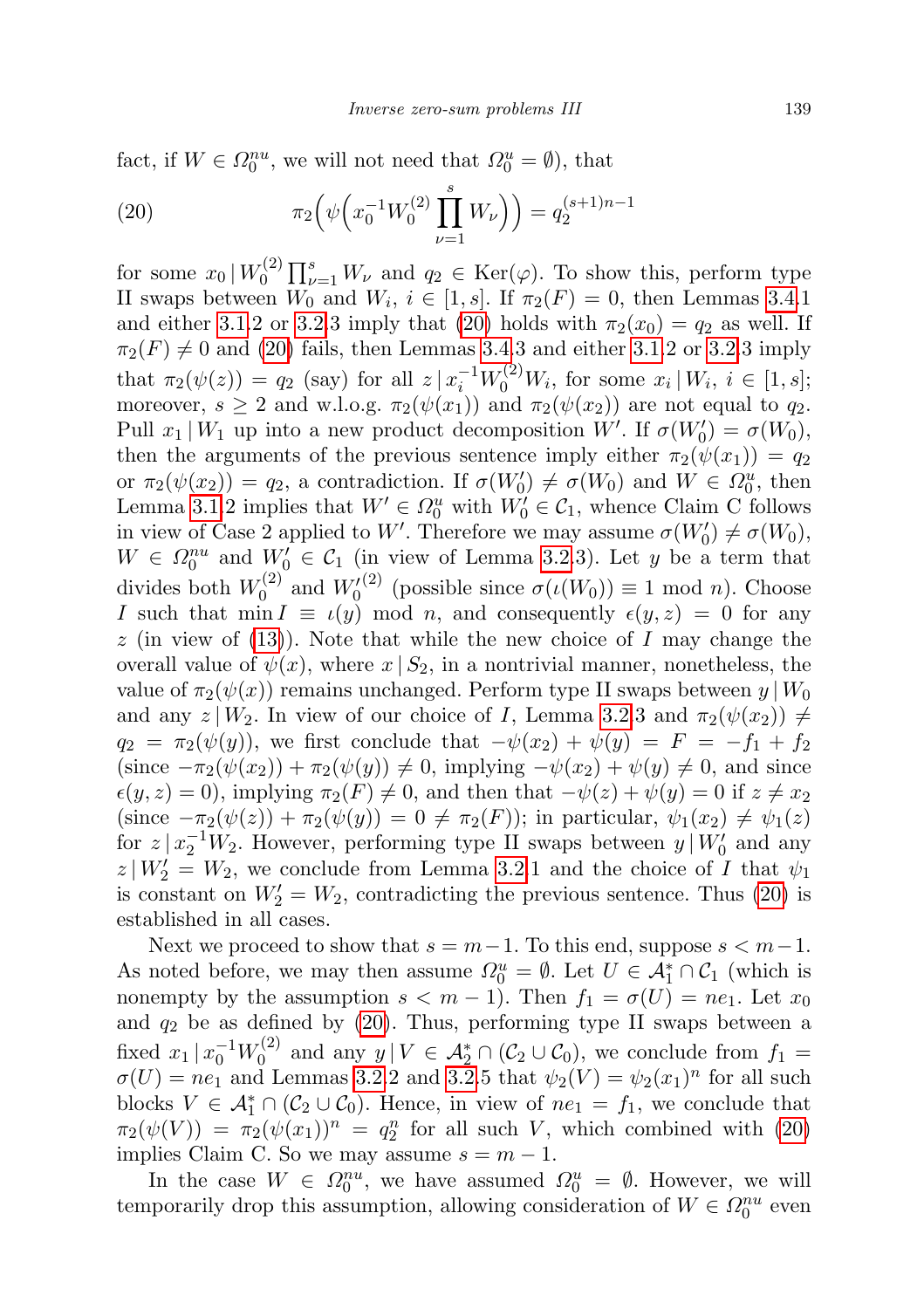when  $\Omega_0^u \neq \emptyset$ , provided it still satisfies the hypothesis of Case 3 and follows the notation given in the first paragraph with  $s = m - 1$ . This will extend until the end of assertion  $A1$  below, which shows that the exceptional term  $x_0$  in [\(20\)](#page-36-0) is not necessary.

**A1.** For every  $W \in \Omega_0$  satisfying the hypotheses of Case 3 (allowing  $W \in \Omega_0^{nu}$  even if  $\Omega_0^u \neq \emptyset$ , we have  $\pi_2(\psi(x_0)) = q_2$ , where  $q_2$  and  $x_0$  are as given by [\(20\)](#page-36-0) (and W is notated using the conventions from the start of Case 3).

*Proof of* A1. Assume instead there exists  $W \in \Omega_0$  satisfying the hypotheses of Case 3 with  $\pi_2(\psi(x_0)) \neq q_2$ .

Suppose  $x_0 | W_j$  with  $j > 0$ . Pull up an arbitrary  $y | W_k \in A_2$ , with  $k \geq m$ , into a resulting product decomposition  $W''$  (such a block exists, else [\(20\)](#page-36-0) completes Claim C). If  $W''$  satisfies the hypotheses of Case 3, then applying [\(20\)](#page-36-0) to W'' we conclude that  $\pi_2(\psi(y)) = q_2$  (since  $x_0 | W_j$  with  $j > 0$ , whence Claim C follows in view of [\(20\)](#page-36-0) and the arbitrariness of y. Therefore we may instead assume  $W''$  does not satisfy the hypotheses of Case 3, whence, in view of Cases 1 and 2, we may assume  $W'' \in \Omega_0^{nu}$  with  $W_0'' \in \mathcal{C}_0(W'').$ 

Let z be a term dividing both  $W_0^{(2)}$  $W_0^{(2)}$  and  $W_0''^{(2)}$  (which exists in view of  $\sigma(\iota(W_0^{(2)}))$  $\psi_0^{(2)}$  = 1 mod *n*). Note that we cannot have  $0 = \psi(z) - \psi(x_0) + \psi(x_0)$  $\epsilon(z, x_0)ne_1$ , as then  $0 = \pi_2(\psi(x_0)) - \pi_2(\psi(z)) = \pi_2(\psi(x_0)) - q_2$ , a contradiction to  $\pi_2(\psi(x_0)) \neq q_2$ . Thus, in view of [\(20\)](#page-36-0) and Lemma [3.2.](#page-7-1)3 or [3.1.](#page-6-1)2, it follows that performing a type II swap between  $x_0 | W_j$  and  $z | W_0^{(2)}$  $\mathbf 0$ results in a new product decomposition W' in which  $\sigma(W'_j) = Cf_1 + f_2$ and  $\sigma(W_0') = f_1$ . Thus, if  $W \in \Omega_0^u$ , then we can apply Lemma [5.1](#page-21-0) to conclude  $W'' \in \Omega_0^u$ , contrary to the conclusion of the previous paragraph. Therefore we may assume  $W \in \Omega_0^{nu}$ . Hence, from  $W'' \in \Omega_0^{nu}$  and Lemma [3.3,](#page-7-0) it follows that  $\widetilde{\sigma}(W'') = \widetilde{\sigma}(W)$ , whence  $\sigma(W_0'') = f_1 + f_2$  (in view of  $W'' = \widetilde{\sigma}(W'')$ ). If  $W_0'' \in C_0(W'')$ ). However, since  $z \mid W_0''^{(2)}$ , we may still apply the previously described swap between  $x_0 | W''_j = W_j$  and  $z | W''_0$  now in  $W'' \in \Omega_0^{nu}$ , which results in a product decomposition  $W''' \in \Omega'$  with  $\mathsf{v}_{f_2}(\widetilde{\sigma}(W''')) = m$  (as  $\sigma(W_j''') = \sigma(W_j') = Cf_1 + f_2 = f_2 \text{ and } \sigma(W_j'') = \sigma(W_j) = f_1 \text{ and } W_0'' \in C_0$ , contradicting  $S \in \mathcal{A}(G)$ . So we may assume  $x_0 \mid W_0$ .

Perform a type II swap between an arbitrary  $x | W_0^{(2)}$  $\int_0^{(2)}$  and  $y|W_j$  with  $j \in [1, m - 1]$ . In view of Lemma [3.1.](#page-6-1)2 or [3.2.](#page-7-1)3, it follows that

<span id="page-37-0"></span>(21) 
$$
\epsilon(x, y)ne_1 + \psi(x) - \psi(y) \in \{0, F\}.
$$

If  $x = x_0$ , then it follows, in view of  $\pi_2(\psi(x_0)) - \pi_2(\psi(y)) = \pi_2(\psi(x_0)) - q_2$  $\neq 0$  and [\(21\)](#page-37-0), that  $\epsilon(x_0, y)ne_1 + \psi(x_0) - \psi(y) = F$ , and thus

<span id="page-37-1"></span>(22) 
$$
0 \neq \pi_2(\psi(x_0)) - q_2 = \pi_2(\psi(x_0)) - \pi_2(\psi(y)) = \pi_2(F).
$$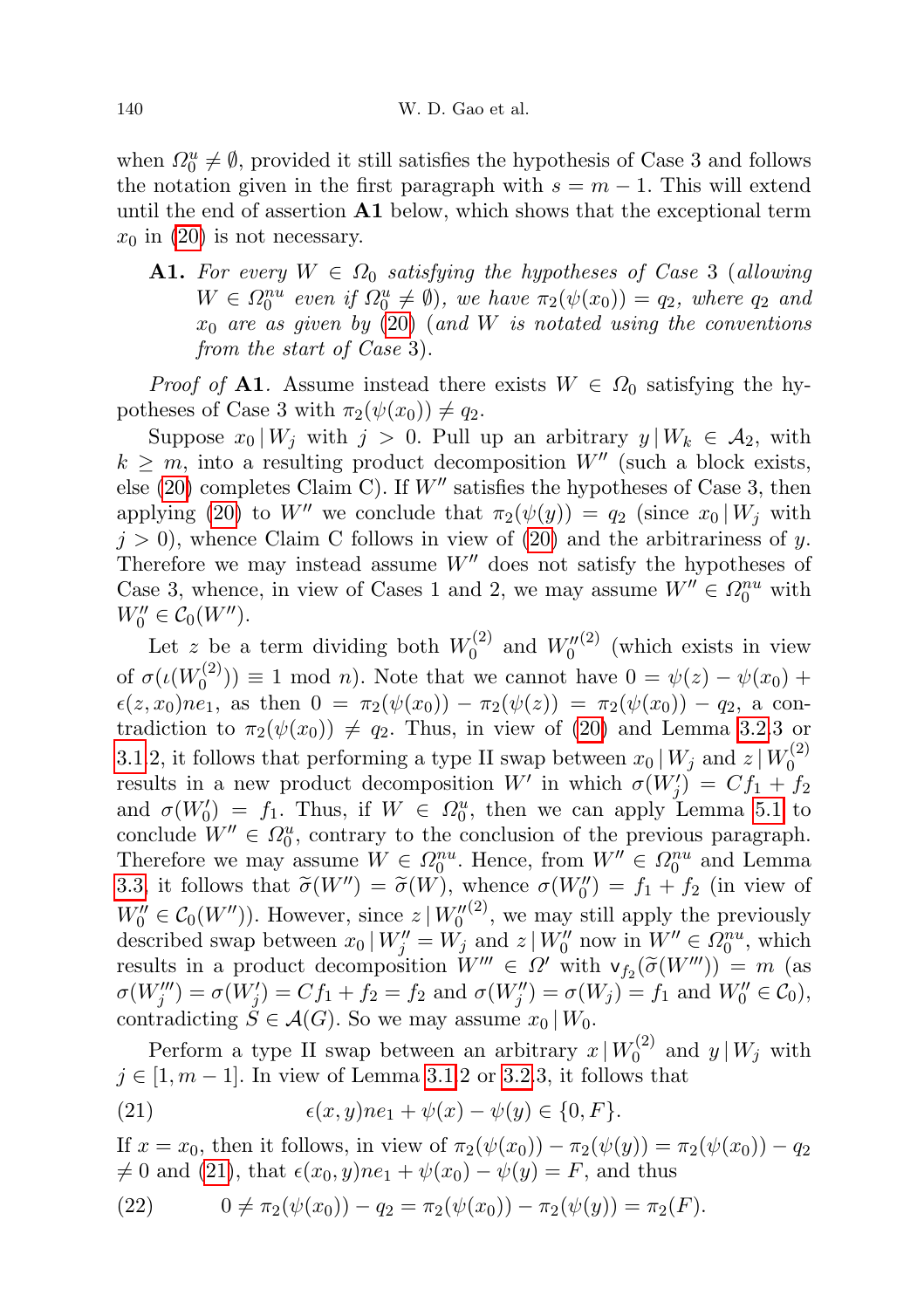Consequently, if  $x \neq x_0$ , then, from  $\pi_2(\psi(x)) - \pi_2(\psi(y)) = q_2 - q_2 = 0$  (in view of  $(20)$  and  $(21)$  and  $(22)$ , it follows that

<span id="page-38-1"></span><span id="page-38-0"></span>
$$
\epsilon(x, y)ne_1 + \psi(x) - \psi(y) = 0.
$$

As  $y \mid W_j$  with  $j \in [1, m-1]$  and  $x \mid x_0^{-1} W_0^{(2)}$  were arbitrary above, we see that we can apply Lemma [5.4](#page-26-0) with  $i = 0, Z = x_0^{-1}W_0^{(2)}$  $\mathcal{D}^{(2)}$  and  $\mathcal{D} =$  $\{W_1, \ldots, W_{m-1}\}.$ 

Thus we can choose I appropriately so that, for some  $q \in \text{Ker}(\varphi)$ ,

$$
(23) \t\t\t \psi(x) = q
$$

for all  $x \, | \, x_0^{-1} W_0^{(2)}$  $\prod_{\nu=1}^{(2)} \prod_{\nu=1}^{m-1} W_{\nu}$ , and

$$
(24) \t\t\t t(x) \leq \iota(y)
$$

for all  $x \, | \, x_0^{-1} W_0^{(2)}$  $y_0^{(2)}$  and  $y | W_i, i \in [1, m - 1]$ . By performing a type II swap between  $x_0 | W_0$  and each  $y | W_i$  with  $i \in [1, m - 1]$ , we conclude, from  $\pi_2(\psi(x_0)) \neq q_2 = \pi_2(q)$  and either Lemma [3.1.](#page-6-1)2 or [3.2.](#page-7-1)3, that

<span id="page-38-3"></span>(25) 
$$
\psi(x_0) - q + \epsilon(x_0, y)ne_1 = (C - 1)f_1 + f_2.
$$

Thus  $\epsilon(x_0, y)$  must be the same for every  $y | W_j$  with  $j \in [1, m - 1]$ . As a result, it follows in view of [\(13\)](#page-27-5) that either  $\iota(x_0) \le \min(\text{supp}(\iota(\prod_{\nu=1}^{m-1} W_{\nu})))$ or  $\iota(x_0) > \max(\text{supp}(\iota(\prod_{\nu=1}^{m-1} W_{\nu})))$ . In the latter case, we may choose I such that min  $I \equiv \iota(x_0) \mod n$ , and thus, in both cases (in view of [\(24\)](#page-38-0)),

<span id="page-38-2"></span>
$$
(26) \t\t\t t(x) \leq \iota(y)
$$

for all  $x \mid W_0^{(2)}$  $y_0^{(2)}$  and  $y|W_i, i \in [1, m-1]$ , with [\(23\)](#page-38-1) still holding for some  $q \in \text{Ker}(\varphi)$  (since [\(26\)](#page-38-2) was all that was required in the proof of Lemma [5.4](#page-26-0) to ensure [\(23\)](#page-38-1) held). Consequently, [\(25\)](#page-38-3) and [\(13\)](#page-27-5) imply that

<span id="page-38-4"></span>(27) 
$$
\psi(x_0) = q + F = q + (C - 1)f_1 + f_2.
$$

Let  $y | W_k \in A_2$  with  $k \geq m$  and  $\pi_2(\psi(y)) \neq q_2$ ; such a term and block exists, else Claim C follows in view of [\(20\)](#page-36-0). If  $y | W_k$  could be pulled up into a new product decomposition  $W'$  with  $x_0 | W'_0$ , then  $W'$  must still satisfy the hypothesis of Case 3 (by the same arguments used when  $x_0 | W_i$  with  $j > 0$ , whence applying [\(20\)](#page-36-0) to W' implies  $\pi_2(\psi(x_0)) = q_2$  or  $\pi_2(\psi(y)) = q_2$ , contrary to our assumption. Therefore we may assume this is not the case, whence Theorem [2.6.](#page-5-2)2 implies that

<span id="page-38-5"></span>(28) 
$$
\iota(W_0^{(2)}) = g_1^l g_2^{n-1-l} \iota(x_0) \quad \text{and} \quad \iota(W_k) = g_1^{n-1-l} g_2^l \iota(y)
$$

for some  $g_1, g_2 \in \mathbb{Z}$  with  $gcd(g_1 - g_2, n) = 1$ . If there existed  $x'_0 | x_0^{-1} W_0^{(2)}$  $\mathbf 0$ such that  $\epsilon(x'_0, z) = \epsilon(x_0, z)$  for some  $z | W_k$ , then we could apply a type II swap between  $z \mid W_k$  and each of  $x_0 \mid W_0$  and  $x'_0 \mid W_0$ , which in view of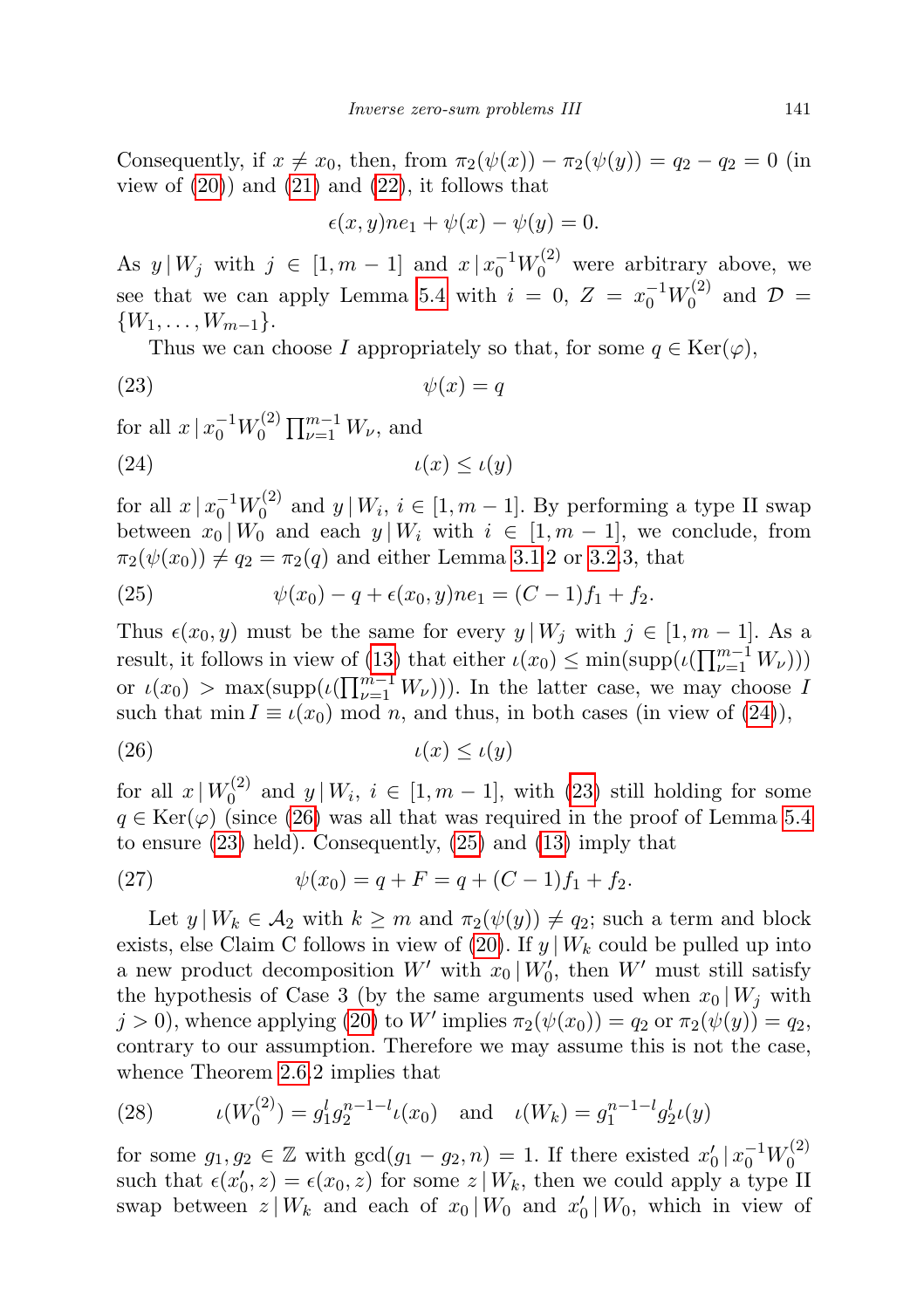Lemma [3.1.](#page-6-1)3 or Lemma [3.2](#page-7-1) would imply that  $\psi_2(x_0) = \psi_2(x'_0) = \psi_2(q)$ , contradicting [\(27\)](#page-38-4). Therefore we may assume otherwise, whence [\(13\)](#page-27-5) implies either

<span id="page-39-0"></span>(29) 
$$
\iota(x_0) \le \min(\mathrm{supp}(\iota(W_k))) \le \max(\mathrm{supp}(\iota(W_k))) < \min(\mathrm{supp}(\iota(x_0^{-1}W_0^{(2)})))
$$

or

<span id="page-39-1"></span>(30) 
$$
\iota(x_0) > \max(\mathrm{supp}(\iota(W_k))) \ge \min(\mathrm{supp}(\iota(W_k)))
$$

$$
\ge \max(\mathrm{supp}(\iota(x_0^{-1}W_0^{(2)}))).
$$

In either case, we see that  $|\text{supp}(\iota(W_k)) \cap \text{supp}(\iota(W_0^{(2)}))|$  $\binom{1}{0}$ )|  $\leq 1$ . As a result, [\(28\)](#page-38-5) implies that w.l.o.g.  $l = n - 1$ ,  $\iota(W_0^{(2)})$  $\iota_0^{(2)}$  =  $g_1^{n-1} \iota(x_0)$  and  $\iota(W_k)$  =  $g_2^{n-1} \iota(y)$ . Thus  $\sigma(\iota(W_k)) \equiv 0 \text{ mod } n$  and  $\sigma(\iota(W_0^{(2)})$  $\binom{n^{(2)}}{0}$  = 1 mod *n* imply that  $\iota(W_k) = g_2^n$  and  $\iota(x_0) \equiv g_1 + 1 \mod n$ .

If [\(29\)](#page-39-0) holds, then from  $\iota(x_0) \equiv g_1 + 1 \mod n$  and (29) it follows that max  $I = g_1$ . However, in view of [\(26\)](#page-38-2), this is only possible if  $\iota(x) = g_1$  for all  $x \, | \, x_0^{-1} W_0^{(2)}$  $v_0^{(2)}$   $\prod_{\nu=1}^{m-1} W_{\nu}$ , in which case, since  $\psi(x) = q$  also holds for all such terms (in view of  $(23)$ ), it follows that S contains a term with multiplicity  $mn-1$ , as desired. Therefore we can instead assume [\(30\)](#page-39-1) holds. In this case, it follows, in view of [\(30\)](#page-39-1),  $\iota(x_0^{-1}W_0^{(2)})$  $u_0^{(2)} = g_1^{n-1}$  and  $u(x_0) \equiv g_1 + 1 \mod n$ , that

$$
{g_2} = \text{supp}(\iota(W_k)) = \text{supp}(\iota(x_0^{-1}W_0^{(2)})) = {g_1},
$$

contradicting  $gcd(g_1 - g_2, n) = 1$ .

We now return to arguments where we assume  $\Omega_0^u = \emptyset$  when  $W \in \Omega_0^{nu}$ . In view of **A1**, we may assume  $\pi_2(\psi(x)) = q_2$  for all  $x \mid W_0^{(2)}$  $\prod_{\nu=1}^{(2)} \prod_{\nu=1}^{m-1} W_{\nu}$ . Let  $y | W_k$  be arbitrary with  $W_k \in \mathcal{A}_2$  and  $k \geq m$ . If we can pull up y into a new product decomposition  $W'$  such that either  $W' \in \Omega_0^u$ , or else  $W' \in \Omega_0^{nu}$ and  $W'_0 \notin C_0(W')$ , then it follows, in view of Cases 1 and 2, A1 and [\(20\)](#page-36-0), that we may assume  $\pi_2(\psi(y)) = q_2$  also (note this is where we need that  $W \in \Omega_0^{nu}$  is allowed in **A1** even when  $\Omega_0^u \neq \emptyset$ . However, this can only fail if (by an appropriate choice for  $f_2$  in the case when  $W \in \Omega_0^u$ ) w.l.o.g.

<span id="page-39-2"></span>(31) 
$$
\widetilde{\sigma}(W) = f_1^{m-1} f_2^{m-2} (C f_1 + f_2)((1 - C) f_1 + f_2),
$$

with  $\sigma(W_k) = (1-C)f_1+f_2$  and (recall)  $\sigma(W_0) = Cf_1+f_2$ . Consequently, we see that there is at most one block  $W_k$  for which this can fail (as  $W_0 \notin \mathcal{C}_0$ when  $\Omega_0^u = \emptyset$ ). As Claim C follows otherwise, we may assume  $W_k \in \mathcal{A}_2$ exists and that  $\tilde{\sigma}(W)$  is of such form, and w.l.o.g. assume  $k = 2m - 2$ . Now

(32) 
$$
Cf_1 + f_2 = \sigma(W_0) = Y_1ne_1 + ne_2 + nq_2,
$$

(33) 
$$
f_1 = \sigma(W_1) = Y_2 n e_1 + n e_2 + n q_2,
$$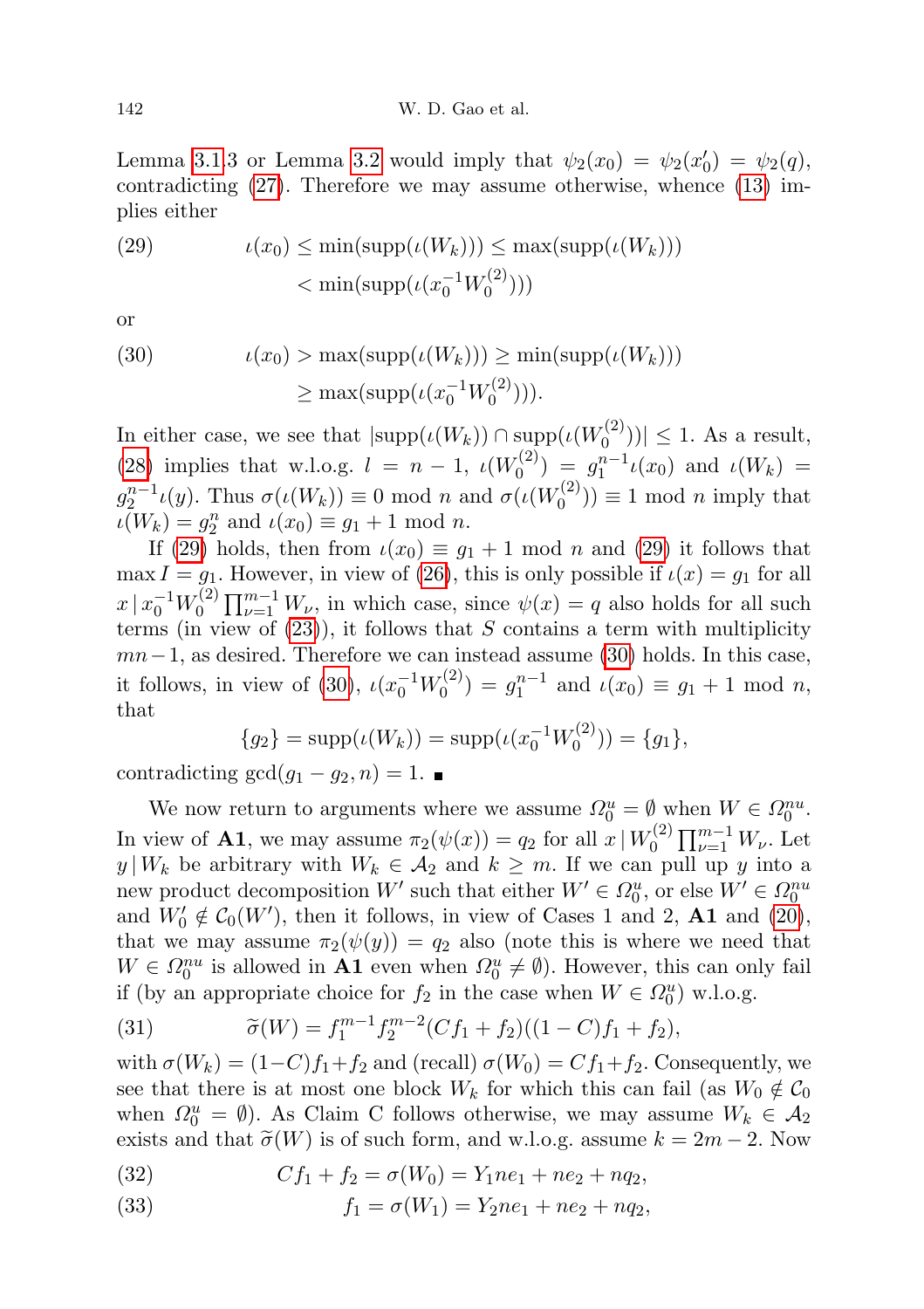for some  $Y_i \in \mathbb{Z}$ . From [\(32\)](#page-39-2) and [\(33\)](#page-39-2), we conclude that

<span id="page-40-0"></span>
$$
(34) \qquad (C-1)f_1+f_2 \in \langle ne_1 \rangle.
$$

If there exists  $U \in \mathcal{A}_{1}^{*}$ , then  $ne_{1} = \sigma(U) = f_{2}$  (in view of [\(31\)](#page-39-2),  $s = m - 1$ and  $W_k = W_{2m-2} \in \mathcal{A}_2$ ; thus from [\(34\)](#page-40-0) it follows that  $(C-1)f_1 \in \langle f_2 \rangle$ , which is only possible if  $C \equiv 1 \mod m$ , contradicting  $W \notin C_0$  when  $W \in \Omega_0^{nu}$ (in view of [\(31\)](#page-39-2)). So we may instead assume  $|\mathcal{A}_1| = 1$ . This same argument also shows that  $\psi_1(ne_1) \neq 0$ . Let  $\mathcal{D} = \{W_m, \ldots, W_{2m-2}\}.$ 

If  $\psi_2(ne_1) = 0$ , then  $ne_1 \in \langle f_1 \rangle$ , which combined with [\(34\)](#page-40-0) yields a contradiction to  $(f_1, f_2)$  being a basis. Therefore  $\psi_2(ne_1) \neq 0$ . Thus, in view of Lemma [3.1.](#page-6-1)3 or Lemmas [3.2.](#page-7-1)5 and [3.2.](#page-7-1)2, it follows that we may apply Lemma [5.4](#page-26-0) with  $Z = W_0^{(2)}$  $U_0^{(2)}$ ,  $i = 2$  and  $D$  as given above. Choose I as in Lemma [5.4](#page-26-0) (as mentioned before, changing  $I$  does not affect the value of  $\pi_2(\psi(x))$ , and thus [\(20\)](#page-36-0) remains unaffected). Then

<span id="page-40-1"></span>
$$
(35) \t\t\t \psi_2(x) = \alpha_2
$$

<span id="page-40-2"></span>for all  $x \mid W_0^{(2)}$  $\alpha_0^{(2)} \prod_{\nu=m}^{2m-2} W_{\nu}$  and some  $\alpha_2 \in \langle f_2 \rangle$ , and (36)  $\iota(x) \leq \iota(y)$ 

for all  $x \mid W_0^{(2)}$  $y \mid \prod_{\nu=m}^{2m-2} W_{\nu}$ .

Let  $y_0 | W_{2m-2}$  with  $\pi_2(\psi(y_0)) \neq q_2$  (such a  $y_0$  exists, as discussed above, else Claim C follows). Let  $W'$  be an arbitrary product decomposition resulting from pulling up  $y_0$  into a new product decomposition. Since  $\pi_2(\psi(y_0)) \neq q_2$ , we have (as discussed earlier)  $\widetilde{\sigma}(W') = f_1^{m-1} f_2^{m-1}(f_1 + f_2)$ with  $\sigma(W'_0) = f_1 + f_2$ . Let  $X = \gcd(W_0^{(2)})$  $V_0^{(2)}, W_0^{(2)}$  and let X', Y' and Y be defined by  $W_0^{(2)} = XX'$ ,  $W_0^{(2)} = XY'$  and  $W_{2m-2} = YY'$ . Thus  $W'_{2m-2} = X'Y$ . Note that all four of these newly defined subsequences are nontrivial in view of  $\sigma(\iota(W_0^{(2)}))$  $\sigma$ <sub>0</sub><sup> $\sigma$ </sup>( $\sigma$ <sup>( $\sigma$ </sup>)) = 1 mod *n* and  $\sigma$ ( $\iota$ ( $W_{2m-2}$ )) = 0 mod *n*.

Let  $\mathcal{D}' = \{W'_1, \ldots, W'_{m-1}\}.$  In view of Lemma [3.2.](#page-7-1)4 and  $\psi_1(ne_1) \neq 0,$ it follows that we can apply Lemma [5.4](#page-26-0) with  $i = 1, Z = W_0^{(2)}$ , and  $D$ taken to be  $\mathcal{D}'$  (however, do NOT change I). If [\(12\)](#page-27-4) holds, then (in view of [\(13\)](#page-27-5)) we can find  $z \mid W'_j$ , for some  $j \in [1, m-1]$ , such that  $\epsilon(y_0, z) = \epsilon(x, z)$ , where  $x | X$ . Applying a type II swap between  $z | W'_j$  and each of  $x | W'_0$ and  $y_0 | W'_0$ , we conclude from Lemma [3.2.](#page-7-1)4 that  $\psi_1(x) = \psi_1(y_0)$ . However, since  $x \mid X$  and  $X \mid W_0^{(2)}$  $y_0^{(2)}$  and  $y_0 | W_{2m-2}$ , it follows from [\(35\)](#page-40-1) that  $\psi_2(x) = \psi_2(y_0)$  also, whence  $\psi(x) = \psi(y_0)$ , implying  $q_2 = \pi_2(\psi(x))$  $\pi_2(\psi(y_0))$ , contrary to assumption. Therefore we may instead assume [\(11\)](#page-26-3) holds. Moreover, if both  $y_0$  and some  $x | X$  are contained in the same interval  $J_i$  (from [\(11\)](#page-26-3)), then we can repeat the above argument to obtain the same contradiction. Therefore it follows, in view of [\(36\)](#page-40-2), that  $y_0 \in J_2$ and  $X \subset J_1$ .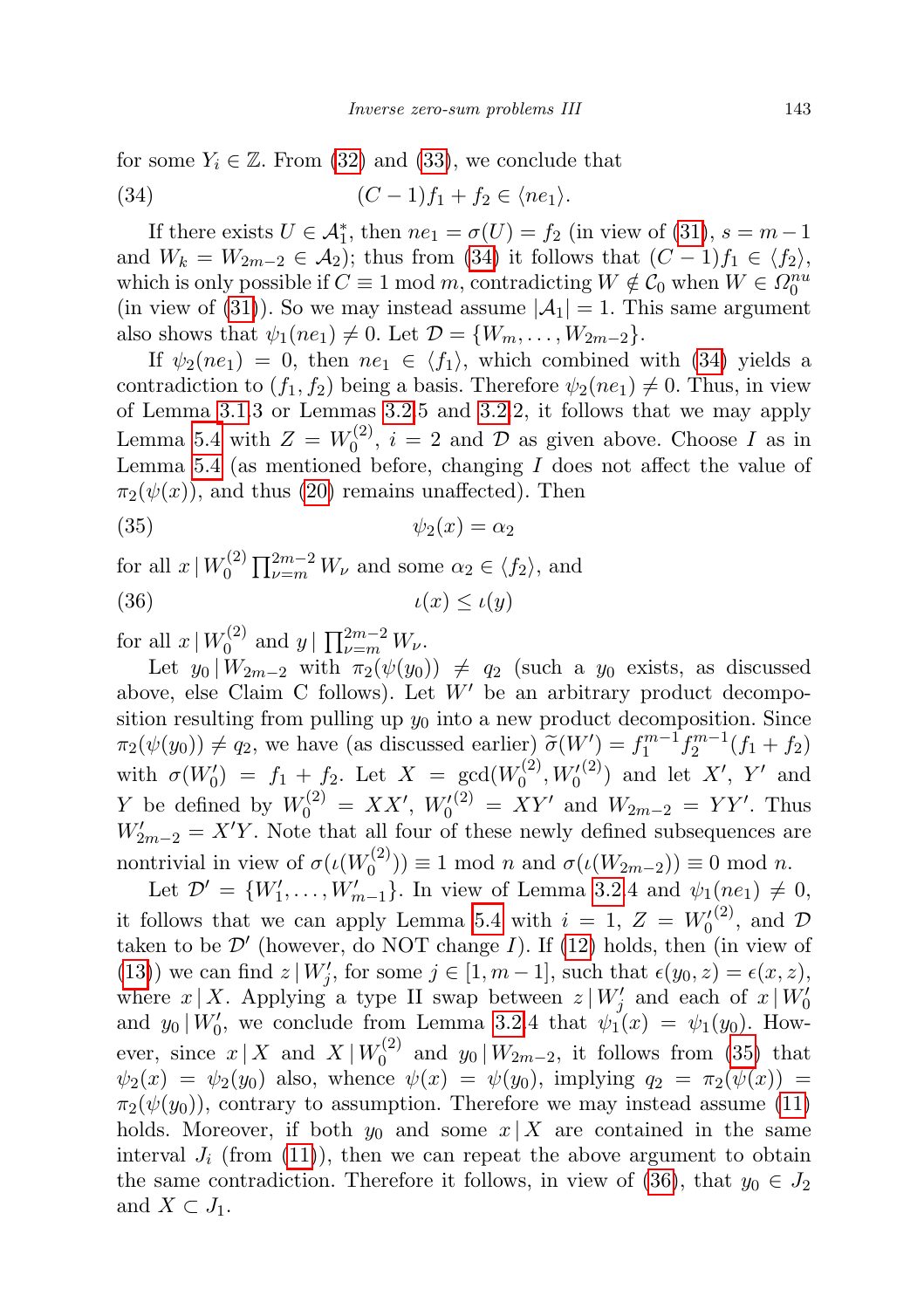Let  $z \mid W_0^{(2)}$  and  $z' \mid W_j'$  with  $j \geq m$  be arbitrary. Performing a type II swap between  $z | W_0'^{(2)}$  and  $z' | W_j'$ , we conclude from Lemma [3.2.](#page-7-1)5 that

<span id="page-41-0"></span>
$$
\psi_2(z) - \psi_2(z') + \psi_2(\epsilon(z, z')ne_1) = 0.
$$

Thus [\(35\)](#page-40-1) implies that  $\psi_2(\epsilon(z, z')ne_1) = 0$ , which, in view of  $\psi_2(ne_1) \neq 0$ and [\(13\)](#page-27-5), implies that  $\epsilon(z, z') = 0$  and

(37) ι(z) ≤ ι(z 0 )

for any  $z \mid W_0^{(2)}$  and  $z' \mid W_j'$  with  $j \geq m$ .

Applying [\(37\)](#page-41-0) with  $z \mid Y'$  and  $z' \mid X'$  and  $j = 2m-2$ , we conclude in view of [\(36\)](#page-40-2) that

<span id="page-41-1"></span>(38) 
$$
\iota(z) = \max(\mathrm{supp}(\iota(W_0^{(2)}))) = \min\left(\mathrm{supp}(\iota\left(\prod_{\nu=m}^{2m-2}W_{\nu}'\right)\right)) = \iota(z')
$$

for any  $z' | X'$  and  $z | Y'$ .

From [\(38\)](#page-41-1) applied with  $z = y_0$ , we see that there is  $y'_0 | W_0^{(2)}$  with  $\iota(y'_0)$  $= \iota(y_0)$ . Thus y can be pulled up into a new decomposition W'' by exchanging  $y_0 | W_{2m-2}$  and  $y'_0 | W_0$ , and all of the above arguments (valid for an arbitrary W' obtained by pulling up  $y_0 | W_{2m-2}$  are applicable for W". In particular,  $y_0'^{-1}W_0^{(2)} = X \subset J_1$  and  $y_0 \in J_2$  imply, in view of  $Y = y_0^{-1}W_{2m-2}$ , [\(11\)](#page-26-3) and [\(38\)](#page-41-1), that

<span id="page-41-2"></span>(39) 
$$
\max(\mathrm{supp}(\iota(y_0'^{-1}W_0^{(2)}))) < \min(\mathrm{supp}(\iota(W_{2m-2}))).
$$

If we could pull up  $y'_0 y_0 | W_0 W_{2m-2}$  into a new product decomposi-tion W''', then [\(39\)](#page-41-2) would imply that X' contains a z' with  $\iota(z') < \iota(y_0)$ , which would contradict [\(37\)](#page-41-0) applied with  $z = y_0$  and  $z' = z'$ . Therefore we can assume otherwise, whence Theorem [2.6.](#page-5-2)2 and [\(39\)](#page-41-2) imply that  $|\text{supp}(u(y_0'^{-1}W_0^{(2)}))|$  $\vert v_{0}^{(2)})\vert =\vert \mathrm{supp}(\iota(y_{0}^{-1}W_{2m-2}))\vert =1.$  Thus  $\sigma(\iota(W_{0}^{(2)}))$  $\binom{1}{0}$   $\equiv$  1 mod n and  $\sigma(\iota(W_{2m-2})) \equiv 0 \mod n$  force that  $\iota(W_{2m-2}) = g^n$  and  $\iota(W_0^{(2)})$  $\binom{1}{0} =$  $(g-1)^{n-1}g$ , where  $\iota(y_0) = \iota(y'_0) = g$ . Consequently, [\(11\)](#page-26-3),  $X \subset J_1$  and  $y_0 \in J_2$  (in the case when  $W' = W''$ ) force that  $\iota(z) = g - 1$  for all  $z \, | \, {y_0'}^{-1} W_0^{(2)}$  $\prod_{\nu=1}^{(2)} \prod_{\nu=1}^{m-1} W_i.$ 

Applying type III swaps among the  $W_i$ ,  $i \in [1, m-1]$ , we conclude from Lemma [3.3.](#page-7-0)1 or [3.1.](#page-6-1)1 that  $\psi(x) = q$  (say) for all  $x \mid W_i, i \in [1, m-1]$ . Applying type III swaps between  $W_0$  and  $W_1$ , we conclude from Lem-ma [3.2.](#page-7-1)3 or [3.1.](#page-6-1)2 and Lemma [3.4.](#page-7-2)3 that  $\psi(x) = q$  for all  $x | y_0''$  $-1y_0'$ <sup>-1</sup> $W_0^{(2)}$  $0^{(2)}$ for some  $y_0'' | y_0'^{-1} W_0^{(2)}$  $y_0^{(2)}$ , and that  $\psi(y_0'') = q$  or  $q + (C - 1)f_1 + f_2$ . Applying a type III swap between  $y''_0 | W''_0$  and some  $z | W''_1$  in  $W''$ , we con-clude from Lemma [3.2.](#page-7-1)4 that  $\psi_1(y''_0) = \psi_1(z) = \psi_1(q)$ , whence we see that  $\psi(y_0'') = q + (C - 1)f_1 + f_2$  is impossible (since  $C \equiv 1 \mod m$  would con-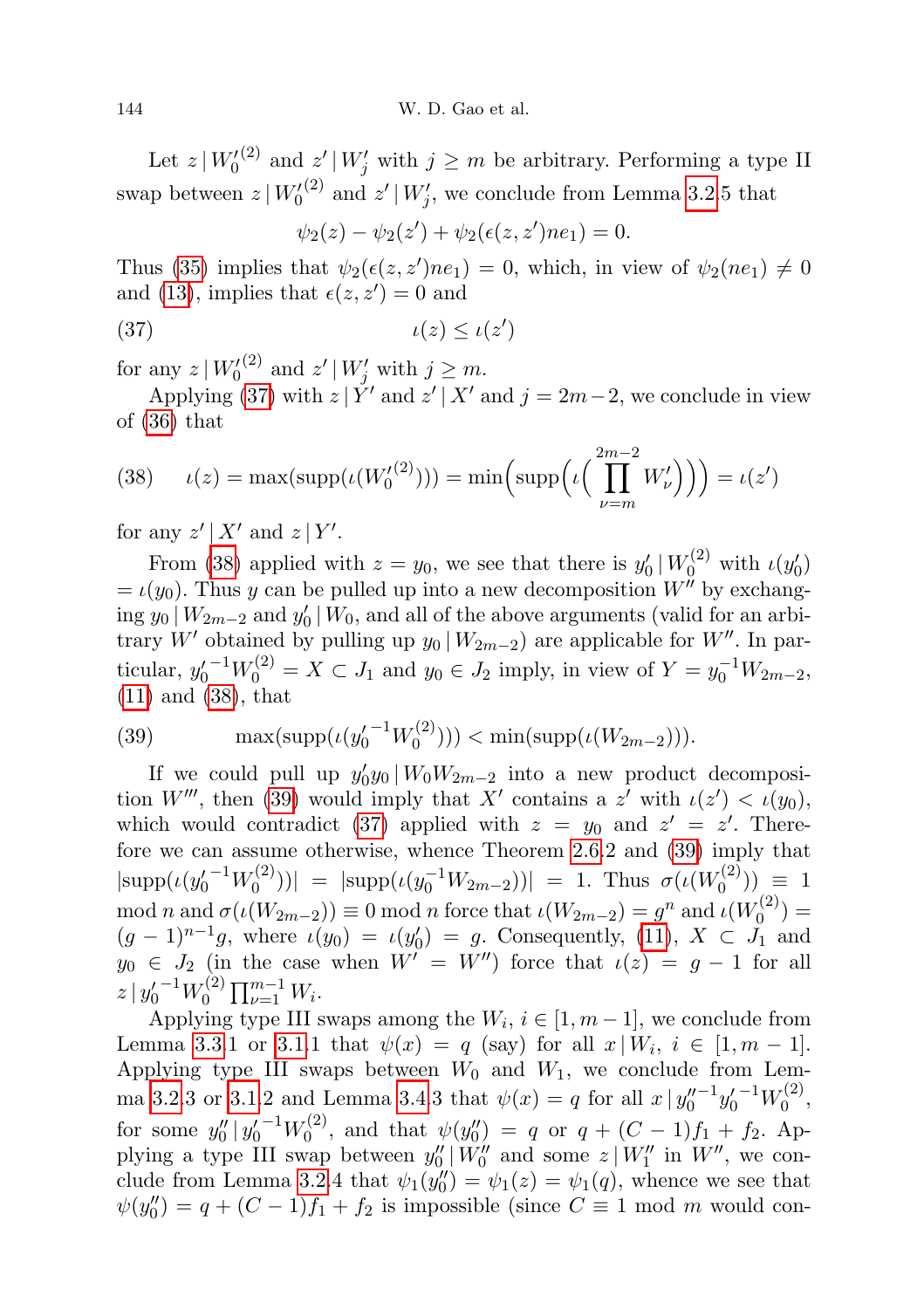tradict  $W_0 \notin C_0$  when  $W \in \Omega_0^{nu}$ ; see [\(31\)](#page-39-2)). Thus  $\psi(y''_0) = q$  as well, and  $(g-1)e_1+e_2+q$  has multiplicity at least  $mn-1$  in S, as desired, completing Case 3.

CASE 4:  $\Omega_0^u = \emptyset$  and  $W_0 \in \mathcal{C}_0$ . We start with the following assertion.

- **A2.** If  $\Omega_0^u = \emptyset$ ,  $W \in \Omega_0^{nu}$  with  $\widetilde{\sigma}(W) = f_1^{m-1} f_2^{m-1} (f_1 + f_2)$ ,  $W_0 \in \mathcal{C}_0$ , and  $A \cap \mathcal{C}_1 > 1$  for all  $i \in \{1, 2\}$ , then L can be chosen such that and  $|\mathcal{A}_2 \cap \mathcal{C}_i| \geq 1$  for all  $i \in \{1,2\}$ , then I can be chosen such that one of the following properties holds:
	- (i)  $|\text{supp}(\psi(W_0^{(2)}))|$  $\binom{1}{0}$ ) = 1, or
	- (ii) (a)  $\psi_i(ne_1) \neq 0$  for all  $i \in \{1, 2\},$ 
		- (b) there exist  $g_1, g_2 \in \mathbb{Z}$  such that  $gcd(g_1 g_2, n) = 1$  and  $\iota(U) = g_1^n$  and  $\iota(V) = g_2^n$  for every  $U \in \mathcal{A}_2^* \cap \mathcal{C}_1$  and  $V \in \mathcal{A}_2^* \cap \mathcal{C}_2$ ,
		- (c)  $g_1 > g_2$  and  $\iota(x) \leq g_1$  for all  $x \mid W_0^{(2)}$  $0^{(2)}$
		- (d) if also  $|\mathcal{A}_2 \cap \mathcal{C}_i| \geq 2$  for all  $i \in \{1,2\}$ , then there exist  $c, d \in \text{Ker}(\varphi)$  such that  $\psi(U) = c^n$  and  $\psi(V) = d^n$  for  $every\ U\in \mathcal{A}_2^*\cap \mathcal{C}_1\ and\ V\in \mathcal{A}_2^*\cap \mathcal{C}_2.$

*Proof of* **A2**. We may w.l.o.g. assume  $C_1$  are those blocks with sum  $f_1$ . Performing type II swaps between each  $x | W_0^{(2)}$  $U_0^{(2)}$  and each  $y \mid U \in \mathcal{A}_2^* \cap \mathcal{C}_1$ , and between each  $x | W_0^{(2)}$  $\mathcal{O}_0^{(2)}$  and each  $z \mid V \in \mathcal{A}_2^* \cap \mathcal{C}_2$ , we conclude from Lemma [3.2](#page-7-1) that

(40) 
$$
\psi_1(x) = \psi_1(y) - \psi_1(\epsilon(x, y)ne_1),
$$

(41) 
$$
\psi_2(x) = \psi_2(z) - \psi_2(\epsilon(x, z)ne_1).
$$

Since  $\text{ord}(e_1) = mn$ , one of  $\psi_1(ne_1)$  or  $\psi_2(ne_1)$  is nonzero, say the former (the other case is identical). Then, in view of [\(40\)](#page-41-2), we may apply Lemma [5.4](#page-26-0) with  $i = 1, Z = W_0^{(2)}$  $\mathcal{D}_0^{(2)}$  and  $\mathcal{D} = \mathcal{A}_2^* \cap \mathcal{C}_1$ . Consequently, we can choose I such that

<span id="page-42-0"></span>
$$
(42) \t\t\t t(x) \leq \iota(y)
$$

for all  $x \mid W_0^{(2)}$  $\mathcal{U}_0^{(2)}$  and  $y \mid U \in \mathcal{A}_2^* \cap \mathcal{C}_1$ , and  $\psi_1$  is constant on  $W_0^{(2)}$  $\int_0^{(2)}$ . If  $\psi_2(ne_1)$ is zero, then [\(41\)](#page-41-2) implies that  $\psi_2$  is also constant on  $W_0^{(2)}$  $\zeta_0^{(2)}$ , whence (i) holds. Therefore we may assume otherwise, and (a) is established. Likewise, if there is some  $z \mid V \in \mathcal{A}_2^* \cap \mathcal{C}_2$  with  $\iota(z) \geq \max(\text{supp}(\iota(W_0^{(2)}))$  $\binom{(\binom{z}{j})}{0}$  or  $\iota(z)$  <  $\min(\mathrm{supp}(\iota(W_0^{(2)}))$  $\binom{1}{0}$ ), then (i) again holds (in view of [\(13\)](#page-27-5) and [\(41\)](#page-41-2)). So we may assume otherwise:

<span id="page-42-1"></span>(43) 
$$
\min(\mathrm{supp}(\iota(W_0^{(2)}))) \le \iota(z) < \max(\mathrm{supp}(\iota(W_0^{(2)})))
$$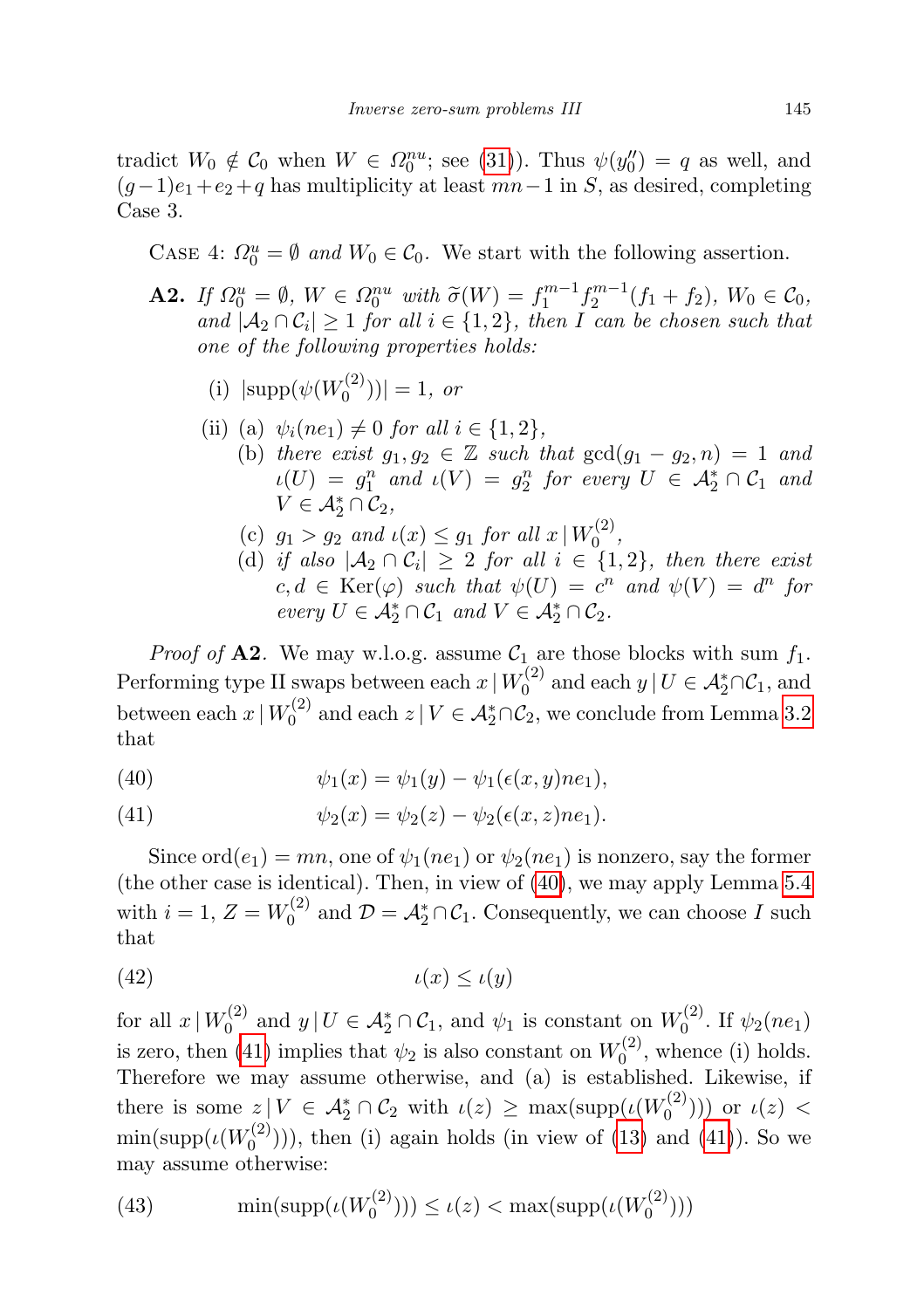for all  $z \mid V \in \mathcal{A}_2^* \cap \mathcal{C}_2$ . Consequently, it follows in view of [\(42\)](#page-42-0) that both  $\mathrm{supp}(\iota(\prod_{U \in \mathcal{A}_2^* \cap \mathcal{C}_1} U))$  and  $\mathrm{supp}(\iota(\prod_{V \in \mathcal{A}_2^* \cap \mathcal{C}_2} V))$  are disjoint.

Suppose  $|\text{supp}(\iota(U))| > 1$  or  $|\text{supp}(\iota(V))| > 1$  for some  $U \in \mathcal{A}_2^* \cap \mathcal{C}_1$  or  $V \in \mathcal{A}_2^* \cap \mathcal{C}_2$ . Then we may find  $u_0 | U$  and  $v_0 | V$  such that  $|\text{supp}(u_0^{-1}U))|$  $> 1$  or  $|\text{supp}(\iota(v_0^{-1}V))| > 1$ , whence it follows, in view of Theorem [2.6.](#page-5-2)2 (applied to  $\iota(u_0^{-1}v_0^{-1}UV)$  modulo n) and the fact that  $\text{supp}(\iota(\prod_{U \in \mathcal{A}_2^*\cap \mathcal{C}_1} U))$ and supp $(\iota(\prod_{V \in \mathcal{A}_2^* \cap \mathcal{C}_2} V))$  are disjoint, that we can refactor  $UV = U'V'$  so that  $U'$  and  $V'$  both contain terms from both  $U$  and  $V$ . Replacing the blocks U and V by U' and V' yields a new product decomposition  $W' \in \Omega_0$ ; in view of Lemma [3.2.](#page-7-1)3, we still have  $\tilde{\sigma}(W') = \tilde{\sigma}(W)$ , whence W' satis-<br>fies the hypotheses of **A2**. However, since both  $U'$  and  $V'$  contain terms fies the hypotheses of  $A2$ . However, since both U' and V' contain terms from both U and V, it follows that both U' and V' contain a term  $z' | U$ with  $\iota(z') \geq \max(\text{supp}(\iota(W_0^{(2)}))$  $\binom{r^{(2)}}{0}$ )) (in view of [\(42\)](#page-42-0)), as well as a term  $z \mid V$ with  $\min(\text{supp}(\iota(W_0^{(2)}))$  $\mathcal{L}(c_0^{(2)}))$ )  $\leq \iota(z') < \max(\mathrm{supp}(\iota(W_0^{(2)}))$  $\binom{1}{0}$ )) (in view of [\(43\)](#page-42-1)), which makes it impossible for  $(11)$  or  $(12)$  to hold for  $W'$ , contradicting Lemma [5.4](#page-26-0) for  $W'$ , which must hold by the above arguments. So we may assume  $|\text{supp}(\iota(U))| = 1$  and  $|\text{supp}(\iota(V))| = 1$  for all  $U \in \mathcal{A}_2^* \cap \mathcal{C}_1$  and  $V \in \mathcal{A}_2^* \cap \mathcal{C}_2$ . Moreover, this argument also shows that if  $\iota(U) = g_1^n$  and  $\iota(V) = g_2^n$ , then  $gcd(g_1 - g_2, n) = 1$ .

Suppose  $|\text{supp}(\iota(\prod_{U \in \mathcal{A}_2^* \cap C_1} U))| > 1$  or  $|\text{supp}(\iota(\prod_{V \in \mathcal{A}_2^* \cap C_2} V))| > 1$ , say the former (the other case will be identical). Then there are  $U_1, U_2 \in \mathcal{A}_2^* \cap \mathcal{C}_1$ and  $V \in \mathcal{A}_2^* \cap \mathcal{C}_2$  with  $\iota(U_1) = g_1$ ,  $\iota(U_2) = g'_1$  and  $\iota(V) = g_2$ , where  $g_1 \neq g'_1$ . We have  $gcd(g_1 - g'_1, n) = 1$ , else repeating the arguments of the previous paragraph, using  $U_1$  and  $U_2$  in place of U and V, we obtain a  $W' \in \Omega_0$  satisfying the hypotheses of **A2** but such that the conclusion of the previous paragraph fails, whence  $1 = |\text{supp}(\psi(W_0^{(2)})|^2)$  $\binom{r(2)}{0}$  =  $|\text{supp}(\psi(W_0^{(2)}))|$  $\binom{1}{0}$ )| must hold by prior arguments, yielding (i). Hence, since  $gcd(g_1 - g_2, n) = 1$  and  $gcd(g'_1 - g_2, n) = 1$ , it follows that all *n*-term zero-sum modulo *n* subsequences of  $g_1^{n-1}g_1'$  $n^{-1}g_2^{n-1}$  have support of cardinality three. Thus, by two applications of Theorem [2.6.](#page-5-2)1, we can refactor  $U_1U_2V = XYZ$  such that X, Y and Z all contain terms from each of  $U_1$ ,  $U_2$  and V (note, since  $|\text{supp}(\iota(X))| = 3$ , that  $\iota(YZ) \subset g_1^{n-1}g_1'$  $n-1\overline{g_2^{n-1}}$ ). Replacing  $U_1$ ,  $U_2$  and  $V$  by  $X$ ,  $Y$  and  $Z$  yields a new product decomposition  $W' \in \Omega_0$ ; in view of  $\Omega_0^u = \emptyset$  and  $m \geq 5$ , we still have  $\widetilde{\sigma}(W') = \widetilde{\sigma}(W)$  where  $W'$  satisfies the hypotheses of **A2** However since  $X \times Y$  $\widetilde{\sigma}(W)$ , whence W' satisfies the hypotheses of **A2**. However, since X, Y and  $Z$  each contain terms from  $U_1$ ,  $U_2$  and  $V$ , we see that the condition  $|\text{supp}(\iota(U))| = 1$  for  $U \in \mathcal{A}_2^* \cap \mathcal{C}_1$  fails for  $W'$ , whence previous arguments show  $|\text{supp}(\psi(W_0^{(2)}))|$  $\mathcal{O}_0^{(2)}$ ))| =  $|\text{supp}(\psi(W_0^{(2)}))| = 1$ , yielding (i). So we may assume  $|\text{supp}(\iota(\prod_{U \in \mathcal{A}_2^*\cap \mathcal{C}_1} U))| = 1$  and  $|\text{supp}(\iota(\prod_{V \in \mathcal{A}_2^*\cap \mathcal{C}_2} V))| = 1$ , and also  $\text{supp}(\iota(\prod_{U \in \mathcal{A}_2^* \cap \mathcal{C}_1} U)) = g_1$  and  $\text{supp}(\iota(\prod_{V \in \mathcal{A}_2^* \cap \mathcal{C}_2} V)) = g_2$ . This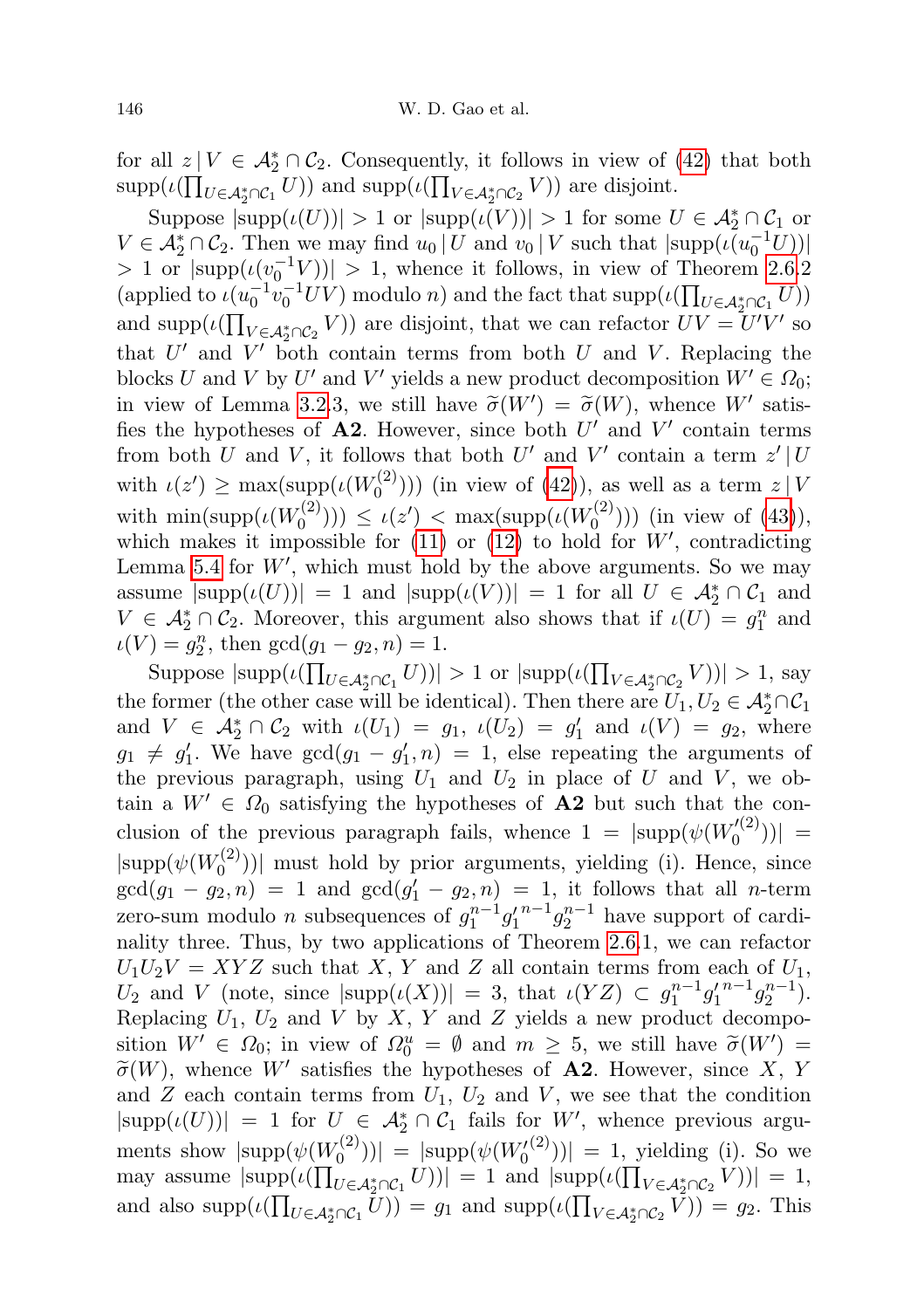establishes (b). Moreover, by the arguments from the second paragraph, we can choose  $I$  such that  $(c)$  holds.

We now assume  $|\mathcal{A}_2 \cap \mathcal{C}_i| \geq 2$  for all  $i \in \{1, 2\}$ . Performing type III swaps between distinct  $U_1, U_2 \in \mathcal{A}_2^* \cap \mathcal{C}_1$  and between distinct  $V_1, V_2 \in \mathcal{A}_2^* \cap \mathcal{C}_2$ , we conclude from Lemma [3.3](#page-7-0) that  $\psi(U) = c^n$  (say) for all  $U \in \mathcal{A}_2^* \cap \mathcal{C}_1$  and that  $\psi(V) = d^n$  (say) for all  $V \in \mathcal{A}_2^* \cap \mathcal{C}_2$ , establishing (d), and completing the proof of  $\mathbf{A2.}$ 

Since  $\Omega_0^u = \emptyset$ , it follows, in view of Lemma [3.3,](#page-7-0) that if we pull up any term  $y | U$ , where  $U \in \mathcal{A}_2^*$ , then we may assume the resulting product decomposition still satisfies the hypothesis of Case 4 with  $\tilde{\sigma}(W') = \tilde{\sigma}(W)$ , else applying<br>Case 3 using this product decomposition completes Claim C. Thus, if for Case 3 using this product decomposition completes Claim C. Thus, if for every product decomposition satisfying the hypothesis of Case 4 we can find I such that  $|\text{supp}(\psi(W_0^{(2)}))|$  $\binom{O(2)}{0}$  = 1, then, since modifying *I* does not alter the values  $\pi_2(\psi(x))$ , we would be able to conclude  $|\text{supp}(\pi_2(\psi(S_2)))|=1$ —by successively pulling up terms  $y | S_2$ , yielding a sequence of product decompositions satisfying the hypotheses of Case 4, until every such y occurred in the  $W_0^{(2)}$  $\int_0^{(2)}$  part of one of these product decompositions, and then noting that there must always be a common term in  $W_0^{(2)}$  $\int_0^{(2)}$  between any two consecutive product decompositions in the sequence (in view of  $\sigma(\iota(W_0^{(2)}))$  $\binom{1}{0}$   $\equiv$  1 mod *n* $\equiv$ completing Claim C. Therefore we may assume this is not the case for W. Let w.l.o.g.  $\tilde{\sigma}(W) = f_1^{m-1} f_2^{m-1}(f_1 + f_2)$  and  $\mathcal{C}_1$  consist of those blocks with sum  $f_1$ .

Note that we must have  $\mathcal{A}_2^* \cap \mathcal{C}_1$  and  $\mathcal{A}_2^* \cap \mathcal{C}_2$  both nonempty, else in view of Claim B it would follow that  $e_1$  is a term of S with multiplicity  $mn-1$ , completing the proof. Thus  $\mathbf{A2}$ (ii)(a) implies that  $\psi_i(ne_1) \neq 0$  for  $i \in \{1, 2\}$ . As a result, we cannot have a block  $U \in \mathcal{A}_{1}^{*}$  (else  $ne_{1} = \sigma(U) = f_{1}$  or  $f_{2}$ ). Hence  $|\mathcal{A}_1| = 1$ , implying  $|\mathcal{A}_2^* \cap \mathcal{C}_1| \ge 2$  and  $|\mathcal{A}_2^* \cap \mathcal{C}_2| \ge 2$ . Thus, by choosing I appropriately,  $\mathbf{A2}$ (ii)(a–d) holds for W.

Suppose supp $(\iota(W_0^{(2)}))$  $\mathcal{L}^{(2)}_{0}$  (2)  $\neq \{g_1, g_2\}$ . Then there must be some  $x_0 | W_0^{(2)}$  $\mathbf 0$ with  $\iota(x_0) \notin \{g_1, g_2\}$  (in view of  $\sigma(\iota(W_0^{(2)}))$  $f_0^{(2)}$ ))  $\equiv$  1 mod *n*). Since  $gcd(g_1$  $g_2, n) = 1$ , there is no *n*-term zero-sum mod *n* subsequence of  $g_1^{n-1}g_2^{n-1}$ . Thus applying Theorem [2.6.](#page-5-2)1 to  $g_1^{n-1}g_2^{n-1} \iota(x_0)$  implies that we may find a subsequence  $U_1 | x_0 UV$ , where  $U \in \mathcal{A}_2^* \cap \mathcal{C}_1$  and  $V \in \mathcal{A}_2^* \cap \mathcal{C}_2$ , such that  $x_0 | U_1$ and  $\text{supp}(\iota(x_0^{-1}U_1)) = \{g_1, g_2\}$ . Consequently,  $\mathsf{v}_{g_i}(U_1) \leq n-2$ , and thus  $\mathsf{v}_{g_i}(\iota(U_1^{-1}W_0^{(2)}UV)) \geq 2$ , for  $i = \{1, 2\}$ . Thus, if there were no *n*-term zerosum mod *n* subsequence of  $\iota(U_1^{-1}u_1^{-1}v_1^{-1}W_0^{(2)}UV)$ , where  $u_1 | U_1, v_1 | V$  and  $u_1v_1 | U_1^{-1}V_1^{-1}UV$ , then Theorem [2.6.](#page-5-2)2 would imply that  $\iota(U_1^{-1}W_0^{(2)}UV)$  =  $g_1^n g_2^n$ , whence

$$
1 \equiv \sigma(\iota(W_0^{(2)}UV)) \equiv \sigma(\iota(U_1)) + ng_1 + ng_2 \equiv 0 \text{ mod } n,
$$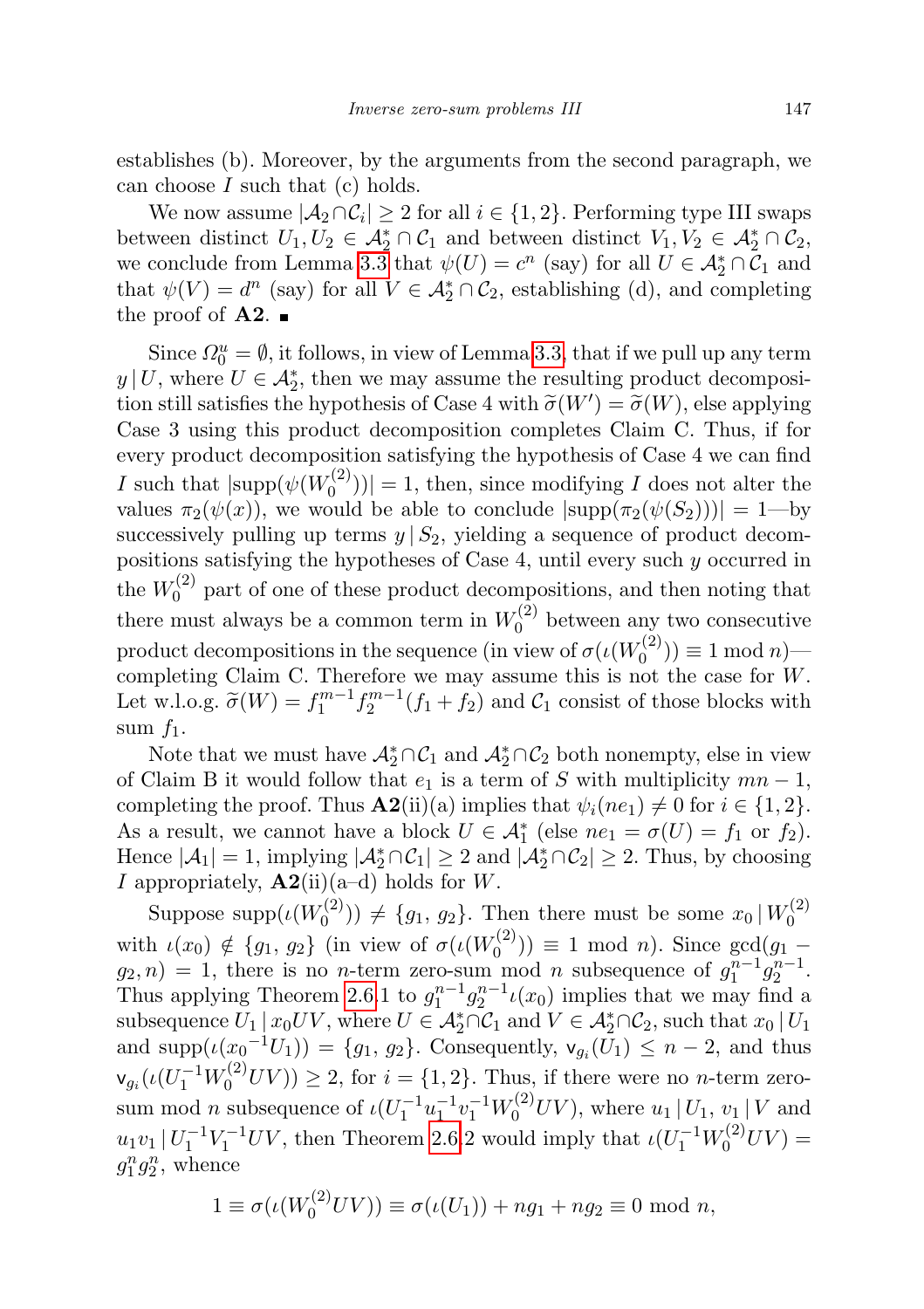which is a contradiction. Therefore we may assume there exists such a subsequence  $\iota(U_2)$ , where  $U_2 | U_1^{-1} u_1^{-1} v_1^{-1} W_0^{(2)} U V$ . Let  $W'_0$  be defined by  $W_0UV = U_1U_2W'_0$ . Then replacing  $W_0$ , U and V with  $W'_0$ ,  $U_1$  and  $U_2$  yields a new product decomposition  $W' \in \Omega_0$ . Since  $\Omega_0^u = \emptyset$  and  $m \geq 4$ , we must have  $\tilde{\sigma}(W) = \tilde{\sigma}(W')$ , and we may further assume  $W'_0 \in \mathcal{C}_0$ , else apply-<br>ing Case 3 using  $W'$  completes Claim C. Thus  $W'$  satisfies the hypotheses ing Case 3 using  $W'$  completes Claim C. Thus  $W'$  satisfies the hypotheses of Case 4, but since  $|\text{supp}(\iota(U_1))| > 1$ , we see that W' does not satisfy **A2**(ii). Thus **A2**(i) implies that we must have  $|\text{supp}(\pi_2(\psi(W_0^{(2)})))|=1$ (note we do not have  $|\text{supp}(\psi(W_0^{(2)}))| = 1$  as we would need to change I for this to hold); since  $u_1v_1|W'_0$  and  $u_1|U$  and  $v_1|V$ , this implies that  $\pi_2(c) = \pi_2(\psi(u_1)) = \pi_2(\psi(v_1)) = \pi_2(d).$ 

Let  $x \, | \, x_0^{-1} W_0^{(2)}$  $b_0^{(2)}$  be arbitrary. By Theorem [2.6.](#page-5-2)1, it follows that there is an *n*-term zero-sum mod *n* subsequence of  $\iota(x^{-1}U_1^{-1}W_0^{(2)}UV)$ , say  $\iota(U_3)$ with  $U_3 | x^{-1} U_1^{-1} W_0^{(2)} UV$  (recall that  $U_1 | x_0 UV$ ). Let  $W_0''$  be defined by  $W_0UV = U_1U_3W_0''$ . Then replacing the blocks  $W_0$ , U and V with the blocks  $W_0'', U_1$ , and  $U_3$  yields a new product decomposition  $W'' \in \Omega_0$ , and as before we may assume W'' satisfies the hypotheses of Case 4 with  $\tilde{\sigma}(W'') = \tilde{\sigma}(W)$ . Thus, since  $|\text{supp}(\iota(U_1))| > 1$ , we see that W'' does not satisfy  $\mathbf{A2}$ (ii), and so we must have

<span id="page-45-0"></span>(44) 
$$
|\text{supp}(\pi_2(\psi(W_0''^{(2)})))|=1.
$$

Since  $x_0 | U_1$  and  $x_0 | W_0^{(2)}$  $\int_0^{2j}$ , it follows from the pigeonhole principle that we must have a term  $x' | W_0''^{(2)}$  with  $x' | UV$ , and thus with  $\pi_2(\psi(x')) =$  $\pi_2(c) = \pi_2(d)$  (in view of the previous paragraph). Since  $x \mid W_0''$ , this implies  $\pi_2(\psi(x)) = \pi_2(c)$  (in view of [\(44\)](#page-45-0)). As  $x \mid x_0^{-1} W_0^{(2)}$  was arbitrary, we conclude that every  $x \mid x_0^{-1} S_2$  has  $\pi_2(\psi(x)) = \pi_2(c) = \pi_2(d)$ , completing the proof of Claim C (in view of  $\mathbf{A2}^{(ii)}(d)$  holding for W). So we may instead assume  $\mathrm{supp}(\iota(W^{(2)}_0$  $\binom{1}{0}$  = {g<sub>1</sub>, g<sub>2</sub>}.

Since  $|\mathcal{A}_1| = 1$ , let  $W_1, \ldots, W_{m-1}$  be the blocks of  $\mathcal{A}_2^* \cap \mathcal{C}_1$ , and let  $W_m, \ldots, W_{2m-2}$  be the blocks of  $\mathcal{A}_2^* \cap \mathcal{C}_2$ . Let  $W_0^{(2)} = b_1 \cdot \ldots \cdot b_t b'_1 \cdot \ldots \cdot b'_{n-t}$ with  $\iota(b_i) = g_1$  and  $\iota(b'_j) = g_2$ . Applying type III swaps between  $b_i | W_0$  and  $y | W_1$ , it follows from Lemma [3.3.](#page-7-0)4 that we may assume  $\psi(b_i) = \psi(y) = c$ for all  $i$  (else Case 3 completes Claim C). Likewise applying type III swaps between  $b'_i | W_0$  and  $z | W_m$ , it follows that  $\psi(b'_i) = \psi(z) = d$  for all *i*. Consequently, we may assume  $t \in [2, n-2]$ , else S contains a term with multiplicity at least  $mn-1$ , as desired (either  $g_1e_1+e_2+c$  or  $g_2e_1+e_2+d$ ).

Applying type II swaps between  $b_1 | W_0$  and  $z | W_m$  and between  $b'_1 | W_0$ and  $y | W_1$ , it follows, in view of Lemma [3.2,](#page-7-1) [\(13\)](#page-27-5) and  $g_1 > g_2$  ( $\mathbf{A2}$ (ii)(c)),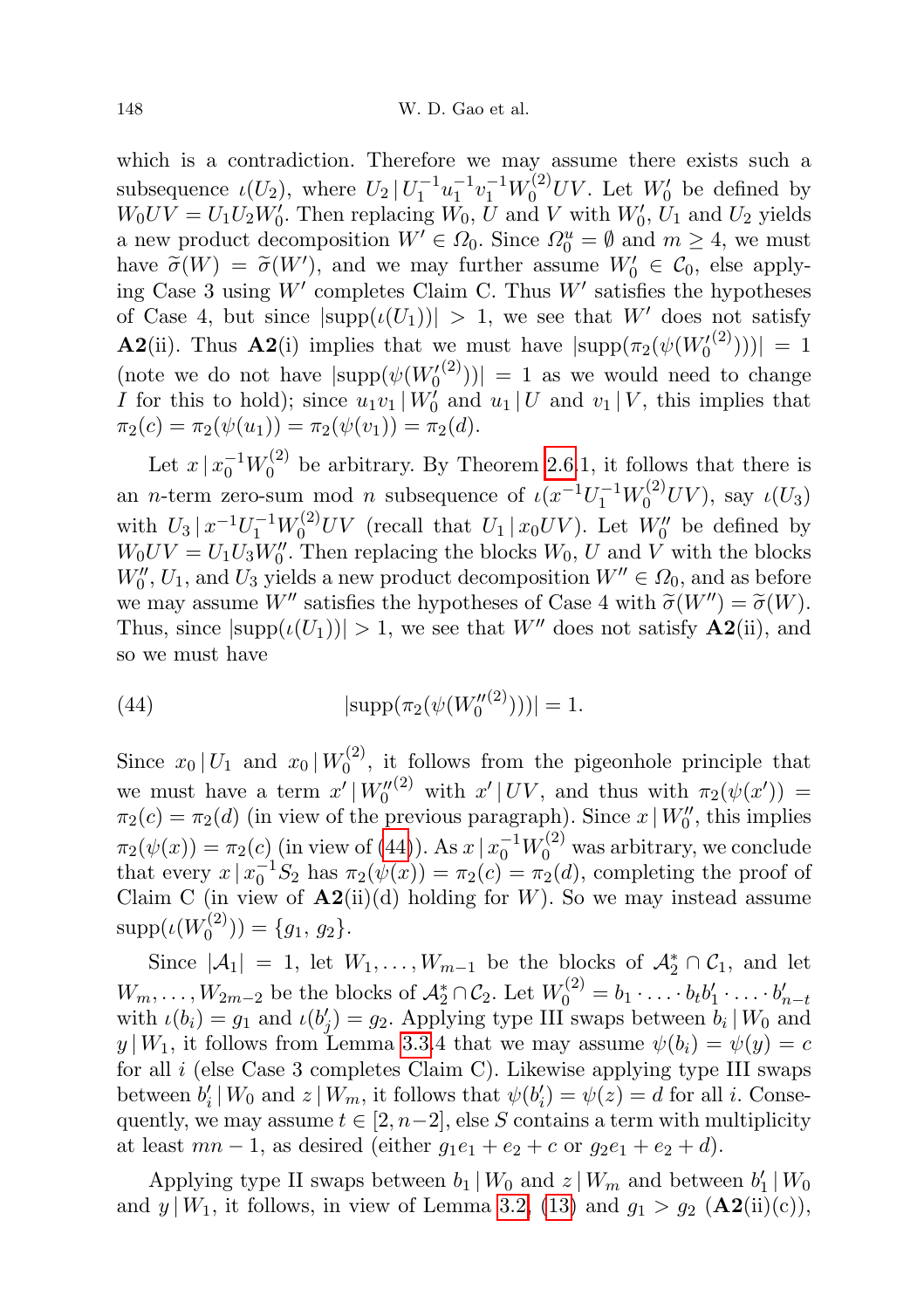that

$$
(45) \t\t d-c \in \langle f_2 \rangle,
$$

(46) 
$$
c-d+ne_1 \in \langle f_1 \rangle.
$$

Since  $t \in [2, n-2]$ , we have  $b_1 b_2 | W_0^{(2)}$  $b'_0{}^{(2)}$  and  $b'_1b'_2\,|\,W_0^{(2)}$  $\binom{1}{0}$ . Let Y be a subsequence of  $W_1$  and Z be a subsequence of  $W_m$  with  $|Y| = |Z| = 2$ . Applying type II swaps between  $b'_1b'_2|W_0$  and  $Y|W_1$  and between  $b_1b_2|W_0$  and  $Z|W_m$ , we conclude from Lemma [3.2](#page-7-1) that

(47) 
$$
2(d-c) + \epsilon(b'_1b'_2, Y)ne_1 \in \langle f_2 \rangle,
$$

(48) 
$$
2(c-d)+\epsilon(b_1b_2,Z)ne_1\in\langle f_1\rangle.
$$

Observe (in view of  $g_1 > g_2$ ) that

$$
\epsilon(b'_1b'_2, Y)ne_1 = \begin{cases} 0 & \text{if } g_1 - g_2 \le (n-1)/2, \\ -ne_1 & \text{if } g_1 - g_2 \ge (n+1)/2. \end{cases}
$$

Likewise

$$
\epsilon(b_1b_2, Z)ne_1 = \begin{cases} ne_1 & \text{if } g_1 - g_2 \le (n-1)/2, \\ 2ne_1 & \text{if } g_1 - g_2 \ge (n+1)/2. \end{cases}
$$

Thus, if  $g_1 - g_2 \leq (n-1)/2$ , then [\(48\)](#page-45-0) and [\(46\)](#page-45-0) imply that  $c - d \in \langle f_1 \rangle$ , which combined with [\(45\)](#page-45-0) implies that  $c = d$ , in which case Claim C follows. On the other hand, if  $g_1 - g_2 \ge (n+1)/2$ , then [\(47\)](#page-45-0) and [\(45\)](#page-45-0) imply that  $ne_1 \in \langle f_2 \rangle$ , which contradicts  $\mathbf{A2}(\mathbf{ii})(\mathbf{a})$  for W, completing Case 4.

CLAIM D.  $h(S) = mn - 1$ .

*Proof.* Let  $S_2' = x_0^{-1}S_2$ , with  $x_0$  as in Claim C, and let  $S' = S_1S_2'$ . By Proposition [4.2](#page-9-1) and Claim B, we have  $S_1 = e_1^{|S_1|}$  $|S_1|$ ,  $|S_1|$  =  $\ell n - 1$  and  $|S_2|$  =  $2mn-\ell n-1$ , for some  $\ell \ge 1$ . If  $\ell \ge m$ , then  $e_1$  is a term with multiplicity at least  $mn - 1$ , as desired. Therefore we may assume  $\ell < m$ . Moreover, since  $S \in \mathcal{A}(G)$ , it follows that  $0 \notin \Sigma(S')$ . In view of Claim C and Proposition [4.2,](#page-9-1) we may assume every  $x_i | S'_2$  is of the form  $y_i e_1 + (1+nq)e_2$ , with  $q \in [0, m-1]$ . Let  $T = \pi_1(S_2') \in \mathcal{F}(\langle e_1 \rangle)$ , and let  $H' = \langle e_1, (1 + qn)e_2 \rangle \cong C_{mn} \oplus C_{rn}$ , where  $rn = \text{ord}((1+qn)e_2)$ . If  $r < m$ , then noting that  $S' \in \mathcal{F}(H')$  with  $|S'| = 2mn-2 \ge mn + rn-1 = D(H')$ , we see that  $0 \in \Sigma(S')$ , contradicting  $S \in \mathcal{A}(G)$ . Thus we may choose  $e_2$  to be  $(1+qn)e_2$  while  $(e_1,e_2)$  is still a basis, and so w.l.o.g. we assume  $q = 0$ .

Since  $\ell < m$ , it follows that  $|S'_2| = 2mn - \ell n - 1 \ge mn + n - 1 \ge mn + 2$ and

(49) 
$$
\Sigma(S_1) = \{e_1, 2e_1, \ldots, (\ell n - 1)e_1\}.
$$

Consequently,  $0 \notin \Sigma(S')$  implies

<span id="page-46-0"></span>(50) 
$$
\Sigma_{mn}(S_2') = \Sigma_{mn}(T) \subset A := \{e_1, 2e_1, \ldots, (mn - \ell n)e_1\},
$$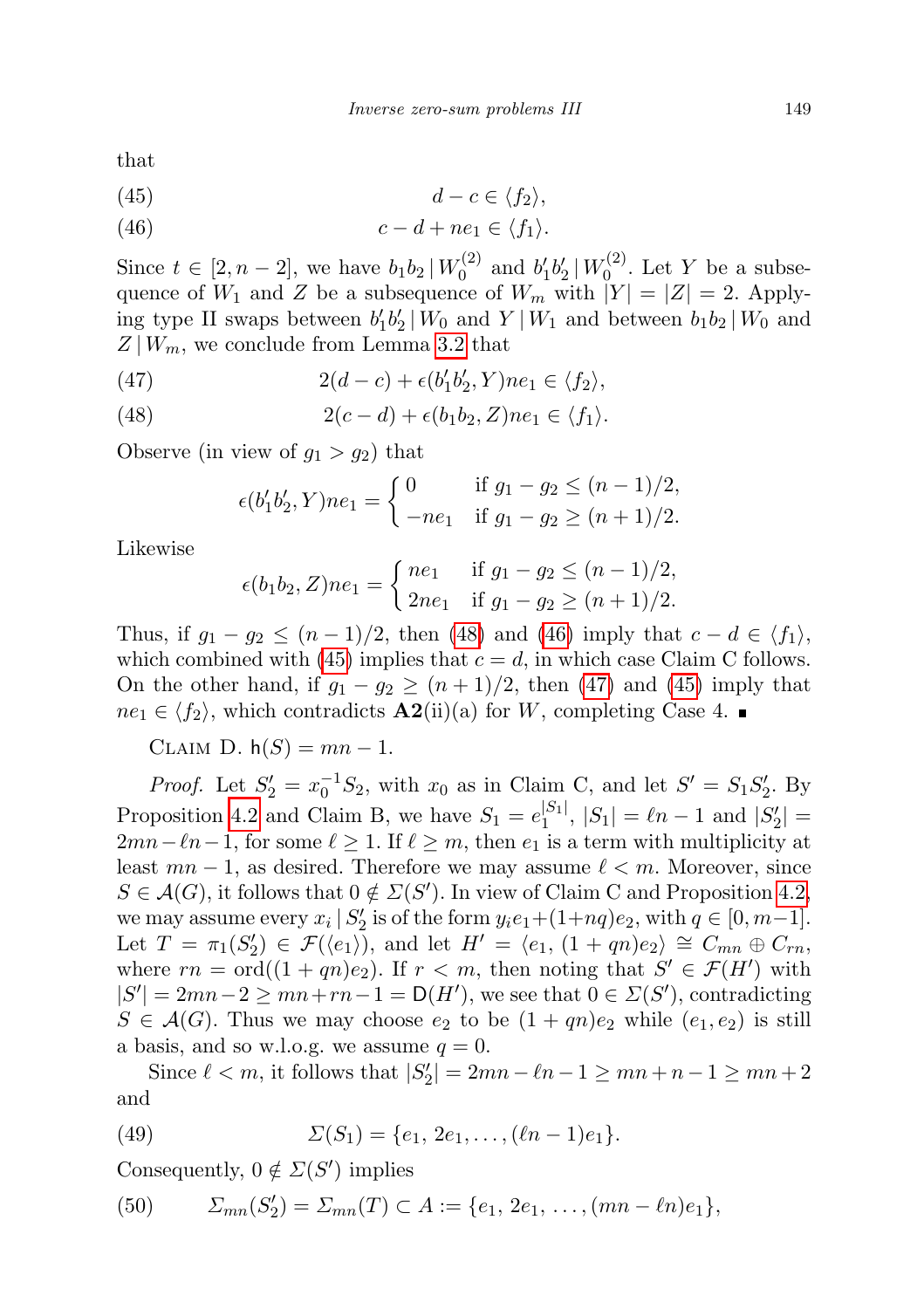and thus

<span id="page-47-1"></span>(51) 
$$
|\Sigma_{mn}(T)| \le mn - \ell n = |T| - mn + 1.
$$

Note that  $h(T) = h(S'_2) \le mn - 2$ , else the proof is complete. Thus we can apply Theorem [2.7,](#page-5-0) taking  $k = 3$ , whence it follows, in view of [\(51\)](#page-47-1) and  $0 \notin \mathcal{Z}_{mn}(T)$ , that  $|\text{supp}(T)| \leq 2$ .

We may assume  $|\text{supp}(T)| = 2$ , else S will contain a term with multiplicity  $|T| = 2mn - \ell n - 1 \geq mn + n - 1$ , contradicting  $S \in \mathcal{A}(G)$ . Thus  $T = (g_0 e_1)^{n_1} ((g_0 + d) e_1)^{n_2}$  for some  $g_0, d \in \mathbb{Z}$  with  $de_1 \neq 0$ . Since  $(e_1, g_0e_1 + e_2)$  is also a basis for G, by redefining  $e_2$  to be  $g_0e_1 + e_2$  we may w.l.o.g. assume  $g_0 = 0$ . Thus

<span id="page-47-2"></span>(52) 
$$
S_{mn}(T) = B := (mn - n_1)de_1 + \{0, de_1, \ldots, (mn - \ell n - 1)de_1\},
$$

which is an arithmetic progression of difference  $de_1$  and length  $mn - \ell n$  (in view of  $0 \notin \mathcal{Z}_{nm}(T)$ . In view of [\(50\)](#page-46-0), we have  $B = A$  with

$$
2 \le n \le |A| = mn - \ell n \le mn - n \le mn - 2.
$$

Thus  $de_1 = \pm e_1$  (as the difference of an arithmetic progression under the above assumptions is unique up to sign). Consequently, [\(50\)](#page-46-0) and [\(52\)](#page-47-2) imply that  $n_1 = nm - 1$  if  $de_1 = e_1$  (since  $|S'| \le 2nm - 2$ ), and that  $n_1 = mn - \ell n$ if  $de_1 = -e_1$  (since  $|S'_2|$  < 2mn− $\ell$ n). However, in the former case,  $e_2$  has the desired multiplicity in S, while in the latter case,  $n_2 = 2mn - \ell n - 1 - n_1 =$  $mn-1$ , and thus  $de_1+e_2 = -e_1+e_2$  has the desired multiplicity, completing the proof.  $\blacksquare$ 

<span id="page-47-0"></span>**6. Proof of the Corollary.** Let  $G = C_{n_1} \oplus C_{n_2}$ , with  $1 < n_1 \mid n_2$ , and suppose that, for every prime divisor p of  $n_1$ , the group  $C_p \oplus C_p$  has Property **B**. The assertion that  $C_{n_1} \oplus C_{n_1}$  has Property **B** follows from the Theorem and from the following two statements:

- (a) For every  $n \in [2, 10]$ , the group  $C_n \oplus C_n$  has Property **B**: for  $n \leq 6$ this may be found in [\[9,](#page-48-7) Proposition 4.2]; the cases  $n \in \{8, 9, 10\}$ (and more) are settled in [\[2\]](#page-48-8).
- (b) If  $n \geq 6$  and  $C_n \oplus C_n$  has Property **B**, then  $C_{2n} \oplus C_{2n}$  has Property **B** (see [\[9,](#page-48-7) Theorem 8.1]).

Since  $C_{n_1} \oplus C_{n_1}$  has Property **B**, the characterization of the minimal zerosum sequences over G of length  $D(G)$  now follows from the main result in [\[21\]](#page-49-1) (which differs from the Corollary only in that its hypothesis is that  $C_{n_1} \oplus C_{n_1}$  has Property **B**, rather than that  $C_p \oplus C_p$  has Property **B** for every prime divisor p of  $n_1$ ).

Acknowledgments. This work was partially supported by NSFC with grant no. 10671101 and by the 973 Project with grant no 9732006CB805904.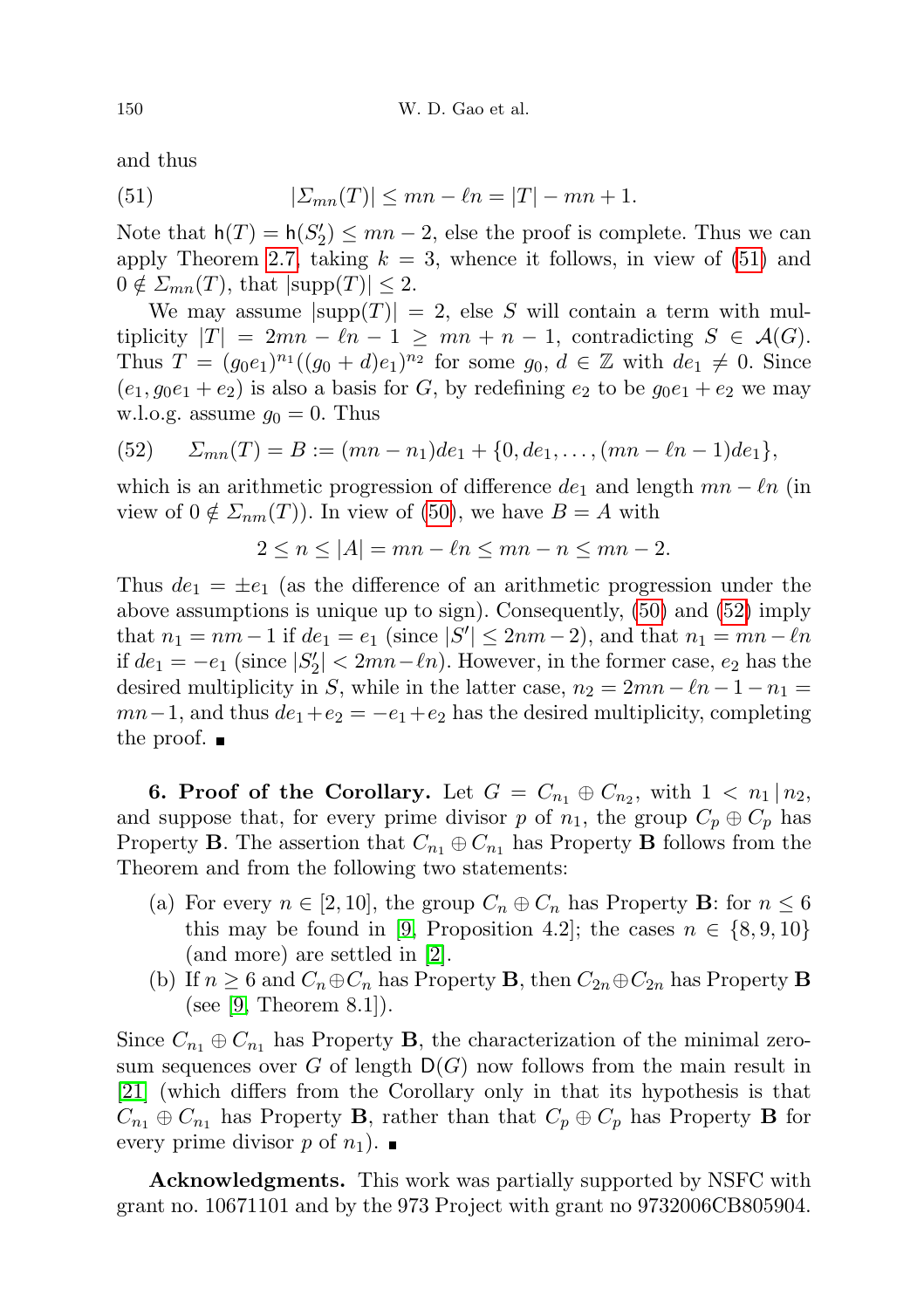It was further supported by the Austrian Science Fund FWF (Project Number M1014-N13). We also wish to thank the referees for their suggestions for improving the manuscript.

Note added in proof. When this article went to press in December 2009, Christian Reiher announced a proof that  $C_p \oplus C_p$  has Property **B** for all primes  $p \in \mathbb{P}$ . This implies that the assumption in the Corollary is satisfied, and thus the structure of all minimal zero-sum sequences of maximal length over groups of rank two is completely determined.

### References

- <span id="page-48-9"></span>[\[1\]](http://dx.doi.org/10.1515/INTEG.2009.042) G. Bhowmik, I. Halupczok, and J.-C. Schlage-Puchta, Inductive methods and zerosum free sequences, Integers 9 (2009), Paper A40, 515–536.
- <span id="page-48-8"></span> $[2] \quad -,-,-$ , The structure of maximal zero-sum free sequences, Acta Arith., to appear.
- <span id="page-48-16"></span>[\[3\]](http://dx.doi.org/10.1016/0012-365X(92)90695-C) A. Bialostocki and P. Dierker, On the Erdős–Ginzburg–Ziv theorem and the Ramsey numbers for stars and matchings, Discrete Math. 110 (1992), 1–8.
- <span id="page-48-14"></span>[\[4\]](http://dx.doi.org/10.1007/s10623-007-9085-2) Y. Edel, Sequences in abelian groups G of odd order without zero-sum subsequences of length  $exp(G)$ , Des. Codes Cryptography 47 (2008), 125–134.
- <span id="page-48-12"></span>[\[5\]](http://dx.doi.org/10.1093/qmath/ham003) Y. Edel, C. Elsholtz, A. Geroldinger, S. Kubertin, and L. Rackham, Zero-sum problems in finite abelian groups and affine caps, Quart. J. Math. Oxford 58 (2007), 159–186.
- <span id="page-48-11"></span>[6] C. Elsholtz, Lower bounds for multidimensional zero sums, Combinatorica 24 (2004), 351–358.
- <span id="page-48-3"></span>[\[7\]](http://dx.doi.org/10.1023/A:1004854508165) W. D. Gao and A. Geroldinger, On long minimal zero sequences in finite abelian groups, Period. Math. Hungar. 38 (1999), 179–211.
- <span id="page-48-4"></span> $[8] \quad -, [8] \quad -,-$ , On the order of elements in long minimal zero-sum sequences, ibid. 44 (2002), 63–73.
- <span id="page-48-7"></span> $[9] \quad -,-$ , On zero-sum sequences in  $\mathbb{Z}/n\mathbb{Z} \oplus \mathbb{Z}/n\mathbb{Z}$ , Integers 3 (2003), Paper A08, 45 pp.
- <span id="page-48-0"></span>[10]  $\quad$ ,  $\quad$ ,  $\quad$  Zero-sum problems in finite abelian groups: a survey, Expo. Math. 24 (2006), 337–369.
- <span id="page-48-10"></span>[\[11\]](http://dx.doi.org/10.4064/aa128-3-5) W. D. Gao, A. Geroldinger, and W. A. Schmid, Inverse zero-sum problems, Acta Arith. 128 (2007), 245–279.
- <span id="page-48-13"></span>[12] W. D. Gao, Q. H. Hou, W. A. Schmid, and R. Thangadurai, On short zero-sum subsequences II, Integers 7 (2007), Paper A21, 22 pp.
- <span id="page-48-1"></span>[13] A. Geroldinger, Additive group theory and non-unique factorizations, in: Combinatorial Number Theory and Additive Group Theory, A. Geroldinger and I. Ruzsa (eds.), Adv. Courses Math. CRM Barcelona, Birkhäuser, 2009, 1–86.
- <span id="page-48-2"></span>[14] A. Geroldinger and F. Halter-Koch, Non-Unique Factorizations. Algebraic, Combinatorial and Analytic Theory, Pure Appl. Math. 278, Chapman & Hall/CRC, 2006.
- <span id="page-48-6"></span>[15] B. Girard, Inverse zero-sum problems in finite abelian p-groups, Colloq. Math., to appear.
- <span id="page-48-18"></span>[16] D. J. Grynkiewicz, On a conjecture of Hamidoune for subsequence sums, Integers 5 (2005), Paper A07, 11 pp.
- <span id="page-48-17"></span>[\[17\]](http://dx.doi.org/10.1017/S0963548302005564) Y. ould Hamidoune, Subsequence sums, Combin. Probab. Comput. 12 (2003), 413– 425.
- <span id="page-48-15"></span>[18] M. B. Nathanson, Additive Number Theory: Inverse Problems and the Geometry of Sumsets, Springer, 1996.
- <span id="page-48-5"></span>[19] S. Savchev and F. Chen, Minimal zero-sum sequences of maximum length in the group  $C_3 \oplus C_{3k}$ , Integers 7 (2007), Paper A42, 6 pp.